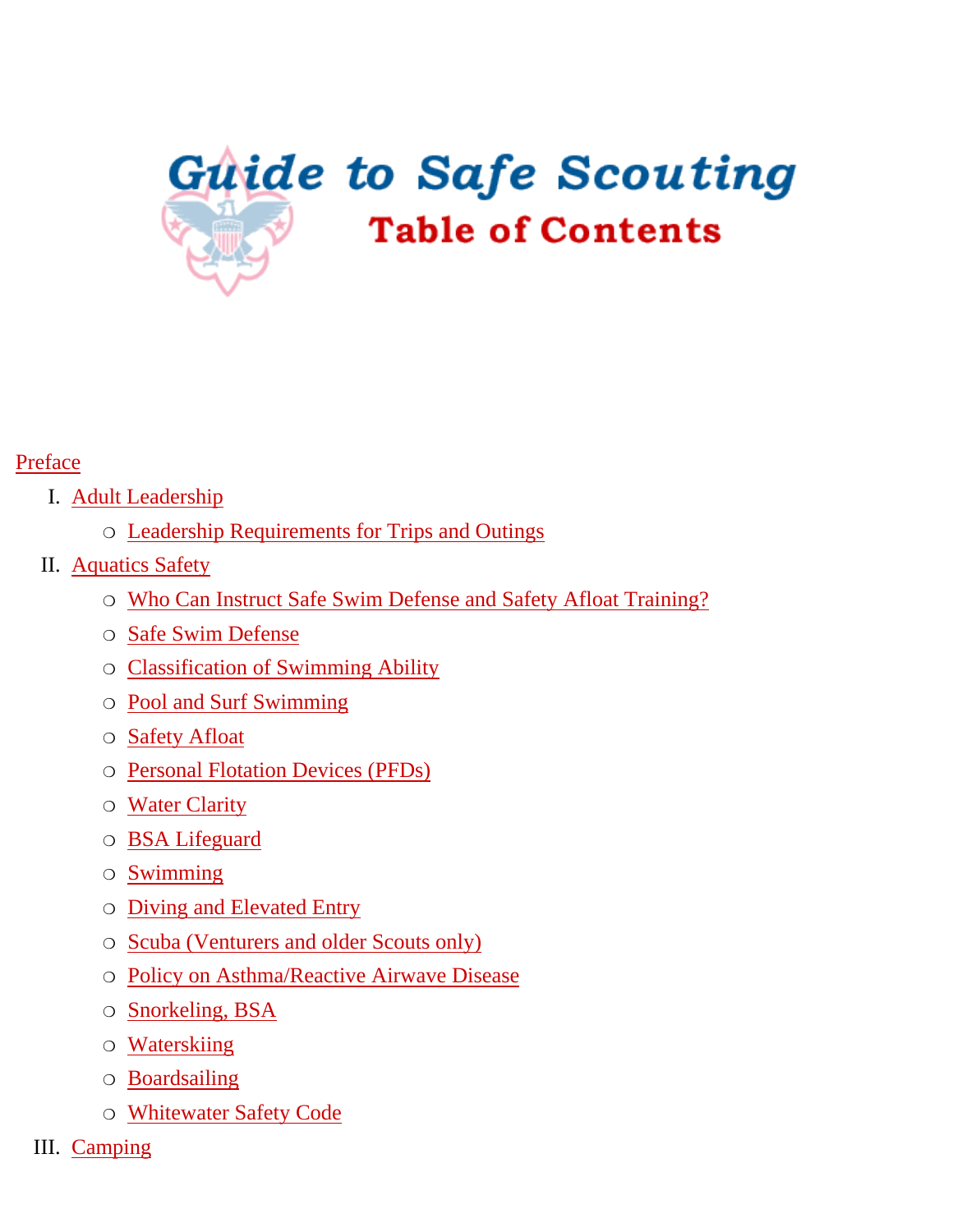- ❍ Age Guidelines
- ❍ Family Camping
- ❍ Wilderness Camping
- ❍ Trail Safety
- ❍ Beware of Lightning
- ❍ Pure Drinking Water
- ❍ BSA Property Smart
- ❍ Hantavirus
- ❍ Rabies Prevention
- IV. [Drug, Alcohol, and Tobacco Use and Abuse](#page-29-0)
	- V. [Emergency Preparedness](#page-30-0)
		- ❍ [Reporting Deaths or Serious Injury](#page-30-1)
		- ❍ [Emergency Phone Number List](#page-31-0)
- VI. [First Aid](#page-32-0)
	- ❍ [First-Aid Kits](#page-32-1)
	- ❍ [Cardiopulmonary Resuscitation \(CPR\)](#page-33-0)
	- ❍ [Protection Considerations for Bloodborne Pathogens](#page-33-1)
	- ❍ [Near-Drowning](#page-34-0)
- VII. [Fuels and Fire Prevention](#page-35-0)
	- ❍ [Chemical Fuels](#page-35-1)
	- ❍ [Guidelines for Safely Using Chemical Stoves and Lanterns](#page-35-2)
	- ❍ [Flammability Warning](#page-36-0)
	- ❍ [Extinguishers](#page-36-1)
	- ❍ [Fireworks](#page-37-0)
- VIII. [Guns and Firearms](#page-38-0)
	- ❍ [Cub Scout Standards](#page-38-1)
	- ❍ [Boy Scout Standards](#page-38-2)
	- ❍ [Handguns \(Venturers only\)](#page-38-3)
	- ❍ [Shotguns](#page-39-0)
	- ❍ [Muzzle Loaders](#page-39-1)
	- ❍ [Rifles](#page-39-2)
	- IX. [Sports and Activities](#page-41-0)
		- ❍ [The Sweet 16 of BSA Safety](#page-41-1)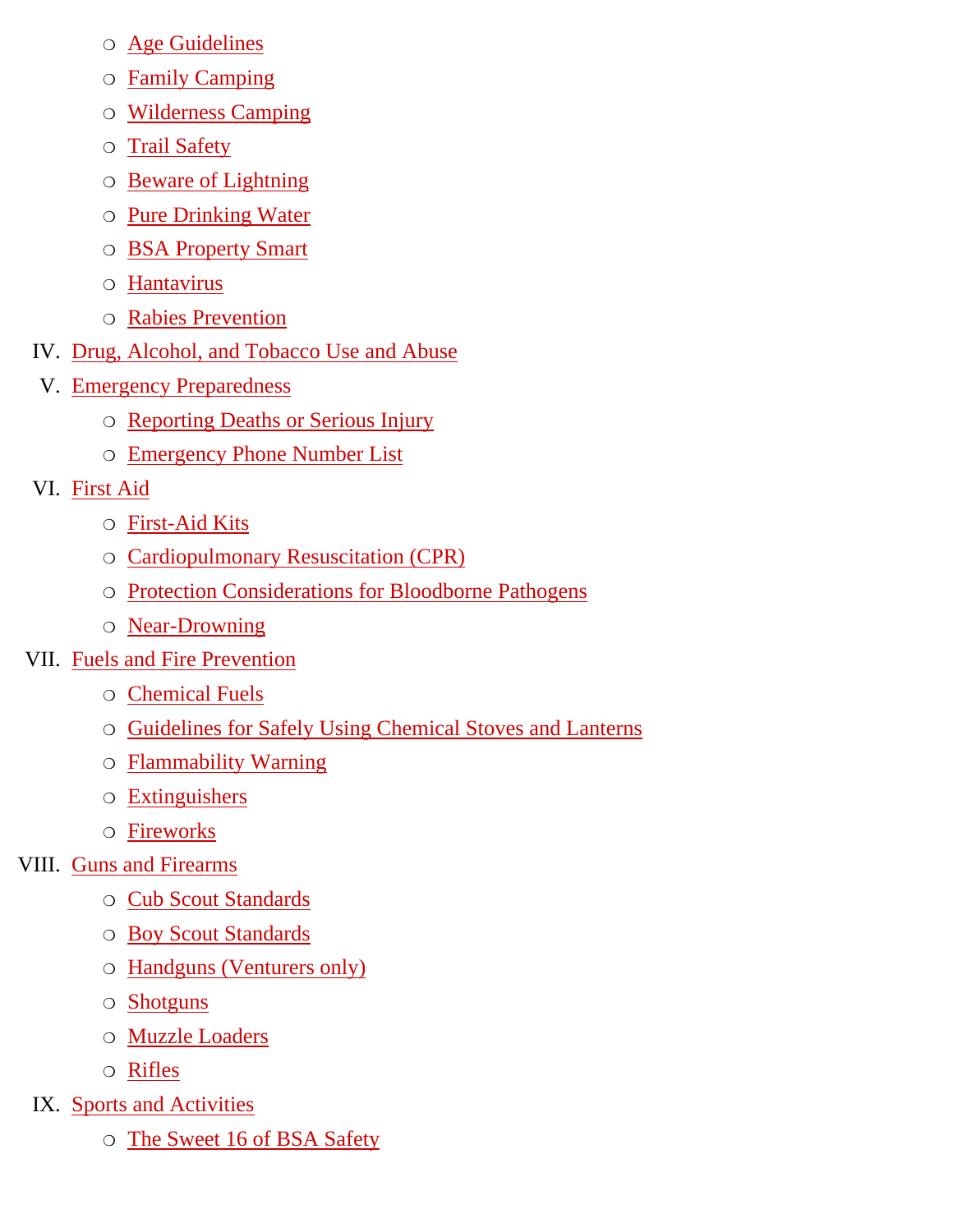- ❍ [Cave Exploring](#page-42-0)
- ❍ [Judo, Tai Chi, and Aikido](#page-43-0)
- ❍ [Climbing and Rappelling](#page-43-1)
- ❍ [Unauthorized and Restricted Activities](#page-45-0)
- ❍ [Carbon Tetrachloride](#page-46-0)
- ❍ [Knives](#page-46-1)
- ❍ [Rope Monkey Bridges](#page-47-0)
- ❍ [Parade Floats and Hayrides](#page-47-1)
- ❍ [Unit Fund-raisers](#page-48-0)
- ❍ [Tractor Safety](#page-48-1)
- ❍ [Bike Safety](#page-48-2)
- ❍ [Skating Guidelines](#page-50-0)
- X. [Inspections](#page-52-0)
	- ❍ Meeting Room
	- ❍ Motor Vehicles
	- ❍ Unit Camping
	- ❍ [Boats](#page-52-1)
- XI. [Medical Information](#page-53-0)
	- ❍ [Immunizations](#page-53-0)
	- ❍ [Life-Threatening Communicable Diseases](#page-54-0)
	- ❍ [Sun Safety](#page-54-1)
	- ❍ [Religious Beliefs and Medical Care](#page-54-2)
	- ❍ [Prescriptions](#page-55-0)
- XII. [Transportation](#page-56-0)
	- ❍ [Automobiles](#page-56-1)
	- ❍ [Campers, Trailers, and Trucks](#page-57-0)
	- ❍ [Buses](#page-57-1)
	- ❍ [Trains](#page-58-0)
	- ❍ [Boats](#page-58-1)
	- ❍ [Aircraft](#page-59-0)
	- ❍ [Tour Permits](#page-59-1)
	- ❍ [Commercial Driver's License Compliance](#page-60-0)
- XIII. [Winter Activities](#page-62-0)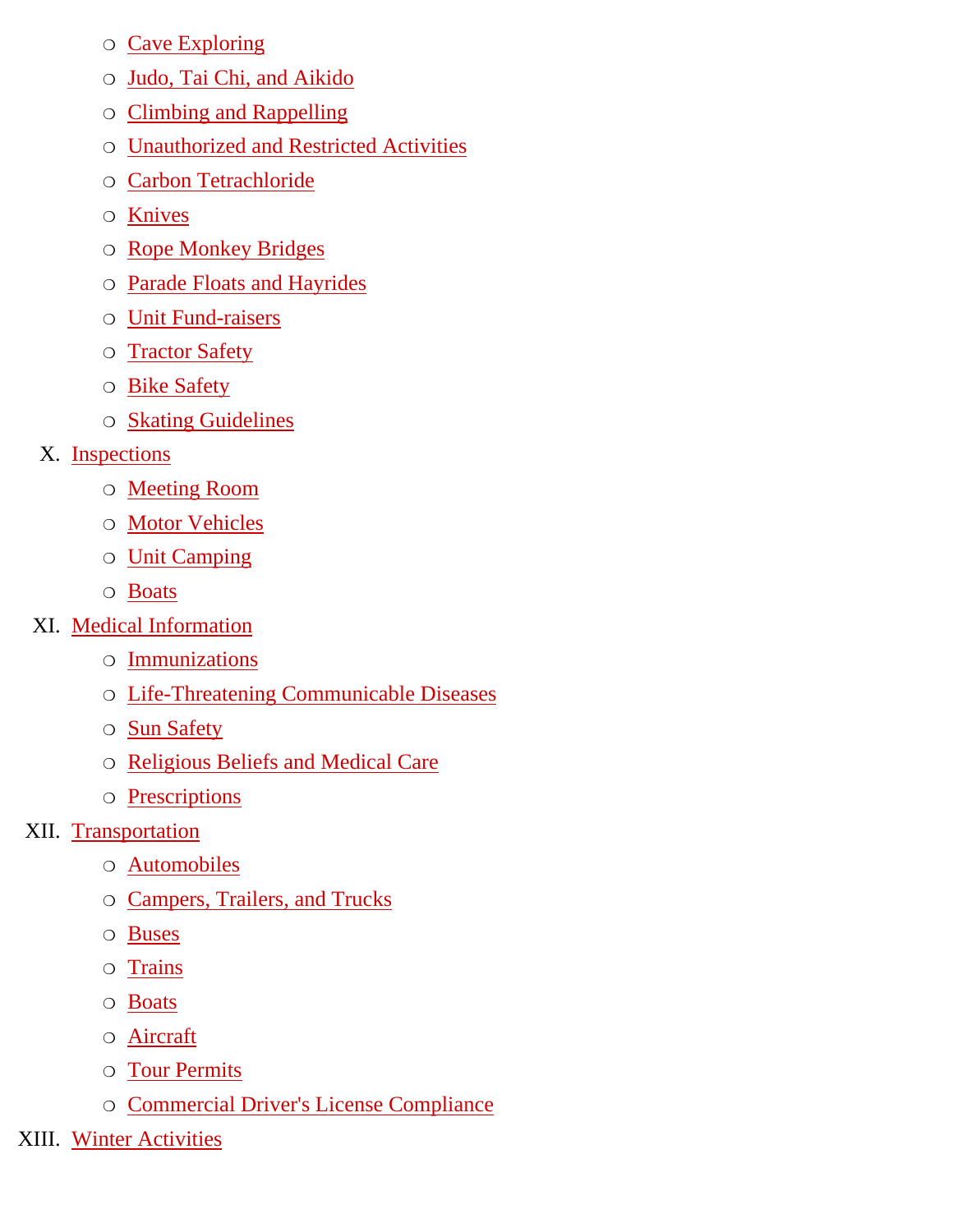- ❍ Winter Camping Safety
- ❍ Winter Sports Safety
- XIV. [Youth Protection and Child Abuse](#page-65-0)
	- ❍ Hazing and Initiations
	- Appendix [Forms](http://www.scouting.org/pubs/gss/gssax.html)
	- Appendix [Updates](http://www.scouting.org/pubs/gss/gssay.html)

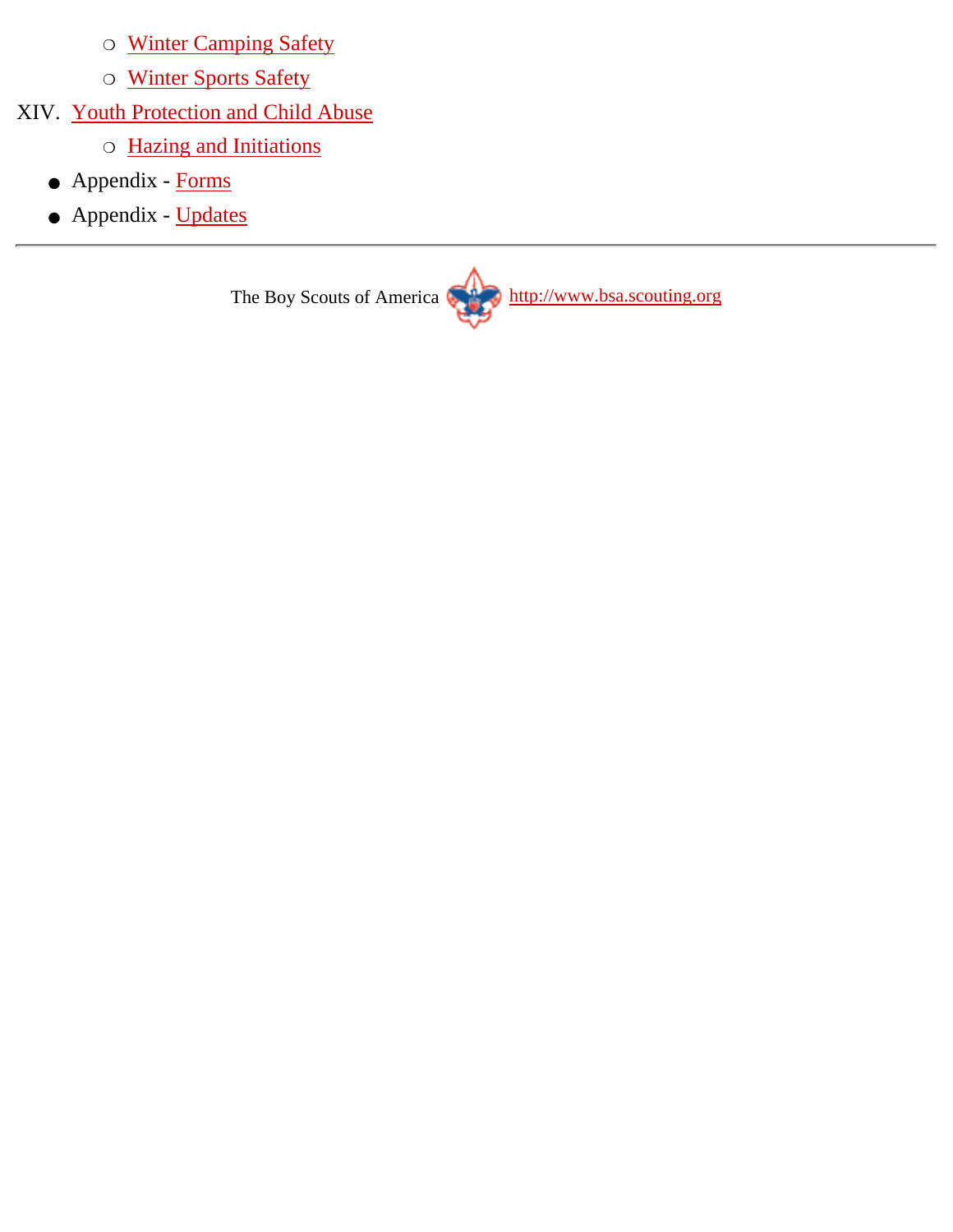### <span id="page-4-0"></span>**Guide to Safe Scouting A Unit Leader's Guide** for Current Policies and Procedures to Safe Activities

The purpose of the *Guide to Safe Scouting* is to prepare adult leaders to conduct Scouting activities in a safe and prudent manner. The policies and guidelines have been established because of the real need to protect members from known hazards that have been identified through eighty-plus years of experience. Limitations on certain activities should not be viewed as stumbling blocks; rather, policies and guidelines are best described as stepping-stones toward safe and enjoyable adventures.

Unit leaders should be aware of state or local government regulations that supersede Boy Scouts of America policies and guidelines.

### **Scouting Safety Begins with Leadership**

A health and safety course syllabus and video introduce the concept of the "sandwich principle," with emphasis on the importance of qualified supervision and discipline, and features The Risk Zone and *Guide to Safe Scouting.* Each district across the country received a copy of this new training package. Call your [council service center](http://www.scouting.org/councils/index.html) to find out when this course is being delivered in your district.



### **BSA Rules and Policies**

**Bold type throughout the** *Guide to Safe Scouting* **denotes BSA rules and policies.**

### **Viewing the online** *Guide*

The *Guide to Safe Scouting* is available here in two formats:

- One for reading [on-line](#page-0-0)  this version is divided into chapters and includes a search engine.
- Another for reading [off-line](http://www.scouting.org/cgi/gss/viewall.pl)  the entire publication is presented in a single interface to facilitate print-out.

A bound hard-copy version (BSA Supply #34416B) is also be available. To obtain a copy, contact your [local council](http://www.scouting.org/councils/index.html) or call 1-800-323-0732 to request an Official Boy Scout Catalog.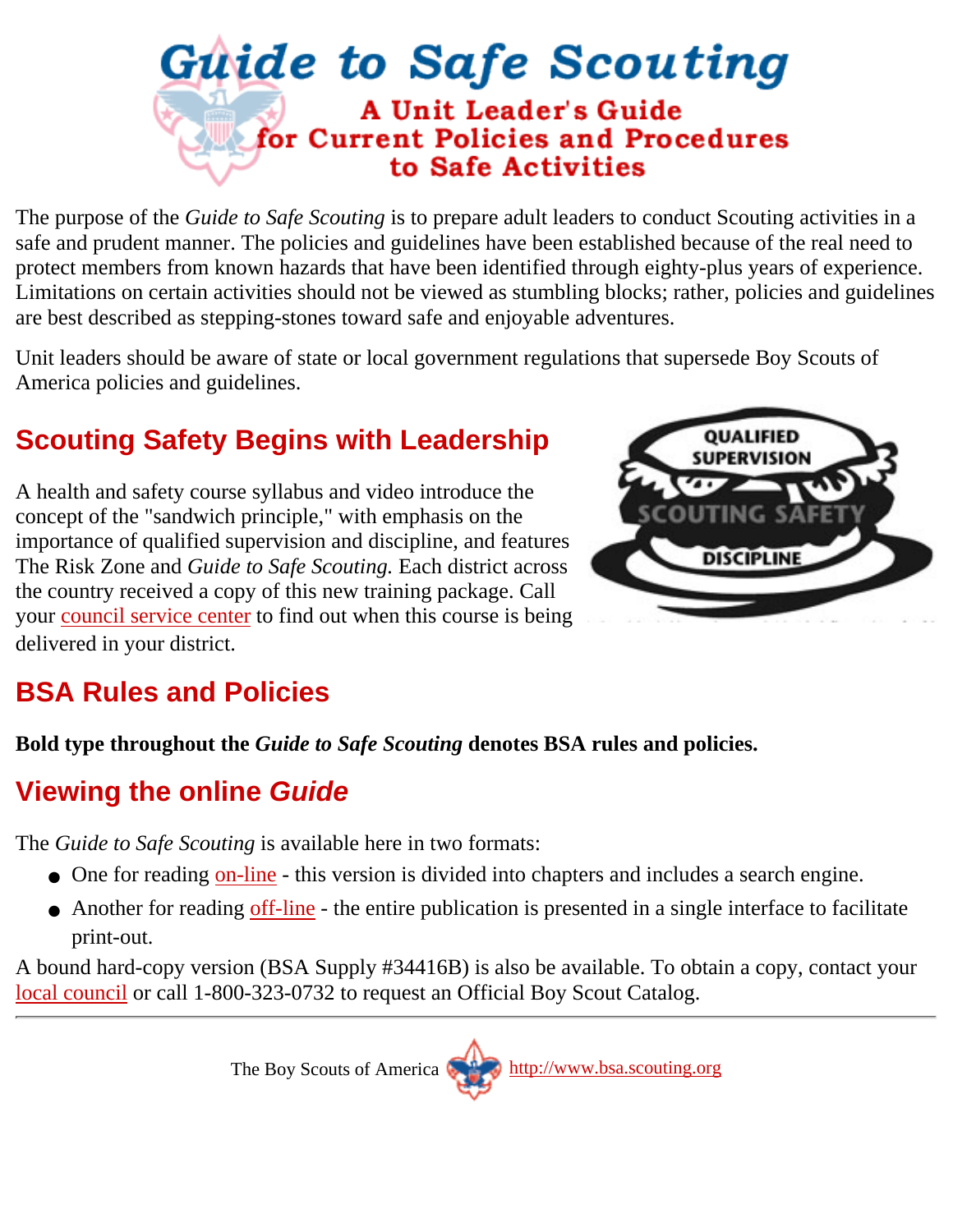# <span id="page-5-0"></span>**Guide to Safe Scouting** I - Adult Leadership

**Each Cub Scout den and Webelos Scout den and each chartered Cub Scout pack, Boy Scout troop, Varsity Scout team, and Venturing crew shall have one leader, 21 years of age or older, who shall be registered and serve as the unit or den leader. A unit leader may not serve simultaneously in any other position within the same unit. The head of the chartered organization or chartered organization representative and the local council must approve the registration of the unit or den leader on the appropriate form.**



Primary reference: *Rules and Regulations of the Boy Scouts of America*

### <span id="page-5-1"></span>**Leadership Requirements for Trips and Outings**

1. Two-deep leadership:

**Two registered adult leaders, or one adult and a parent of a participating Scout, one of whom must be at least 21 years of age or older, are required for all trips or outings. There are a few instances, such as patrol activities, when no adult leadership is required. Coed overnight activities require male and female adult leaders, both of whom must be 21 years of age or older.**

- 2. During transportation to and from planned Scout outings,
	- . Meet for departure at a designated area.
	- b. Prearrange a schedule for periodic checkpoint stops as a group.
	- c. Plan a daily destination point.

A common departure site and a daily destination point are a must. If you cannot provide two adults for each vehicle, the minimum required is one adult and two or more youth members - *never one on one.*

**Safety rule of four:** 3.

**No fewer than four individuals (always with the minimum of two adults) go on any backcountry expedition or campout.** If an accident occurs, one person stays with the injured, and two go for help. Additional adult leadership requirements must reflect an awareness of such factors as size and skill level of the group, anticipated environmental conditions, and overall degree of challenge.

**Male and female leaders require separate sleeping facilities. Married couples may share the** 4. **same quarters if appropriate facilities are available.**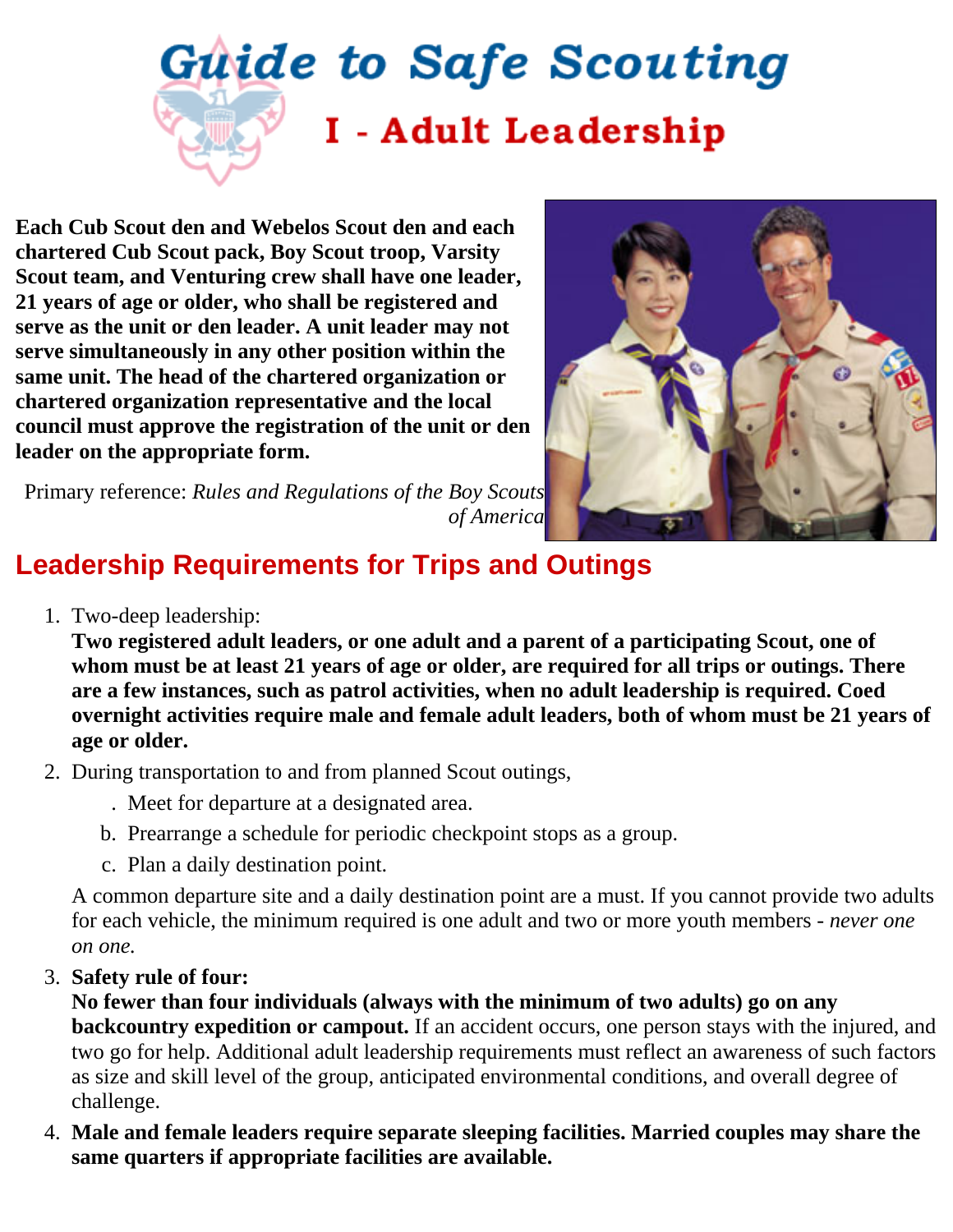- 5. **Male and female youth participants will not share the same sleeping facility.**
- **When staying in tents, no youth will stay in the tent of an adult other than his or her parent** 6. **or guardian.**
- If separate shower and latrine facilities are not available, separate times for male and female use 7. should be scheduled and posted for showers. The buddy system should be used for latrines by having one person wait outside the entrance, or provide Occupied and Unoccupied signs and/or inside door latches.

Adult leaders need to respect the privacy of youth members in situations where the youth are changing clothes or taking showers, and intrude only to the extent that health and safety require. Adults also need to protect their own privacy in similar situations.

**Two-deep adult leadership is required for flying activities.** *For basic orientation flights, the* 8. *adult licensed pilot in control of the aircraft is sufficient for the flight* **while two-deep leadership is maintained on the ground.**

[Guide to Safe Scouting - Contents](#page-0-0)

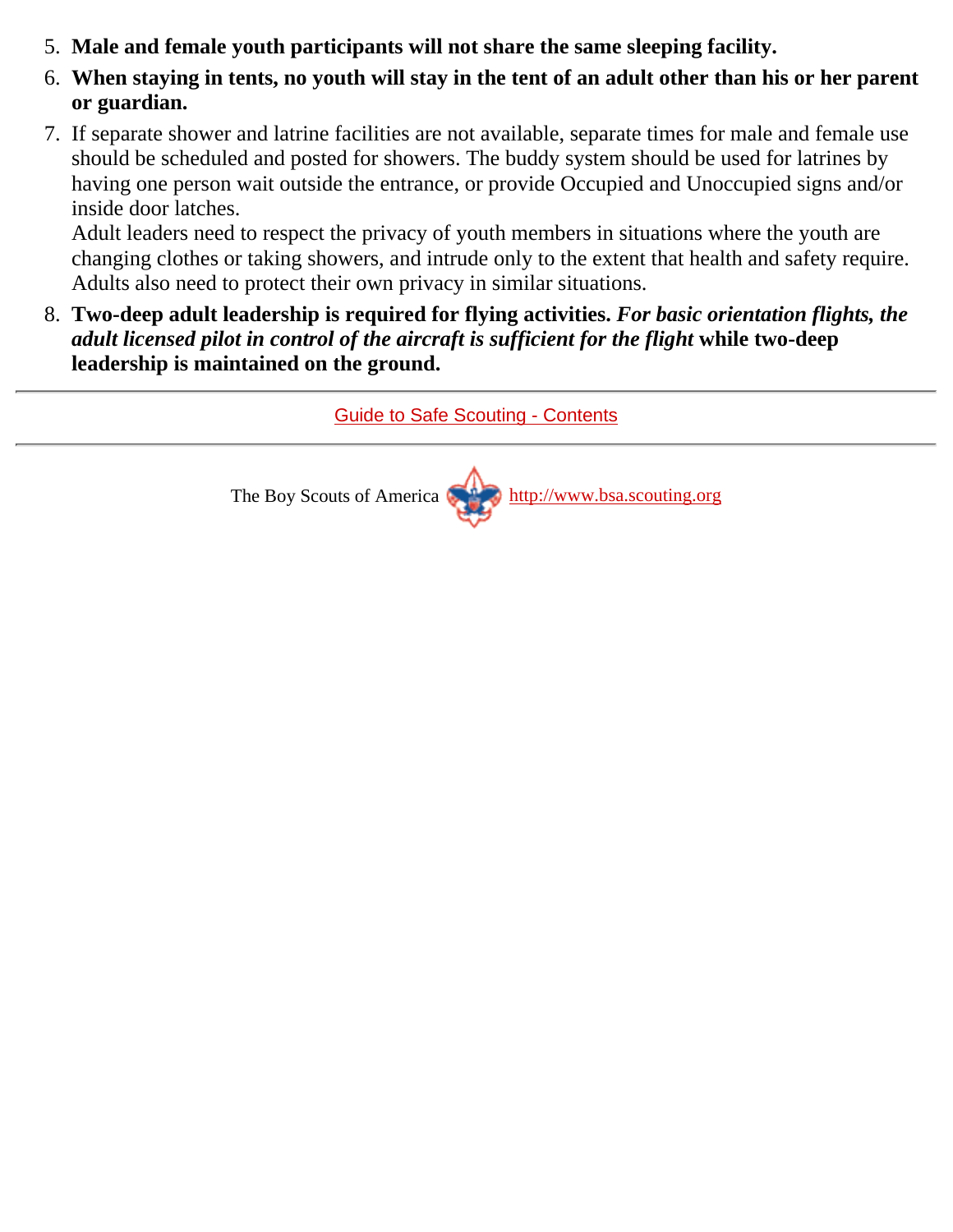<span id="page-7-0"></span>

### **Who Can Instruct Safe Swim Defense and Safety Afloat Training?**

Safe Swim Defense and Safety Afloat training can be given by any person authorized by the council, including a BSA Aquatics resource person, a unit leader with aquatics skill, or any other person with aquatics knowledge or experience whom the local council has approved.

### **Safe Swim Defense**

Before a BSA group may engage in swimming activities of any kind, a minimum of one adult leader must complete Safe Swim Defense training, have a commitment card (No. 34243) with them, and agree to use the eight defenses in this plan.

One of the best opportunities for Safe Swim Defense training is in summer camp. The eight defenses are:

#### **1. Qualified Supervision**

**All swimming activity must be supervised by a**

Safe Swim Defense This is to verify that has satisfactorily completed specific instruction in Safe Swim Defense and has agreed to use the eight defenses in this plan on every occasion when (Unit and No.) goes swimming. This card is good for two years from date: Council Boy Socuts of America Signed: Aguatios Counselor Approved by Council BOY SCOUTS OF AMERICA

**mature and conscientious adult age 21 or older who understands and knowingly accepts responsibility for the well-being and safety of youth members in his or her care, who is experienced in the water and confident of his or her ability to respond in the event of an emergency, and who is trained in and committed to compliance with the eight points of BSA Safe Swim Defense. (It is strongly recommended that all units have at least one adult or older youth member currently trained as a BSA Lifeguard to assist in the planning and conduct of all swimming activity.)**

#### **2. Physical Fitness**

**Require evidence of fitness for swimming activity with a complete health history from physician, parent, or legal guardian.** The adult supervisor should adjust all supervision, discipline, and protection to anticipate any potential risks associated with individual health conditions. In the event of any significant health conditions, the unit leader should require proof of an examination by a physician.

Those with physical disabilities can enjoy and benefit from aquatics if the disabilities are known and necessary precautions are taken.

#### **3. Safe Area**

When swimming in areas not regularly maintained and used for swimming activity, have lifeguards and swimmers systematically examine the bottom of the swimming area to determine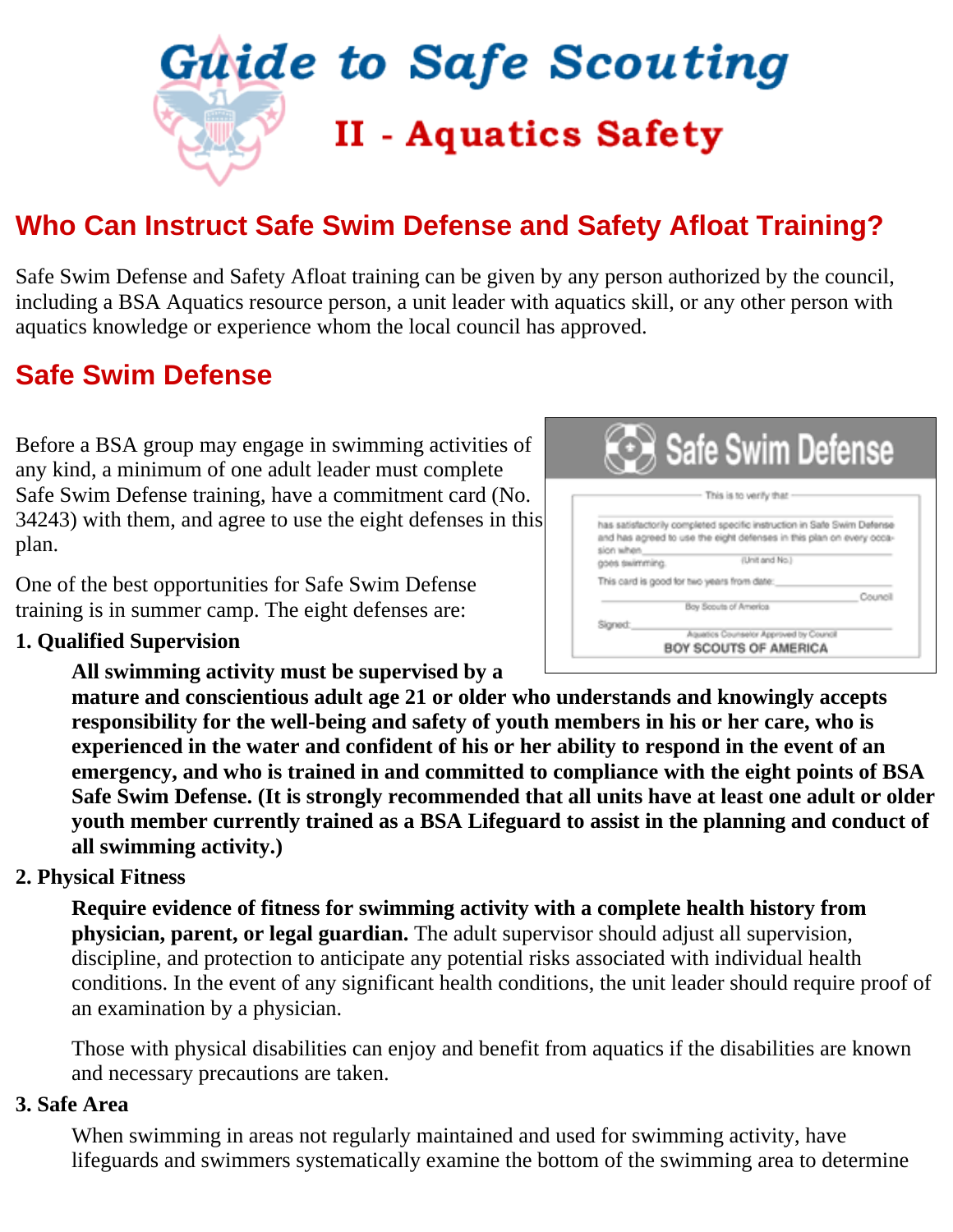varying depths, deep holes, rocks, and stumps. **Mark off the area for three groups: not more than 3 1/2 feet deep for nonswimmers; from shallow water to just over the head for beginners; deep water not more than 12 feet for swimmers.** A participant should not be permitted to swim in an area where he cannot readily recover and maintain his footing, or cannot maintain his position on the water, because of swimming ability or water flow. When setting up a safe swimming area in natural waters, use poles stuck in the bottom, or plastic bottles, balloons, or sticks attached to rock anchors with twine for boundary markers. Enclose nonswimmer and beginner areas with buoy lines (twine and floats) between markers. Mark the outer bounds of the swimmer area with floats. Be sure that clear-water depth is at least 7 feet before allowing anyone to dive into the water. Diving is prohibited from any height more than 40 inches above the water surface; feet-first entry is prohibited from more than 60 inches above the water. For any entry from more than 18 inches above the water surface, clear-water depth must be 10 to 12 feet. Only surface swimming is permitted in turbid water. Swimming is not permitted in water over 12 feet deep, in turbid water where poor visibility and depth would interfere with emergency recognition or prompt rescue, or in whitewater, unless all participants wear appropriate personal flotation devices and the supervisor determines that swimming with personal flotation equipment is safe under the circumstances.

#### **4. Lifeguards on Duty**

**Swim only where there are lifeguards on duty. For unit swims in areas where lifeguards are not provided by others, the supervisor should designate two capable swimmers as lifeguards.** Station them ashore, equipped with a lifeline (a 100-foot length of 3/8-inch nylon cord). In an emergency, one carries out the line; the other feeds it out from shore, then pulls in his partner and the person being helped. In addition, if a boat is available, have two people, preferably capable swimmers, take it out - one rowing and the other equipped with a 10-foot pole or extra oar. Provide one guard for every 10 people in the water, and adjust the number and positioning of guards as needed to protect the particular area and activity.

#### **5. Lookout**

Station a lookout on the shore where it is possible to see and hear everything in all areas. The lookout may be the adult in charge of the swim and may give the buddy signals.

#### **6. Ability Groups**

Divide into three ability groups: Nonswimmers, beginners, and swimmers. Keep each group in its own area. Nonswimmers have not passed a swimming test. Beginners must pass this test: jump feetfirst into water over the head in depth, level off, swim 25 feet on the surface. Stop, turn sharply, resume swimming as before and return to the starting place. Swimmers pass this test: jump feet-first into water over the head in depth. Level off and swim 75 yards in a strong manner using one or more of the following strokes: sidestroke, breaststroke, trudgen, or crawl; then swim 25 yards using an easy resting backstroke. The 100 yards must be completed in one swim without stops and must include at least one sharp turn. After completing the swim, rest by floating. **These classification tests should be renewed annually, preferably at the beginning of the season.**

#### **7. Buddy System**

**Pair every youth with another in the same ability group.** Buddies check in and out of the swimming area together. Emphasize that each buddy lifeguards his buddy. Check everyone in the water about every 10 minutes, or as needed to keep the buddies together. The adult in charge signals for a buddy check with a single blast of a whistle or ring of a bell and a call of "Buddies!"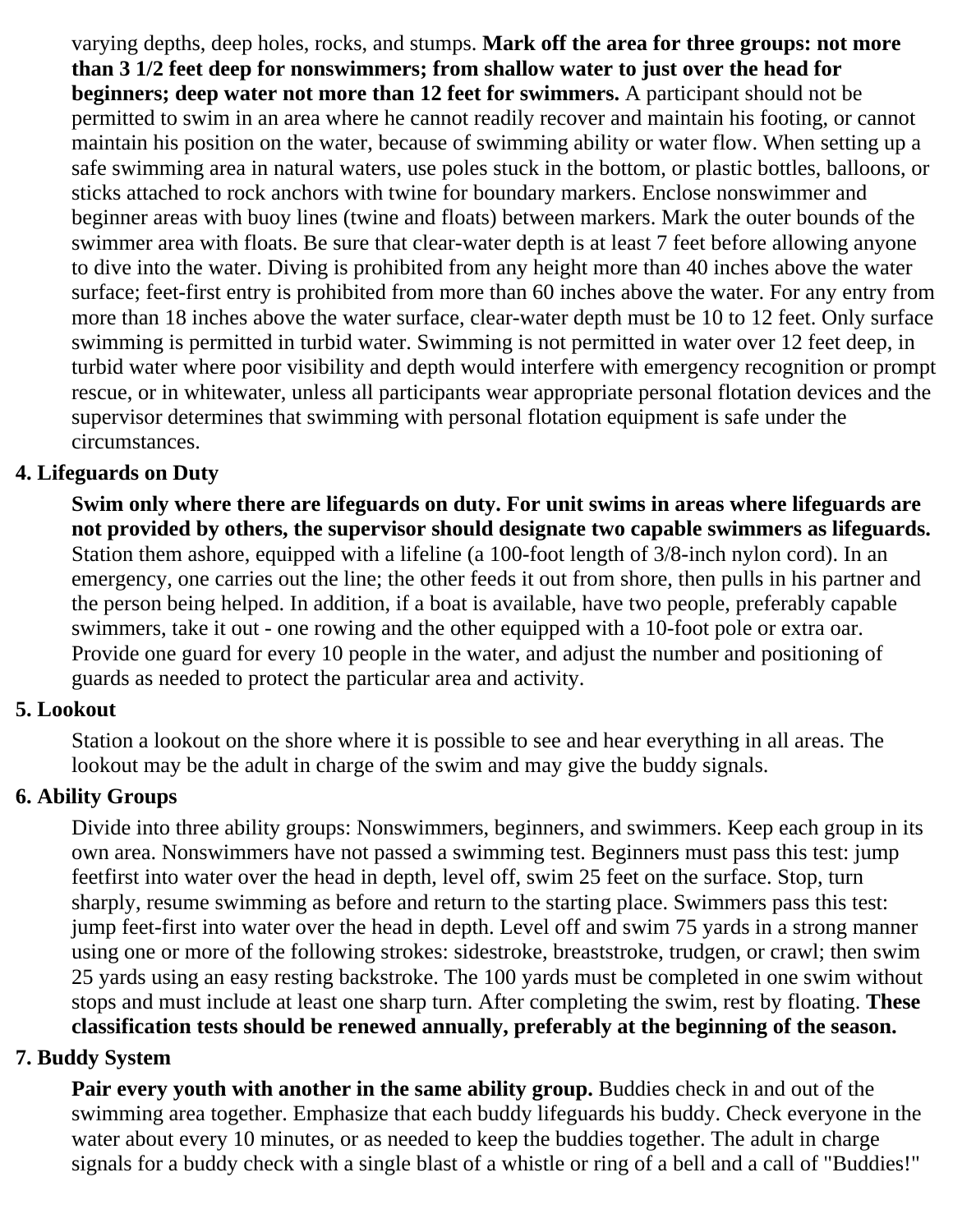The adult counts slowly to 10 while buddies join and raise hands and remain still and silent. Guards check all areas, count the pairs, and compare the total with the number known to be in the water. Signal two blasts or bells to resume swimming. Signal three blasts or bells for checkout.

#### **8. Discipline**

Be sure everyone understands and agrees that **swimming is allowed only with proper supervision and use of the complete Safe Swim Defense.** The applicable rules should be presented and learned prior to the outing, and should be reviewed for all participants at the water's edge just before the swimming activity begins. Scouts should respect and follow all directions and rules of the adult supervisor. When people know the reason for rules and procedures they are more likely to follow them. Be strict and fair, showing no favoritism.

### **Classification of Swimming Ability**

#### *Swimmer Test*

The swimmer test demonstrates the minimum level of swimming ability required for safe deep-water swimming. The various components of the test evaluate the several skills essential to this minimum level of swimming ability:

**Jump feetfirst into water over the head in depth, level off, and begin swimming. Swim 75 yards in a strong manner using one or more of the following strokes: sidestroke, breaststroke, trudgen, or crawl; then swim 25 yards using an easy, resting backstroke. The 100 yards must be completed in one swim without stops and must include at least one sharp turn. After completing the swim, rest by floating.**

The test administrator must objectively evaluate the individual performance of the test, and in so doing should keep in mind the purpose of each test element.

"Jump feetfirst into water over the head in depth, level off, and begin swimming. . . ." 1.

The swimmer must be able to make an abrupt entry into deep water and begin swimming without any aids. Walking in from shallow water, easing in from the edge or down a ladder, pushing off from side or bottom, or gaining forward momentum by diving do not satisfy this requirement.

". . . Swim 75 yards in a strong manner using one or more of the following strokes: sidestroke, 2. breaststroke, trudgen, or crawl; . . ."

The swimmer must be able to cover distance with a strong, confident stroke. The 75 yards must not be the outer limit of the swimmer's ability; completion of the distance should give evidence of sufficient stamina to avoid undue risks. Dog-paddling and strokes repeatedly interrupted and restarted are not sufficient; underwater swimming is not permitted. The itemized strokes are inclusive. Any strong side or breaststroke or any strong overarm stroke (including the back crawl) is acceptable.

". . . swim 25 yards using an easy, resting backstroke . . ." 3.

The swimmer must indicate the ability to execute a restful, free-breathing backstroke that can be used to avoid exhaustion during swimming activity. This element of the test necessarily follows the more strenuous swimming activity to show that the swimmer is, in fact, able to use the backstroke as a relief from exertion. The change of stroke must be accomplished in deep water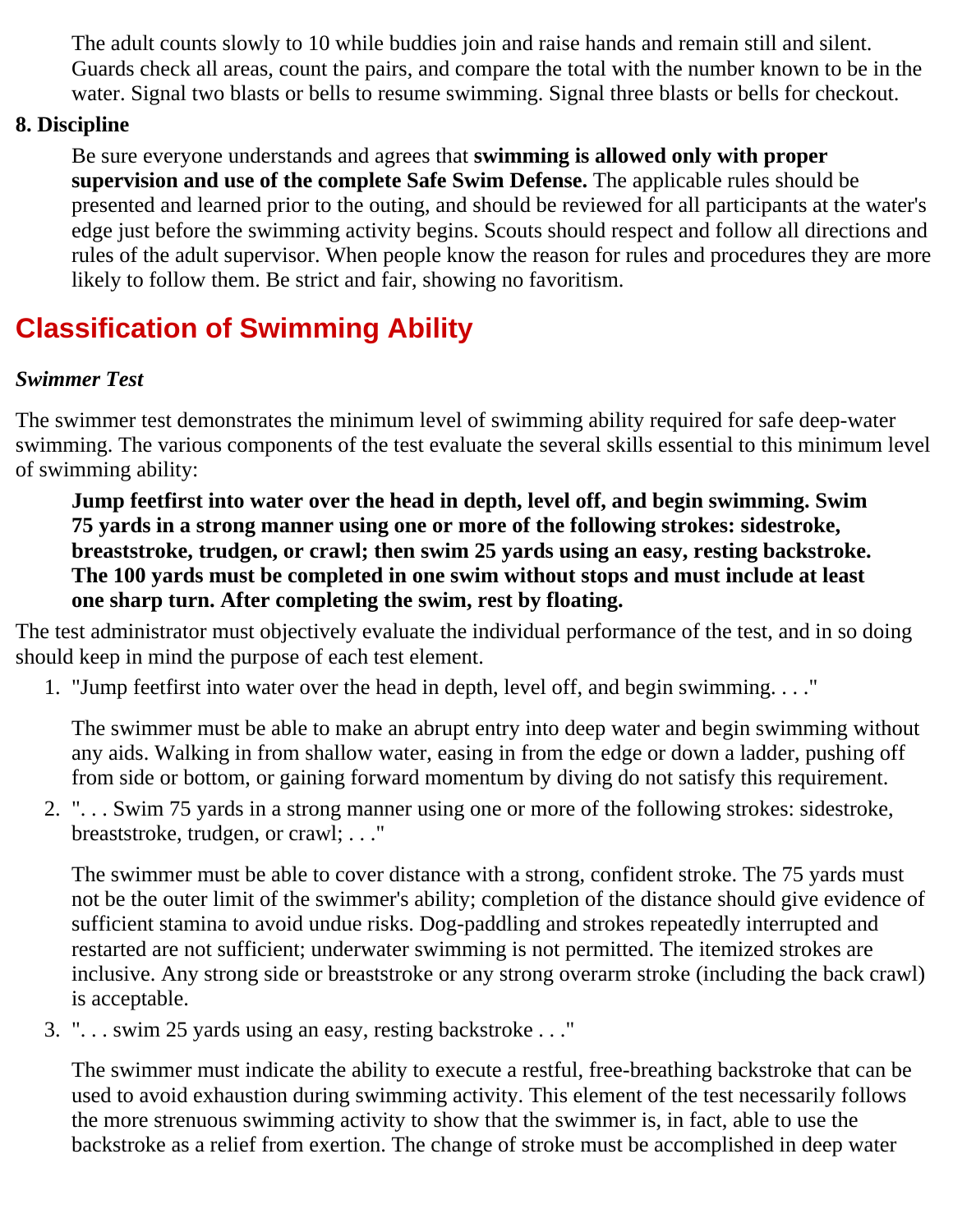without any push-off or other aid. Any variation of the elementary may suffice if it clearly provides opportunity for the swimmer to rest and regain wind.

". . . The 100 yards must be swum continuously and include at least one sharp turn. . . ." 4.

The total distance is to be covered without rest stops. The sharp turn simply demonstrates the swimmer's ability to reverse direction in deep water without assistance or push-off from side or bottom.

". . . After completing the swim, rest by floating." 5.

This critically important component of the test evaluates the swimmer's ability to maintain in the water indefinitely even though exhausted or otherwise unable to continue swimming. Treading water or swimming in place will further tire the swimmer and are therefore unacceptable. The duration of the float test is not significant, except that it must be long enough for the test administrator to determine that the swimmer is, in fact, resting and could likely continue to do so for a prolonged time. The drownproofing technique may be sufficient if clearly restful, but it is not preferred. If the test is completed except for the floating requirement, the swimmer may be retested on the floating only (after instruction) provided that the test administrator is confident that the swimmer can initiate the float when exhausted.

Reference: *Swimming* and *Lifesaving* merit badge pamphlets

#### *Beginner Test*

#### **Jump feetfirst into water over the head in depth, level off, swim 25 feet on the surface, stop, turn sharply, resume swimming as before, and return to starting place.**

The entry and turn serve the same purpose as in the swimmer test. The swimming can be done with any stroke, but no underwater swimming is permitted. The stop assures that the swimmer can regain a stroke if it is interrupted. The test demonstrates that the beginning swimmer is ready to learn deepwater skills and has the minimum ability required for safe swimming in a confined area in which shallow water, sides, or other support is less than 25 feet from any point in the water.

### **Pool and Surf Swimming**

The Safe Swim Defense applies to swimming at the beach, private or public pool, wilderness pond, stream, lake, or anywhere Scouts swim. Here are some additional points for the pool and the surf.



Pool - If the swimming activity is in a public facility where others are using the pool at the same time, and the pool operator provides guard personnel, there may be no need for additional designation of Scout lifeguards and lookout.

The buddy system is critically important, however, even in a public pool. Remember, even in a crowd, you are alone without protection if no one is attentive to your circumstances.

The rule that people swim only in water suited to their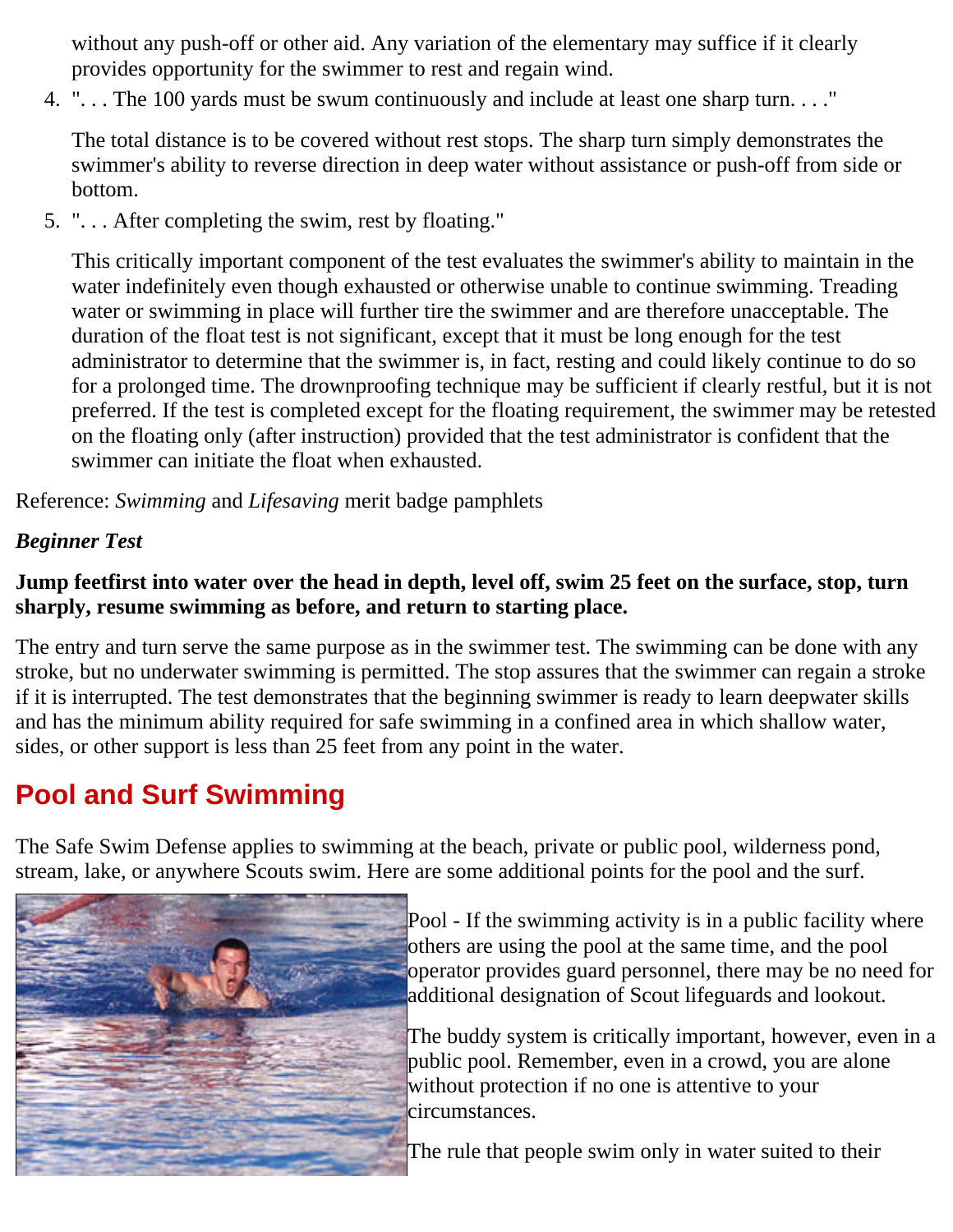ability and with others of similar ability applies in a pool environment. Most public pools divide shallow and deep water, and this may be sufficient for defining appropriate swimming areas. If not, the supervisor should clearly indicate to the participating Scouts the appropriate areas of the public facility. Although such procedures add a margin of safety, their use may not always be practical when the swim activity is conducted at a public facility where non-Scouts are present. A responsible adult supervisor, who understands his or her responsibility and the elements of safety, can exercise discretion regarding certain procedures while maintaining safety.

Surf - The surf swimming environment of wave action, currents, tides, undertow, runouts, and sea pests like stinging jellyfish requires precautions for safe swimming that aren't necessary in other environments. A swimmer's physical condition is very important and should enable the swimmer to recover footing in waves, swim vigorously for at least five minutes without becoming exhausted, and remain calm and in control when faced with unexpected conditions.

Designated swimming areas are marked by flags or pennants that are easily seen. Beginners and nonswimmers are positioned inshore from the standing lifeguards equipped with reach poles. Better swimmers are permitted seaward of the lifeguard but must remain shoreward of anchored marker buoys. The lifeguard-to-swimmer ratio should always be 1-to-10, with a rescue team stationed at the beach area and supplied with a rescue tube or torpedo buoy.

### **Safety Afloat**

Safety Afloat has been developed to promote boating and boating safety and to set standards for safe unit activity afloat. **Before a BSA group may engage in an excursion, expedition, or trip on the water (canoe, raft, sailboat, motorboat, rowboat, tube, or other craft), adult leaders for such activity must complete Safety Afloat Training, No. 34159A, have a commitment card, No. 34242A, with them, and be dedicated to full compliance with all nine points of Safety Afloat.**



#### **1. Qualified Supervision**

All activity afloat must be supervised by a mature and conscientious adult age 21 or older who understands and knowingly accepts responsibility for the well-being and safety of the children in his or her care, who is experienced and qualified in the particular watercraft skills and equipment involved in the activity, and who is committed to compliance with the nine points of BSA Safety Afloat. One such supervisor is required for each 10 people, with a minimum of two adults for any one group. At least one supervisor must be age 21 or older, and the remaining supervisors must be age 18 or older. All supervisors must complete BSA Safety Afloat and Safe Swim Defense training and rescue training for the type of watercraft to be used in the activity, and at least one must be trained in CPR. It is strongly recommended that all units have at least one adult or older youth member currently trained as a BSA Lifeguard to assist in the planning and conducting of all activity afloat.

*For Cub Scouts:* The ratio of adult supervisors to participants is one to five.

#### **2. Physical Fitness**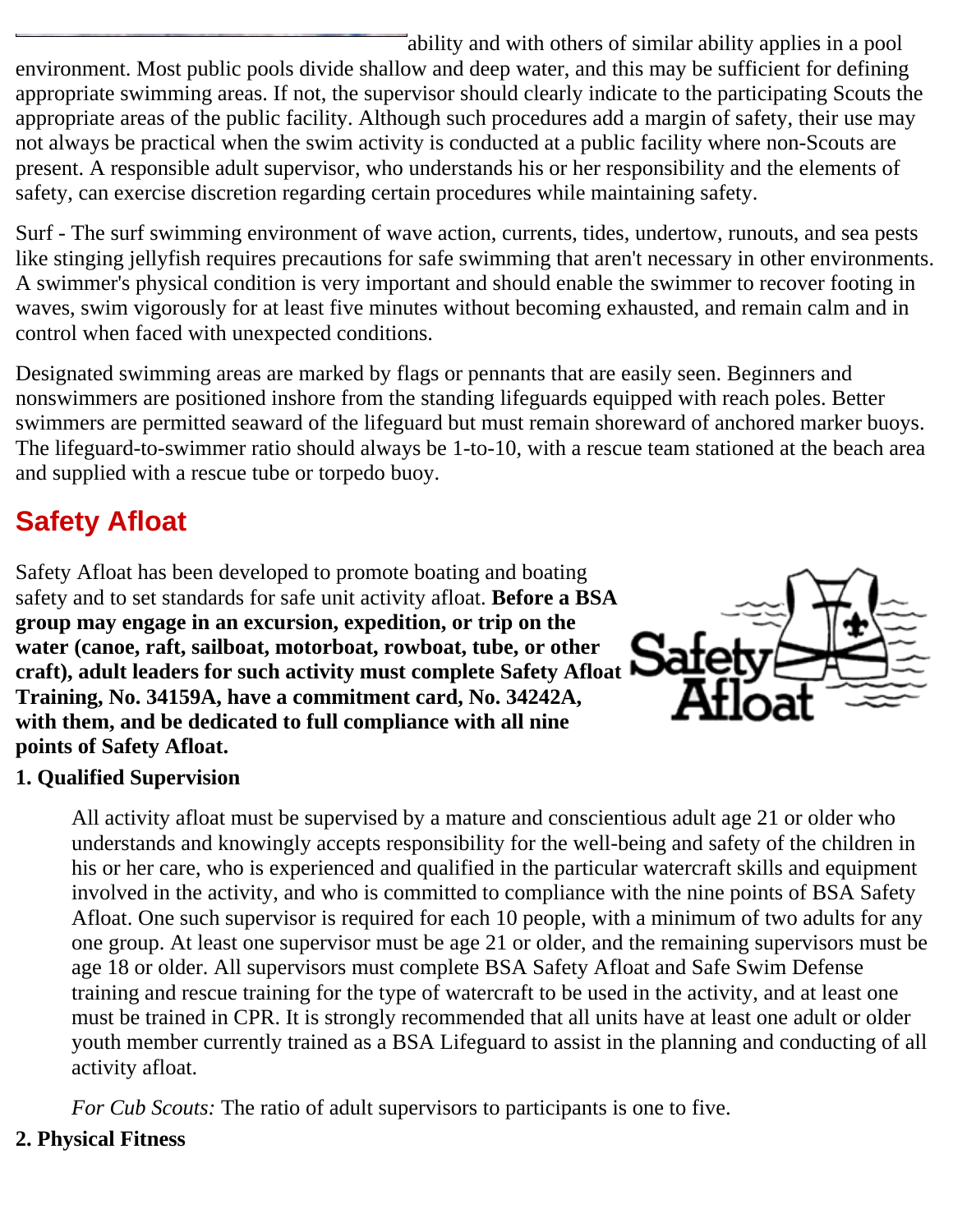**All persons must present evidence of fitness assured by a complete health history from physician, parent, or legal guardian.** The adult supervisor should adjust all supervision, discipline, and protection to anticipate any potential risks associated with individual health conditions. In the event of any significant health conditions, the adult leader should require proof of an examination by a physician.

Those with physical disabilities can enjoy and benefit from aquatics if the disabilities are known and necessary precautions taken.

#### **3. Swimming Ability**

**A person who has not been classified as a "swimmer" may ride as a passenger in a rowboat or motorboat with an adult "swimmer" or in a canoe, raft, or sailboat with an adult certified as a lifeguard or a lifesaver by a recognized agency. In all other circumstances, the person must be a swimmer to participate in an activity afloat. "Swimmers" must pass this test:**

**Jump feetfirst into water over the head in depth, level off, and begin swimming. Swim 75 yards in a strong manner using one or more of the following strokes: sidestroke, breaststroke, trudgen, or crawl; then swim 25 yards using an easy, resting backstroke. The 100 yards must be swum continuously and include at least one sharp turn. After completing the swim, rest by floating.**

This qualification test should be renewed annually.

#### **4. Personal Flotation Equipment**

**Properly fitted U.S. Coast Guard-approved personal flotation devices (PFDs) must be worn by all persons engaged in activity on the open water (rowing, canoeing, sailing, boardsailing, motorboating, waterskiing, rafting, tubing, kayaking, and surfboarding). Type II and III PFDs are recommended.**

#### **5. Buddy System**

**All activity afloat must adhere to the principles of the buddy system.** The buddy system assures that for every person involved in aquatics activity, at least one other person is always aware of his or her situation and prepared to lend assistance immediately when needed. Not only does every individual have a buddy, but every craft should have a ''buddy boat'' when on the water.

#### **6. Skill Proficiency**

**All participants in activity afloat must be trained and experienced in watercraft handling skills, safety, and emergency procedures. (a) For unit activity on white water, all participants must complete special training by a BSA Aquatics Instructor or qualified whitewater specialist. (b) Powerboat operators must be able to meet requirements for the Motorboating merit badge or equivalent. (c) Except for whitewater and powerboat operation as noted above, either a minimum of three hours' training and supervised practice or meeting requirements for "basic handling tests" is required for all float trips or open-water excursions using unpowered craft.**

*For Cub Scouts:* **Canoeing and rafting for Cub Scouts (including Webelos Scouts) is to be limited to council/district events on flat water ponds or controlled lake areas free of powerboats and sailboats. Prior to recreational canoeing, Cub Scouts are to be instructed in basic handling skills and safety practices.**

#### **7. Planning**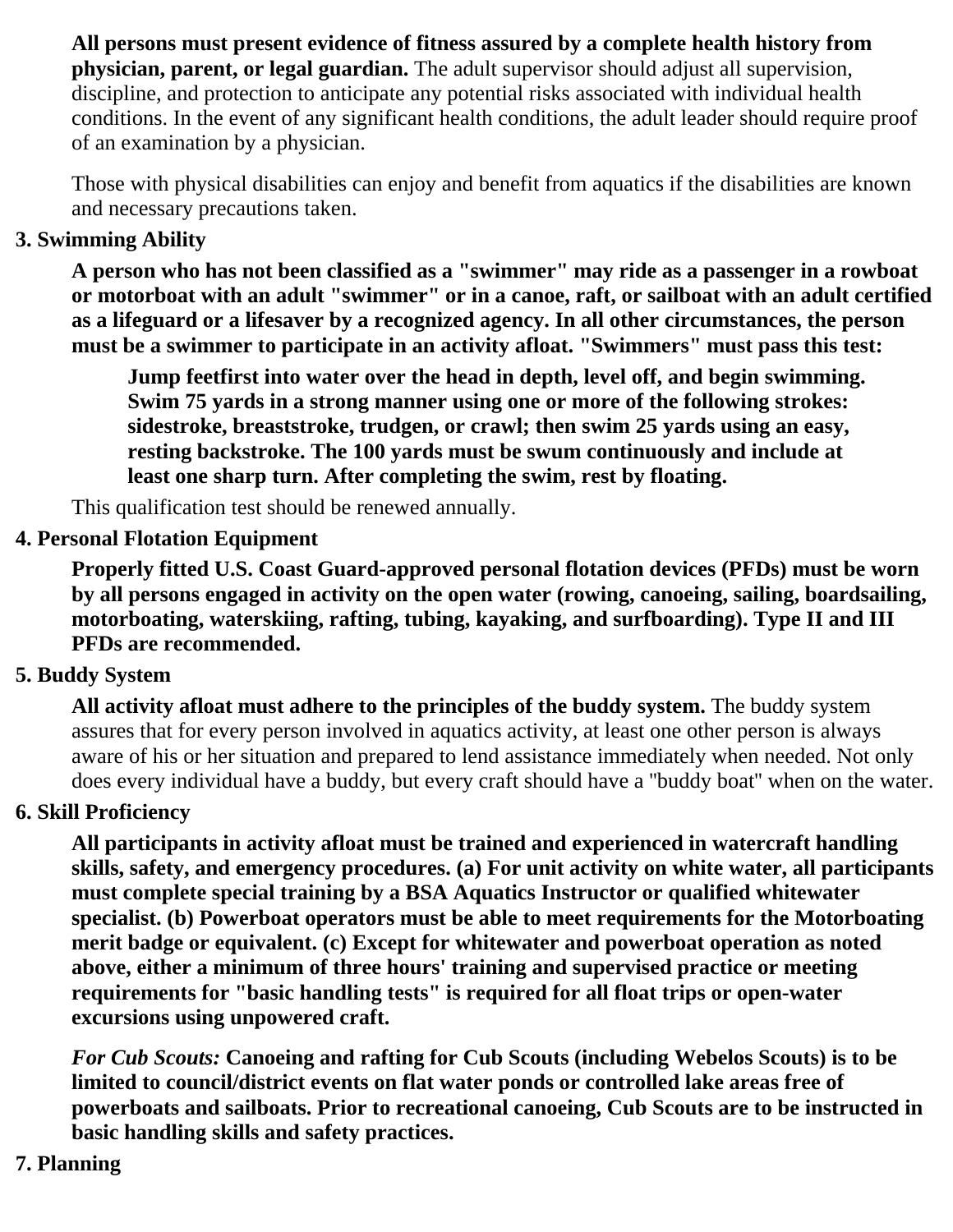- **Float Plan.** Know exactly where the unit will put in, where the unit will pull out, and . precisely what course will be followed. Determine all stopover points in advance. Estimate travel time with ample margins to avoid traveling under time pressures. Obtain accurate and current maps and information on the waterway to be traveled, and discuss the course with others who have made the trip under similar seasonal conditions. (Preferably, an adult member of the group should run the course before the unit trip.)
- **Local Rules.** Determine which state and local laws or regulations are applicable. If private b. property is to be used or crossed, obtain written permission from the owners. All such rules must be strictly observed.
- c. Notification. The float plan must be filed with the parents of participants and a member of the unit committee. For any activity using canoes on running water, the float plan must be filed with the local council service center. Notify appropriate authorities, such as Coast Guard, state police, or park personnel, when their jurisdiction is involved. When the unit returns from this activity, persons given the float plan should be so advised.
- **Weather.** Check the weather forecast just before setting out, know and understand the d. seasonal weather pattern for the region, and keep an alert "weather eye." Imminent rough weather should bring all ashore immediately.
- e. Contingencies. Planning must anticipate possible emergencies or other circumstances that could force a change in the original plan. Identify and consider all such circumstances in advance so that appropriate contingency plans can be developed.

*For Cub Scouts:* **Cub Scout canoeing and rafting does not include "trips" or "expeditions" and is not to be conducted on running water (i.e., rivers or streams);** therefore, some procedures are inapplicable. Suitable weather requires clear skies, no appreciable wind, and warm air and water.

#### **8. Equipment**

All equipment must be suited to the craft, to the water conditions, and to the individual; must be in good repair; and must satisfy all state and U.S. Coast Guard requirements. To the extent possible, carry spare equipment. On long trips or when spare equipment is not available, carry repair materials. Have appropriate rescue equipment available for immediate use.

#### **9. Discipline**

All participants should know, understand, and respect the rules and procedures for safe unit activity afloat. The applicable rules should be presented and learned prior to the outing, and should be reviewed for all participants at the water's edge just before the activity begins. When Scouts know and understand the reasons for the rules, they will observe them. When fairly and impartially applied, rules do not interfere with the fun. Rules for safety, plus common sense and good judgment, keep the fun rom being interrupted by tragedy.

**Note: For cruising vessels (excluding rowboats, canoes, kayaks, and rafts, but including sailboats and powerboats longer than 20 feet) used in adult-supervised unit activities by a chartered Venturing crew or Sea Scout ship specializing in watercraft operations or used in adult-supervised program activity in connection with any high-adventure program or other activity under the direct control of the National Council, the standards and procedures in a forthcoming Sea Scout manual may be substituted for the "Safety Afloat" standards.**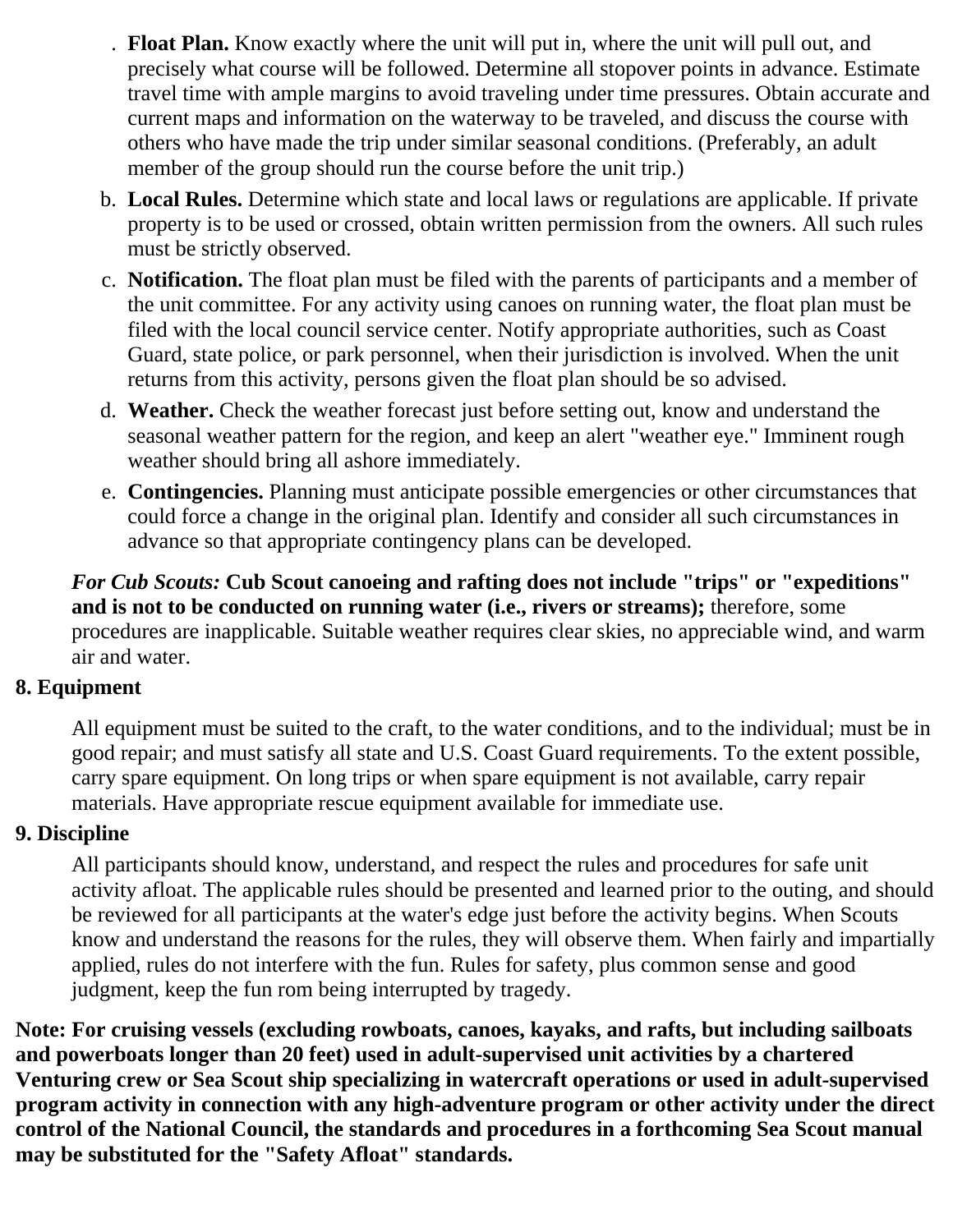### **Personal Flotation Devices (PFDs)**

**Properly fitted U.S. Coast Guard-approved personal flotation devices (PFDs) must be worn by all persons engaged in activity on the open water (rowing, canoeing, sailing, boardsailing, motorboating, waterskiing, rafting, tubing, and kayaking).**

**Only U.S. Coast Guard-approved equipment (types I, II, or III) is acceptable for use in Scouting aquatics.** Ski belts are not acceptable. Scouts and unit leaders should learn which type is appropriate for each specific circumstance and how to wear and check for proper fit.

### **Water Clarity**

**Swimming activity in turbid water should be limited to surface swimming. Turbid water exists when a 12-inch white disk at the depth of 3 feet is not visible from above the surface of the water. Underwater swimming, headfirst entry (except for racing dives), and board diving are not permitted in turbid water.** Supervised instruction in lifesaving skills and surface diving may be conducted in confined areas of turbid water not exceeding 8 feet in depth and free of bottom hazards.

**Snorkeling and scuba skills are taught and practiced only in clear water. Clear water exists when a 12-inch disk at a depth of 8 feet is visible from above the surface of the water.**

### **BSA Lifeguard**

BSA Lifeguard training has been established to provide units (packs, troops, teams, and posts) with qualified individuals within their own membership to give knowledgeable supervision for activities on or in the water. The first standard in the Safe Swim Defense and Safety Afloat guidelines establishes a need for qualified supervision. An adult currently trained as a BSA Lifeguard or an adult leader assisted by a Scout holding BSA Lifeguard training meets this requirement. To enroll in the BSA Lifeguard course, you must be at least 14 years of age or have completed the eighth grade. The latest requirements for BSA Lifeguard training are included on the application form, No. 34435. Every unit leader is encouraged to become trained or to be certain that at least one youth or adult member of the unit has such training.

### **Swimming**

Swimming areas should be large enough to avoid crowding (minimum of 40 square feet per swimmer). Note the following in accordance with Safe Swim Defense rules. **Mark off the area for three groups: not more than 3.5 feet deep for nonswimmers; from shallow water to just over the head for beginners; deep water not more than 12 feet for swimmers.**

### **Diving and Elevated Entry**

**"Diving" refers to any water entry where the feet are not making first contact with the water. "Elevated entry" refers to any water entry from a height more than 18 inches above the water. According to BSA Safe Swim Defense standards, no diving or swimming activity of any kind is done in water with a depth greater than 12 feet.**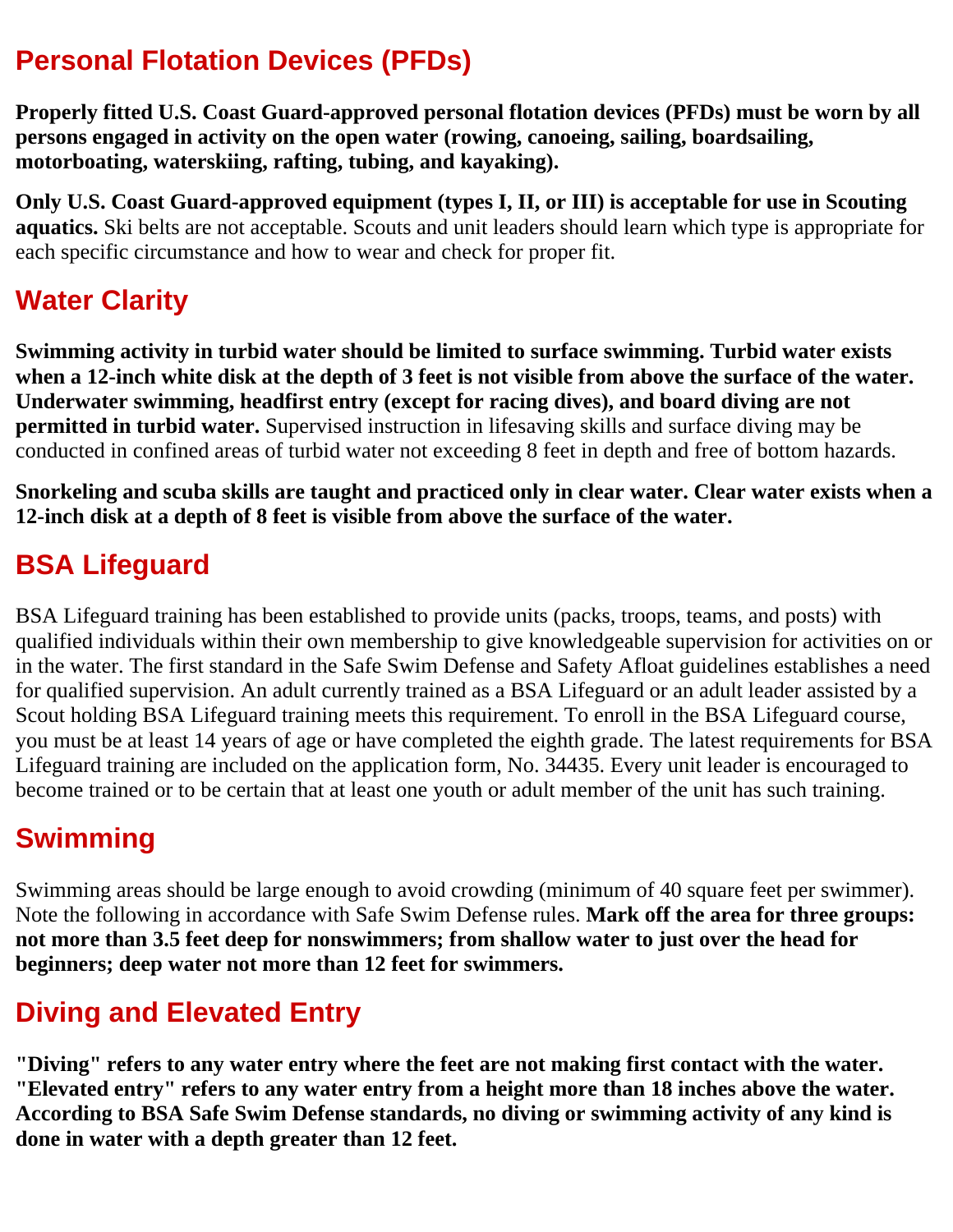**All water entry must be feetfirst where the water has less than 7 feet of unobstructed depth. A leaping entry is recommended where water is at or above head level; a step-down or jump-down entry from a sitting position is recommended for shallower water.**

**No diving is permitted in water with less than 7 feet of unobstructed depth. Diving is permitted in clear water over 7 feet deep from a dock, pier, or platform that is no more than 18 inches above the water surface. For elevated entry from 18 inches high but less than 40 inches above the water surface, clear and unobstructed water depth must be at least 9 feet. The water must be clear enough to enable supervisory and guard personnel to see the diver at the deepest part of the plunge.**

**Board diving is permitted only from boards, mounted on a fixed (not floating) platform or deck, no more than 40 inches (approximately 1 meter) above the water surface. Clear water depth below the board should be 9 to 12 feet. A guard or supervisor should be positioned where the diver can be seen at all times beneath the surface. There should be no other surface or underwater activity or obstruction for at least 15 feet on either side of the board and 25 feet in front of the board. Diving should always be done straight ahead from the board, never to the sides.**

**Any elevated entry from a height greater than 40 inches must be feetfirst and only from a fixed platform or solid footing no more than 60 inches above the water surface. Clear water depth should be 10 to 12 feet. Other protective measures and distances are the same as for board diving.**

### **Scuba (Venturers and older Scouts only)**

**Any person possessing, displaying, or using scuba equipment in connection with any Scouting-related activity must be currently certified by the National Association of Underwater Instructors (NAUI) or the Professional Association of Diving Instructors (PADI). These two agencies are recognized by the Boy Scouts of America for scuba training and instruction. Alternatively, if PADI or NAUI training and instruction is not available, certification may be accepted from other agencies that comply with Recreational Scuba Training Council (RSTC) guidelines, provided that such acceptance has been expressly approved by the BSA local council in consultation with the BSA national Health and Safety Service.**



**Scuba programs may be a part of Boy Scout or Venturing activities for participants who are 14 years of age or older. Persons meeting the age requirement and properly certified may participate in group dives under the supervision of a responsible adult who is currently certified as a dive master, assistant instructor, or any higher rating from NAUI or PADI. Student divers must be under the supervision of a currently certified NAUI or PADI instructor. No exceptions to the BSA age requirement are permitted, and any NAUI or PADI age**

**requirements for those 14 and older shall be followed in all Scout-related activities. A 14-year-old participant with a junior diver certification may dive only when accompanied by a buddy who is a certified open-water diver at least 18 years old.**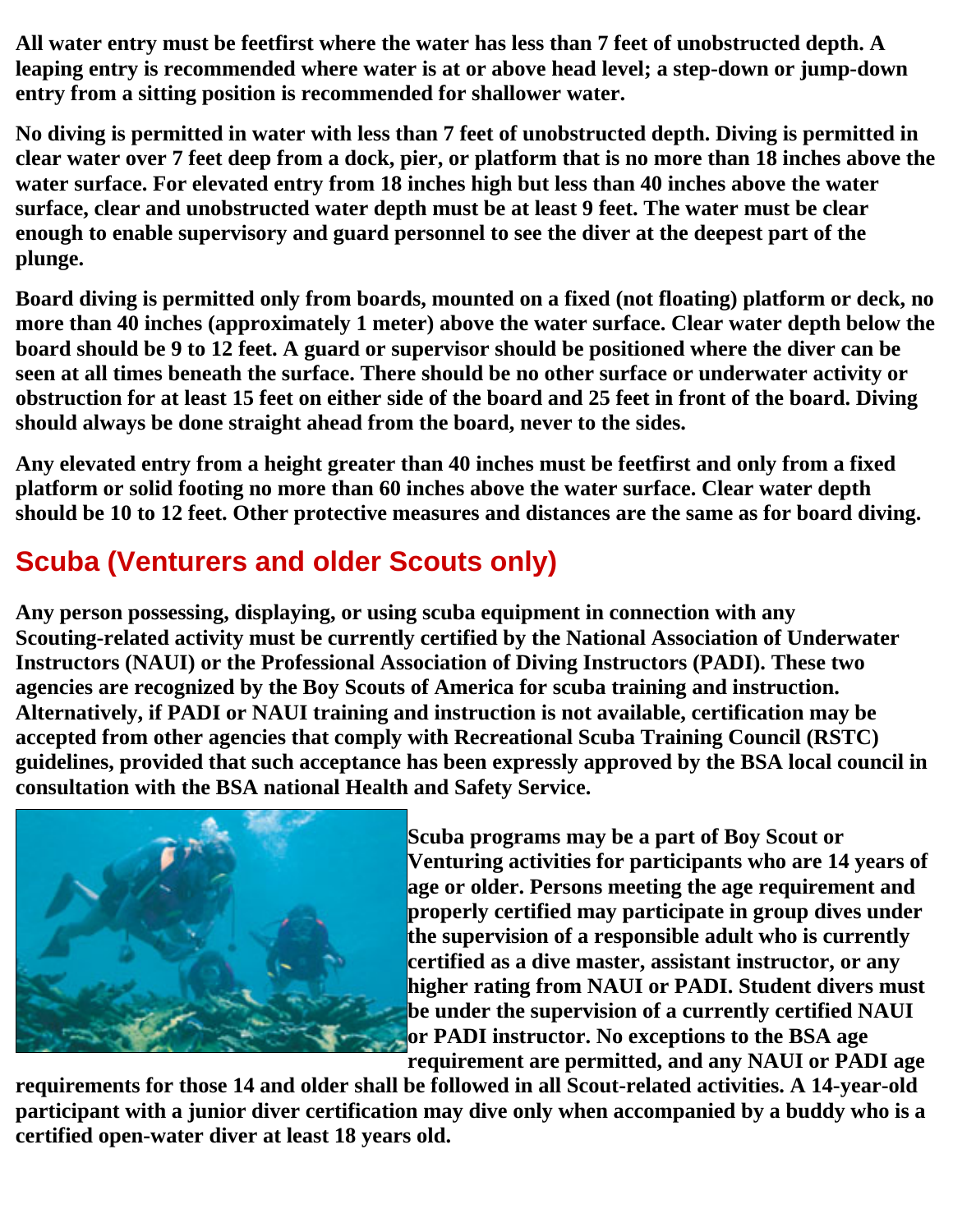**Because of lack of frequency of diving by most sports divers, it is important that any certified divers be screened and evaluated by a certified diving instructor before participating in BSA-related activities. The skills to be evaluated include the following:**

- **Use of buoyancy control device.**
- **b.** Giant stride entry
- **c.** Removal and replacement of weight belt
- d. Neutral buoyancy
- **e.** Snorkel to regulator exchange
- f. Removal and replacement of scuba unit under the water
- **Face mask removal, replacement, and clearingg.**
- **h.** Emergency swimming ascent
- **i.** Alternate air source ascent
- **j.** Predive safety drill
- **k.** Five-point ascent and descent
- **l.** Deepwater exits
- **m.** Simulation of surface procedures

### **BSA Policy on Asthma/Reactive Airway Disease as Related to Scuba Activities**

- 1. Persons with symptomatic or active asthma/reactive airway disease (commonly known as RAD) should not be allowed to scuba dive. This would include, at a minimum, anyone who:
	- Is currently taking medication for asthma/RAD.
	- b. Has received treatment for bronchospasm in the past five years
	- c. Has exercise induced bronchospasm.
	- d. Has cold-induced bronchospasm
- 2. Persons with asymptomatic asthma/RAD who wish to scuba dive should be referred to a pulmonary medical specialist who is also knowledgeable about diving medicine for a complete medical examination, including exercise and bronchial challenge testing. Any determination of fitness for diving must be made on the basis of such examination and specific testing.

## **Snorkeling, BSA**

The Snorkeling, BSA, requirements have been developed to introduce Scout-age children to the special skills, equipment, and safety precautions associated with snorkeling; to encourage the development of aquatics skills that promote fitness and recreation; and to provide a solid foundation of skills and knowledge for those who later will participate in more advanced underwater activity.

Any trained Aquatics Instructor, BSA, may serve as a counselor. A person recognized and certified as a snorkeling instructor by the Professional Association of Diving Instructors (PADI), the National Association of Underwater Instructors (NAUI), American Red Cross, or the Young Men's Christian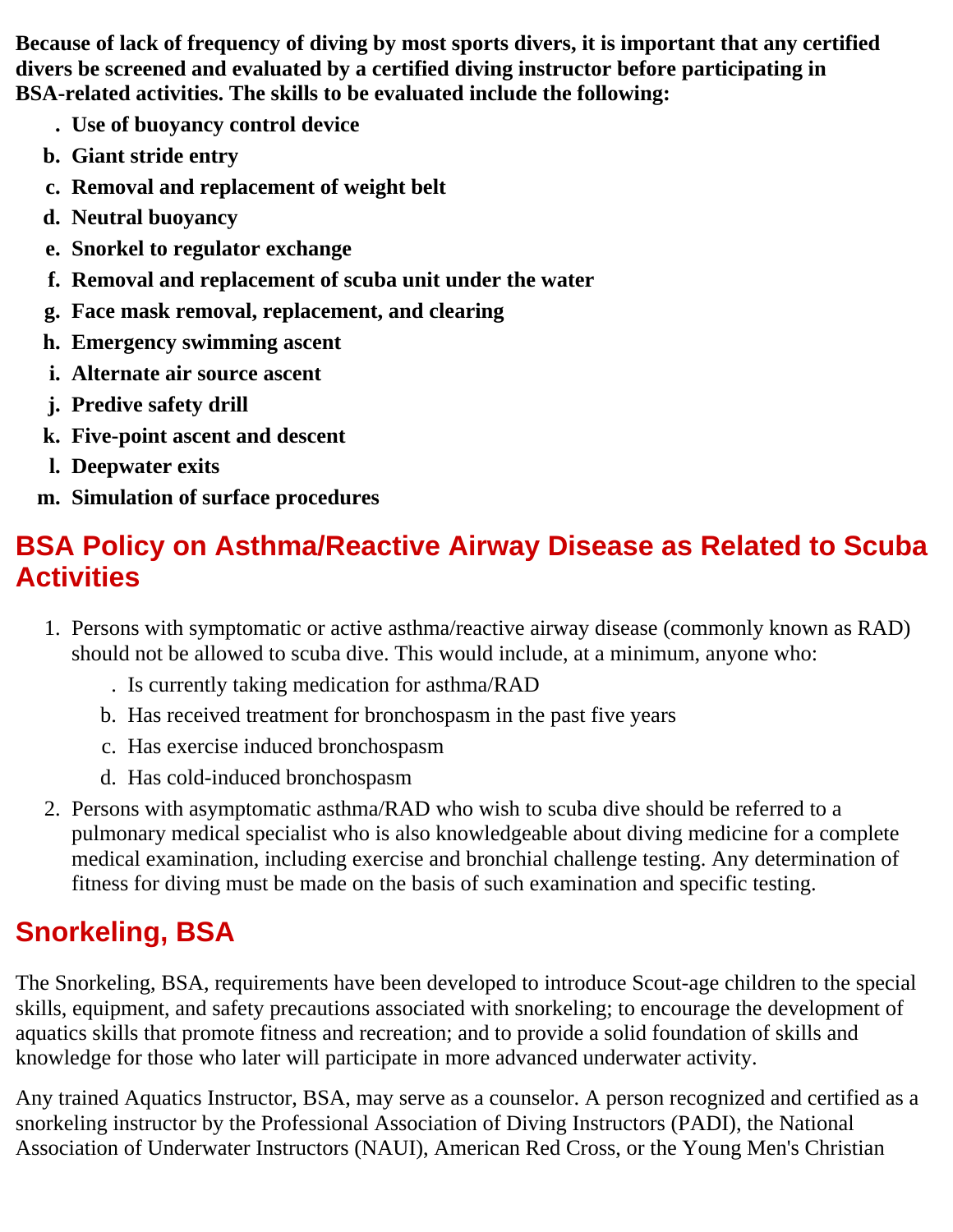Association (YMCA) also qualifies as a Snorkeling, BSA, counselor.

Instructions must be conducted in clear, confined water with a maximum depth of 12 feet. A swimming pool is recommended. All requirements must be completed as stated on the application form, which is available at your local council service center. The counselor may not omit, vary, or add requirements. The requirements are presented in the order in which they should be taught to the Scout. The completed application should be submitted to the local council service center by the counselor or unit leader.

#### **BSA Snorkeling Safety**

Snorkeling Safety is the recommended procedure for conducting group snorkeling at a private or public pool, wilderness pond, stream, or wherever the water looks inviting enough to take a dip.

#### **Qualified Supervision 1.**

All snorkeling activity must be supervised by a mature and conscientious adult age 21 or older who understands and knowingly accepts responsibility for the well-being and safety of the youth members in his or her care; who is experienced in the water and is confident of his or her ability to respond in the event of an emergency; and who is trained in and committed to compliance with the eight points of BSA Snorkeling Safety.

#### **Physical Fitness 2.**

All persons must present evidence of fitness for snorkeling activity with a complete health history from physician, parent, or legal guardian. The adult supervisor should adjust all supervision, discipline, and protection to anticipate any potential risks associated with individual health conditions. In the event of any significant health conditions, a medical evaluation by a physician should be required by the adult leader. Those with physical disabilities can enjoy and benefit from aquatics if the disabilities are known and the necessary precautions are taken.

#### **Safe Area 3.**

Training in the use of snorkeling equipment shall be performed in clear, confined water that is not more than 12 feet deep.

Snorkeling may be done in water outside of a confined area under the direction of the qualified supervisor if the participant has met the BSA snorkeling requirements. The local conditions and ability of those engaged in the snorkeling activity should be considered by the qualified supervisor to determine if any special precautions should be taken.

Snorkeling shall not be done if boat traffic, waves, current, water temperature, or weather conditions in the area are deemed unsafe by the qualified supervisor. Time in the water should be adjusted based on the water temperature.

#### **Proper Equipment 4.**

- The snorkeling equipment shall be properly fitted and in good repair..
- The use of snorkeling vests and personal flotation devices is at the discretion of the qualified b. supervisor based on the local conditions and the ability of the person(s) engaged in the snorkeling activity.
- c. A diver-down flag must be used in accordance with local rules and regulations.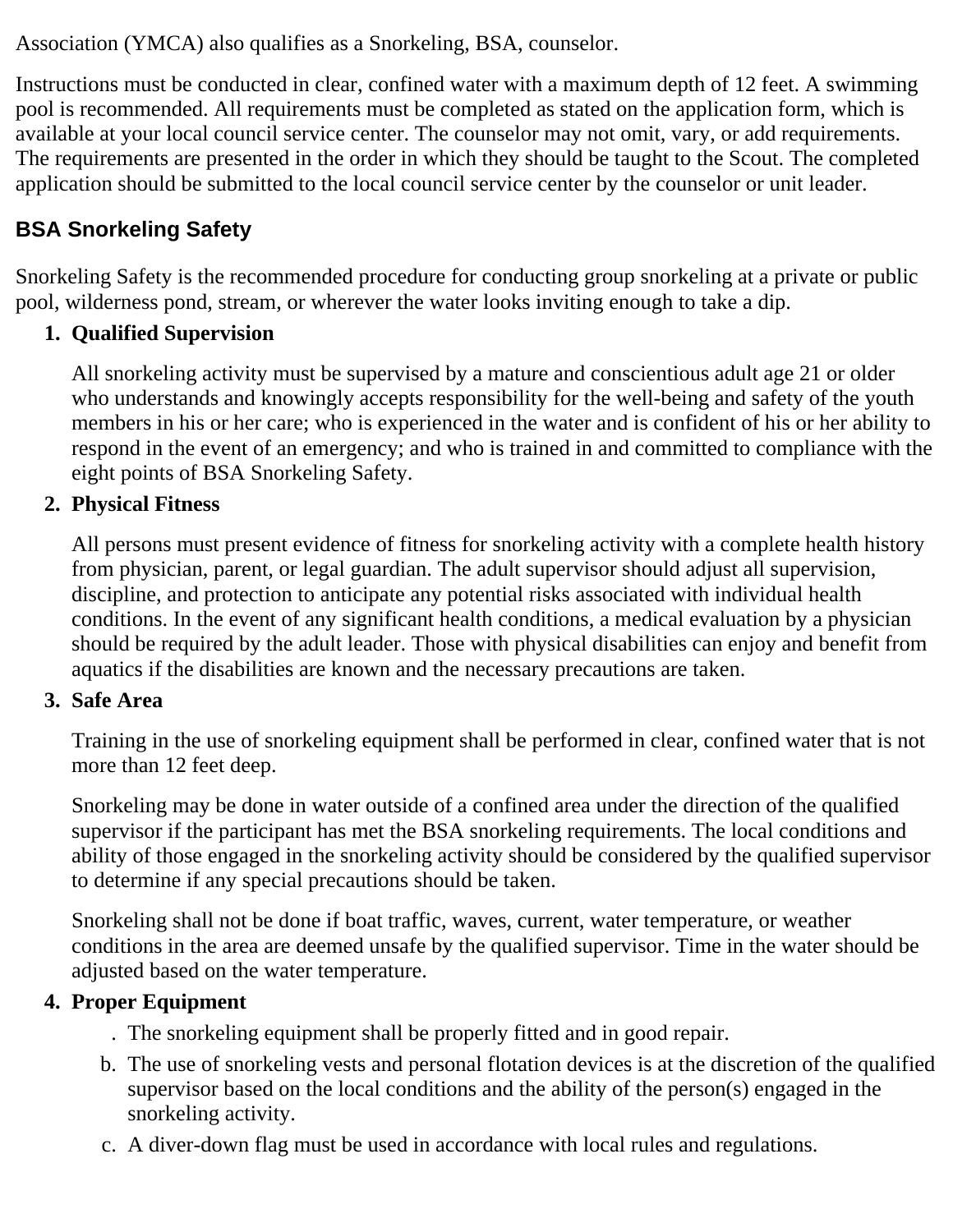d. Appropriate lifesaving equipment in good repair is ready and available to the qualified lookout while supervising the snorkeling activity.

#### **Qualified Lookout 5.**

The qualified lookouts are stationed in a location (either afloat or ashore) where it is possible to see and hear all those engaged in the snorkeling activity. The qualified lookout is a strong swimmer with lifeguard skills (i.e., competent swimmers with basic water-rescue skills serve as both lookouts and lifeguards). A minimum of two qualified lookouts are provided with at least one qualified lookout for every eight snorkelers in the water.

#### **Ability 6.**

Beginners and nonswimmers in clear, confined water of the appropriate depth may use masks and fins, separately or together, under close supervision. Training for Snorkeling, BSA is limited to qualified swimmers.

Snorkeling in open water is limited to those classified as swimmers unless the supervisor determines that those in the other ability groups may safely participate while wearing a properly fitted personal flotation device.

A group should not undertake a snorkeling activity in open water unless all participants, including the adult supervisor, have completed basic instruction in the Snorkeling, BSA requirements.

#### **Buddy System 7.**

All participants in snorkeling activities should be paired as buddies and remain close enough that they are constantly aware of their buddy's location and condition. Generally, buddies should take turns making breath-holding dives. That is, one buddy remains at the surface, floating with his mask in the water while breathing through the snorkel, and keeps an eye on the buddy who is down. When the diver surfaces, both buddies should check their position relative to the rest of the group before moving on or letting the other buddy dive.

It is the combined responsibility of the adult supervisor, the lookout, and the lifeguards to know the number of people in the water at all times, to make periodic checks of that number, and to call for buddy checks when it is necessary to confirm that number.

#### **Discipline 8.**

Be sure everyone understands and agrees that snorkeling is allowed only with proper supervision and use of the complete BSA Snorkeling Safety. The applicable rules should be presented and learned prior to the outing, and should be reviewed for all participants at the beginning of the snorkeling activity. Scouts should respect and follow all directions and rules of the adult supervisor. When people know the reason for rules and procedures they are likely to follow them. Be strict and fair, showing no favoritism.

### **Waterskiing**

Safe waterskiing starts with safe equipment; a thorough knowledge of techniques; competent instruction; an efficient, careful towboat operator; and a conscientious observer. A life jacket is a must for all water-skiers. Skis should be in good shape and free from sharp or protruding edges. The boat operator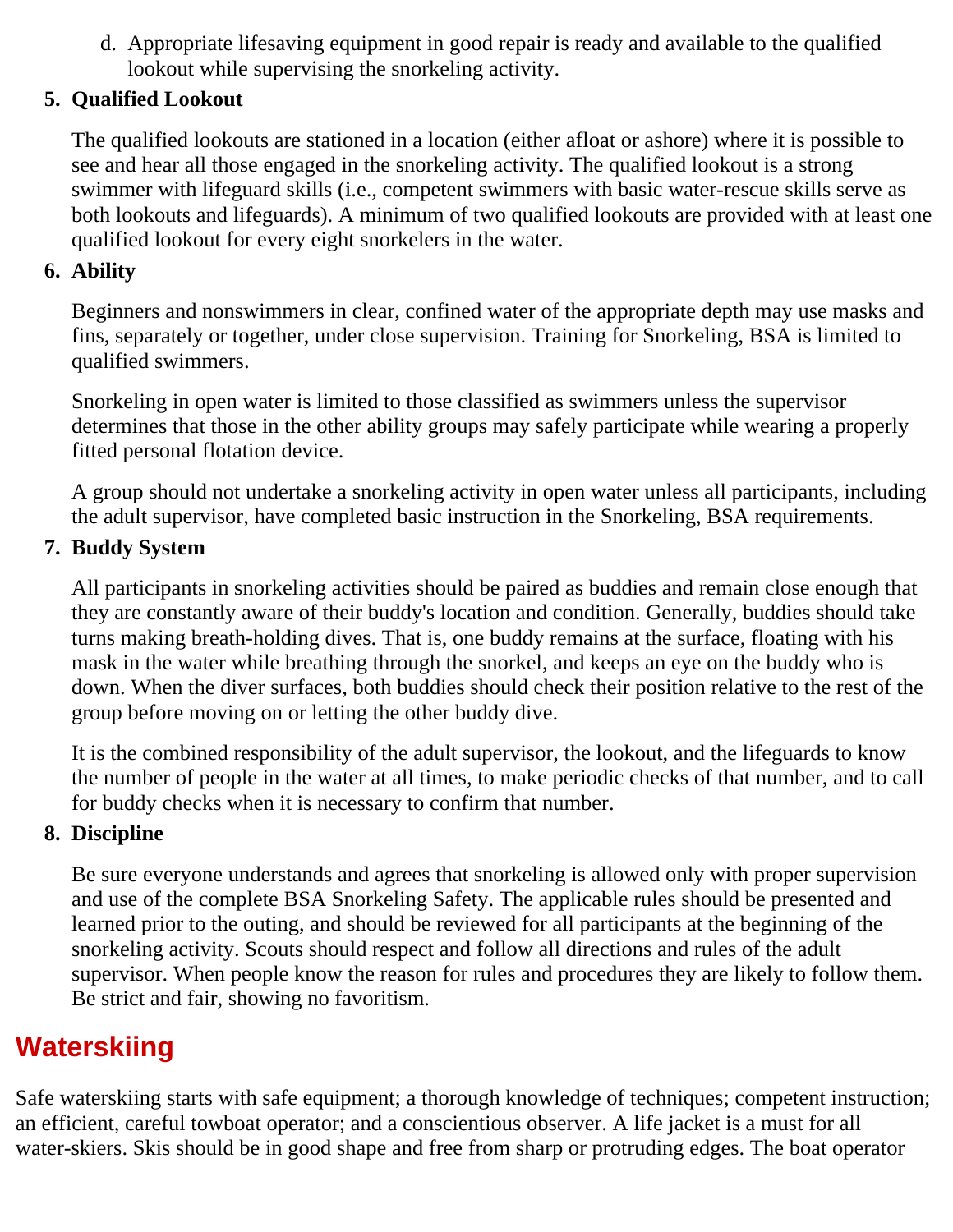should be driving solely for the benefit, satisfaction, and safety of the skier. The boat and skier should stay away from docks, swimmers, boaters, people who are fishing, and other objects.

The Water-Skier's Safety Code and Boat Driver's Safety Code are found in the *Waterskiing* merit badge pamphlet. These are guidelines to be followed by all those involved in the sport of waterskiing.

Reference: *Waterskiing* merit badge pamphlet

### **Boardsailing**

The BSA boardsailing program has been developed to introduce Scout-age children to basic boardsailing skills, equipment, and safety precautions, to encourage development of skills that promote fitness and safe aquatics recreation, and to lay a skill and knowledge foundation for those who will later participate in more advanced and demanding activities on the water.

Any person recognized and certified as an instructor by Windsurfer International or the U.S. Board Sailing Association may serve as a counselor for the Boardsailing Award with the approval of the local council service center. Any person trained and experienced in boardsailing skills and safety may serve as a counselor for this award in a Scout summer camp program under the direction and supervision of a currently trained BSA Aquatics Instructor.

Instruction in recreational activity must be conducted according to the BSA guidelines for boardsailing. The Boardsailing Award is now available for inclusion in Scouting programs.

Reference: Boardsailing BSA Award Application, No. 19-935

### **Whitewater Safety Code**

The American Whitewater Affiliation (AWA) Safety Code includes ten recommendations for river safety:

- 1. Be a competent swimmer.
- 2. Wear a PFD.
- 3. Keep your canoe or raft under control, always!
- 4. Be aware of river hazards and avoid them.
- 5. Boating alone is not recommended; preferred minimum is three to a craft.
- 6. Be suitably equipped.
	- Wear shoes (tennis shoes or special canoeing . shoes are best).
	- b. Tie your glasses on.
	- c. Carry a knife and waterproof matches (also compass and map).
	- d. Don't wear bulky clothing that will waterlog.
	- e. Wear a crash helmet where upsets are likely.
	- f. Carry an extra paddle and canoe-repair tape.

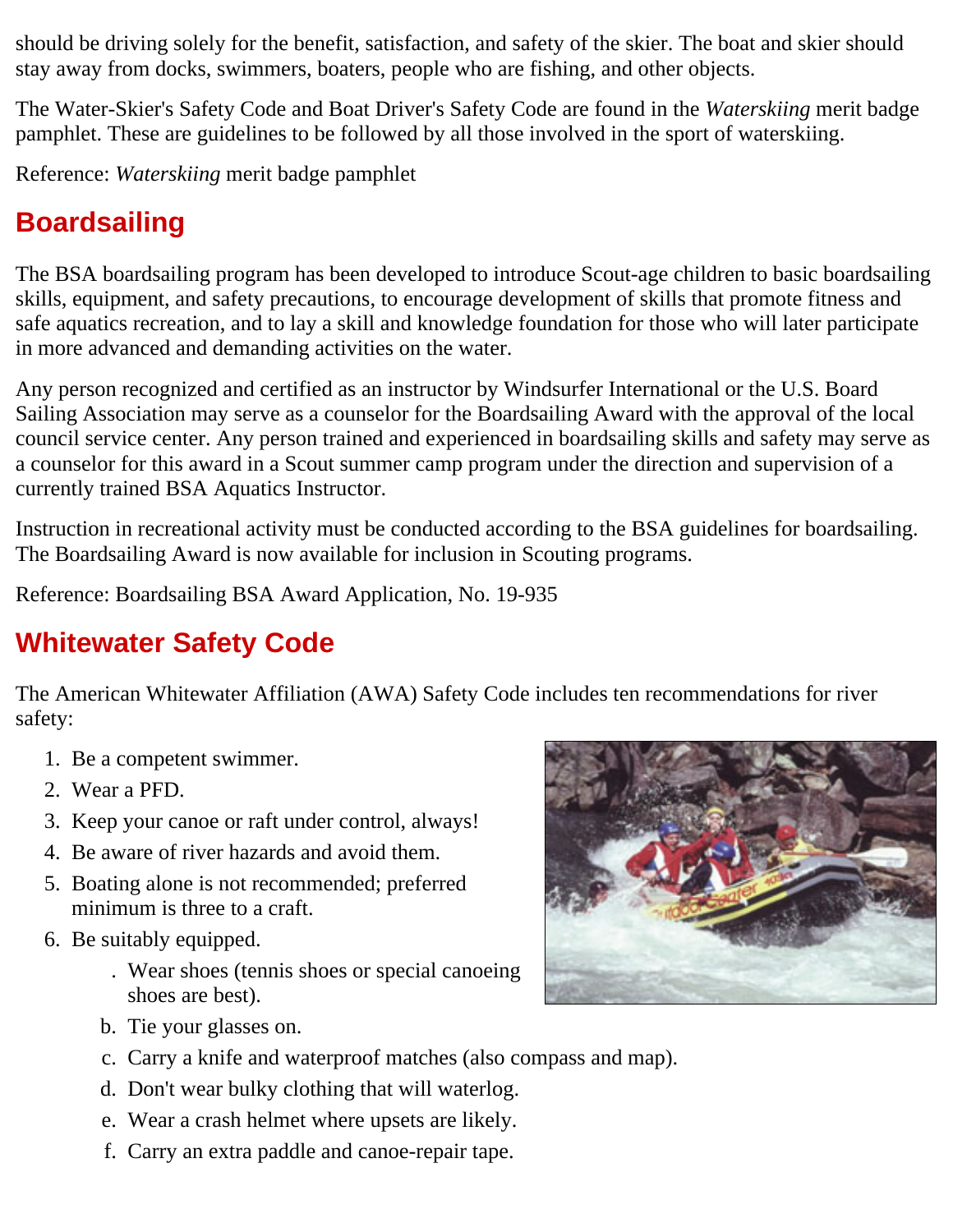- Open canoes should have bow and stern lines (painters) securely attached. Use at least 15 g. feet of 1/4- or 3/8-inh rope. Secure them to the canoe so that they are readily available but will not entangle feet and legs in case of a spill.
- 7. Swim on your back in fast water, keeping your feet and legs downstream and high. Keep watching ahead.
- 8. When you start to spill, keep the upstream gunwale high.
- 9. If you do spill, hang on to your canoe and get to the upstream end. (Note: If you are heading into rough rapids and quick rescue is not expected, or if water is numbing cold, then swim for shore or a rock where you can climb out of the water.)
- When you are with a group: 10.
	- . Organize the group to even out canoeing ability
	- b. Keep the group compact for mutual support.
	- c. Don't crowd rapids! Let each canoe complete the run before the next canoe enters.
	- d. Each canoe is responsible for the canoe immediately behind it.

#### [Guide to Safe Scouting - Contents](#page-0-0)

The Boy Scouts of America [http://www.bsa.scouting.org](http://www.bsa.scouting.org/)

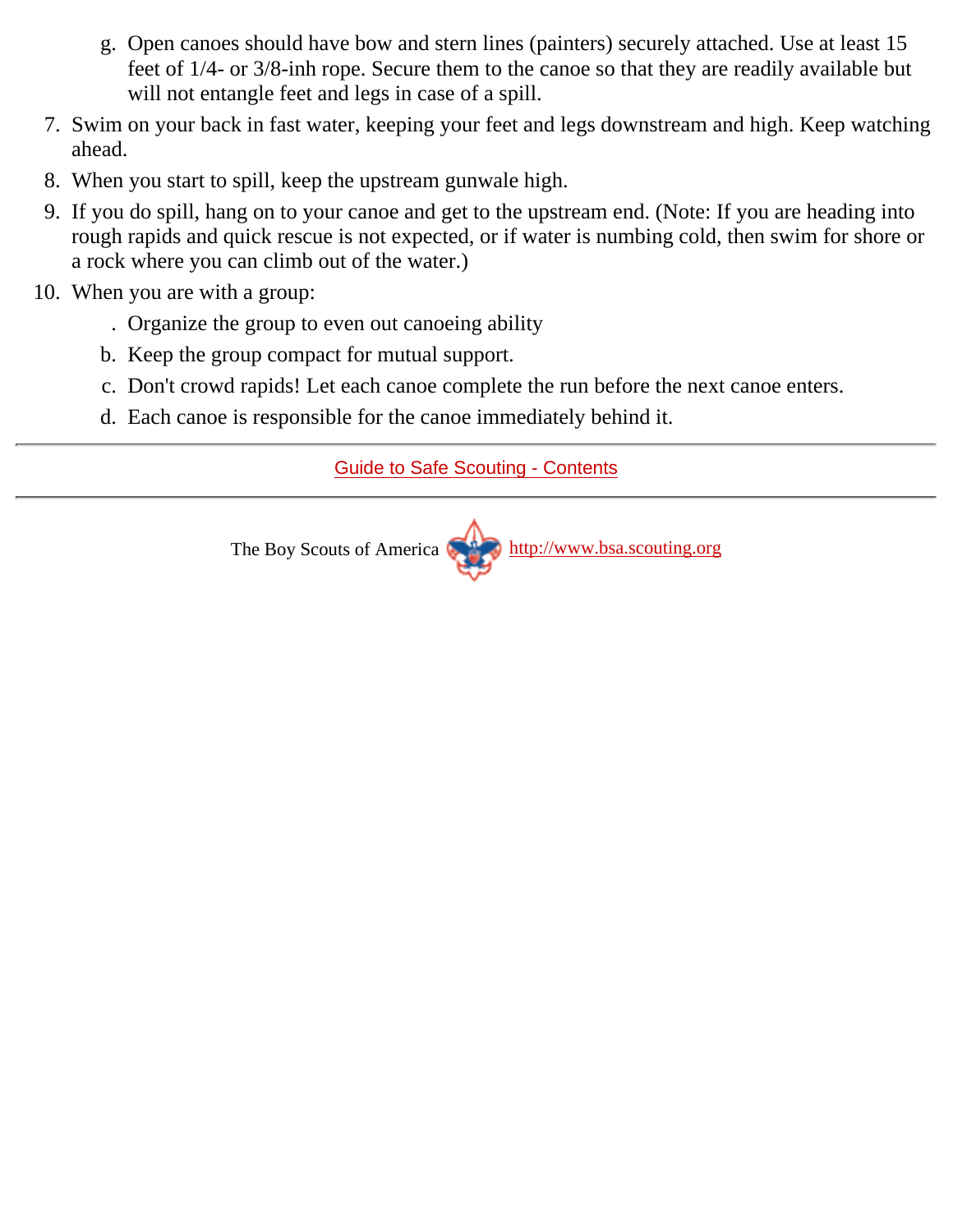<span id="page-21-0"></span>

### **Age Guidelines**

The Boy Scouts of America has established the following guidelines for its members' participation in camping activities:

- **Overnight camping by second- and third-grade Cub Scout dens or Cub Scout packs (other than at an approved local council resident camping facility) is not approved, and certificates of liability insurance will not be provided by the Boy Scouts of America.**
- **Cub Scouts (second- and third-graders) and Webelos Scouts (fourth- and fifth-graders) may participate in a resident overnight camping program covering at least two nights and operating under certified leadership in an established Scout camp operated by the council during the normal camping season.**

**A Webelos Scout may participate in overnight den camping when supervised by his mother or father. If a parent cannot attend, arrangements must be made by the boy's family for another youth's parent (but not the Webelos leader) or another adult relative or friend to be a substitute at the campout. No parent should be responsible for more than one boy other than his or her own.**

**It is essential that each Webelos Scout be under the supervision of an adult. Joint Webelos den-troop campouts are encouraged for dens of fifth-grade Webelos Scouts with their parents to strengthen ties between the pack and troop. Den leaders, pack leaders, and parents are expected to accompany the boys on approved trips.**

**Tiger Cubs are limited to boy-parent excursions or program-managed family camping designed for the entire family.**

### **Family Camping**

**Family camping: an outdoor camping experience, other than resident camping, that involves Cub Scouting, Boy Scouting, or Venturing program elements in overnight settings with two or more family members, including at least one BSA member of that family. Parents are responsible for the supervision of their children, and Youth Protection guidelines apply.**

#### **Recreational family camping**

**Recreational family camping: when Scouting families camp as a family unit outside of an organized program. It is a nonstructured camping experience, but is conducted within a Scouting framework on local council-owned or -managed property.** Local councils may have family camping grounds

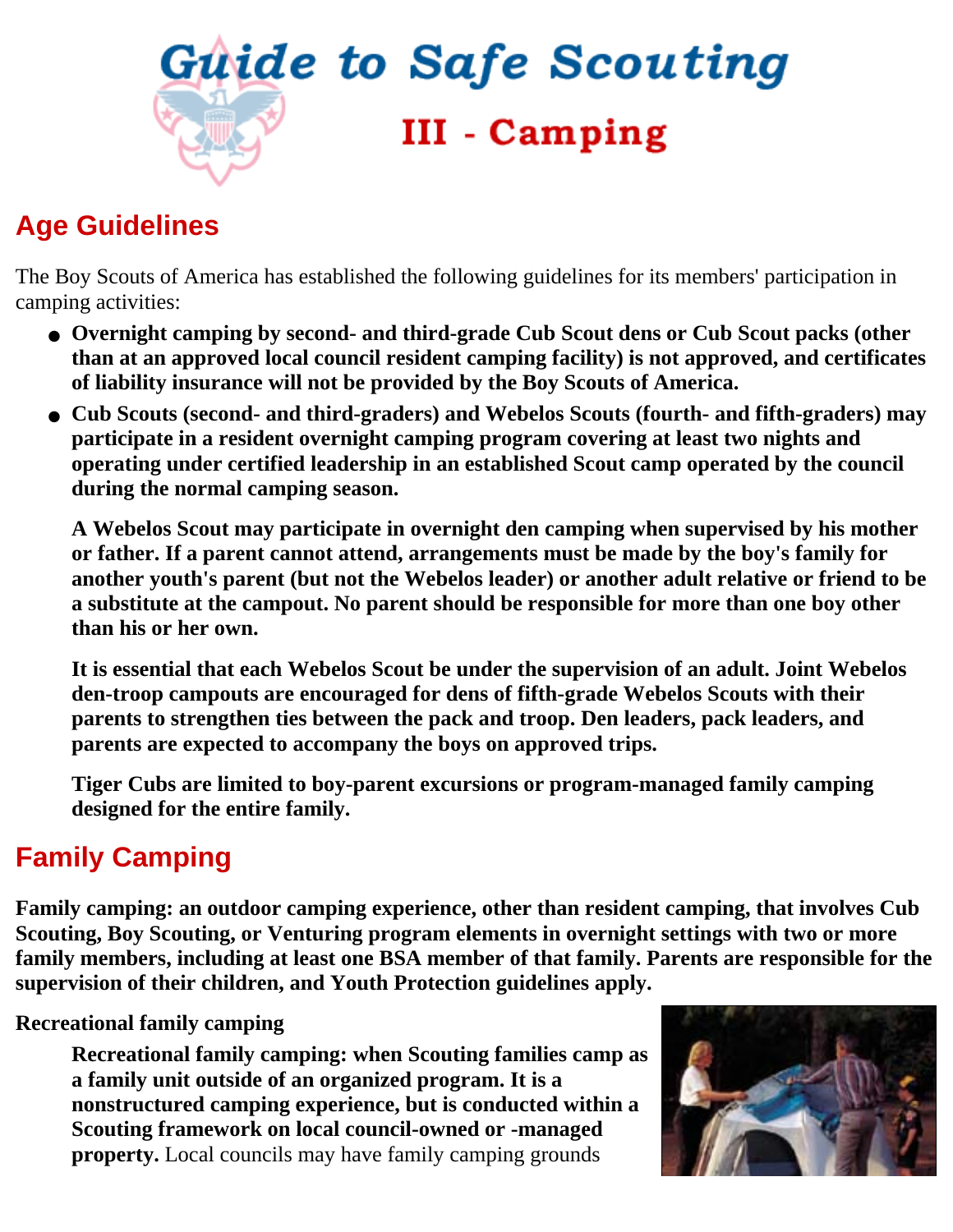available for rental at reasonable rates. Other resources may include equipment, information, and training.



#### **Program-managed family camping**

**The local council or unit provides all of the elements of the outdoor experience on one or more days, with major program areas staffed. Many times this includes food service, housing, and complete program schedule. Cub Scout unit family programs must have local council approval. These events must be held on council-owned or -managed property or, at the local council's option, in council-approved city, county, state, or federal parks.**

Model A: typically a weekend experience for the Scout member and an adult member of his family. Examples: dad-and-lad, mom-and-me, and parent-and-pal.

Model B: an outdoor experience of one or more days at a set BSA-owned or -managed camping location where the Scout's entire family is encouraged to participate.

- $\circ$  All Scouts registered in Boy Scout troops are eligible to participate in troop or patrol **overnight campouts, camporees, and resident camps.**
- **Boy Scouts and Varsity Scouts 12 through 17 are eligible to participate in national** ❍ **jamborees. Boy Scouts and Varsity Scouts 13 through 17 are also eligible to participate in world jamborees and high-adventure programs.**
- **All youth registered in Venturing are eligible to participate in crew, district, council,** ❍ **and national Venturing activities. Venturers are eligible to participate in national high-adventure programs, and on a limited basis, world jamborees. Venturers are eligible to participate in Boy Scout Resident Camp if registered and attending with a troop.**

If a well-meaning leader brings along a child who does not meet these age guidelines, disservice is done to the unit because of distractions often caused by younger children. A disservice is done to the child, who is not trained to participate in such an activity and who, as a nonmember of the group, may be ignored by the older campers.



### **Wilderness Camping**

Anything can happen in the wild outdoors, and you should take measures designed to prevent accidents and injuries from occurring. Ask the question: "What would happen if \_\_\_\_\_\_\_\_ occurred?" Once you have identified possible problems, devise a plan to minimize the risks and to manage a crisis if one occurs. Involve the entire crew in this process so that everyone becomes aware of potential dangers and how to avoid them.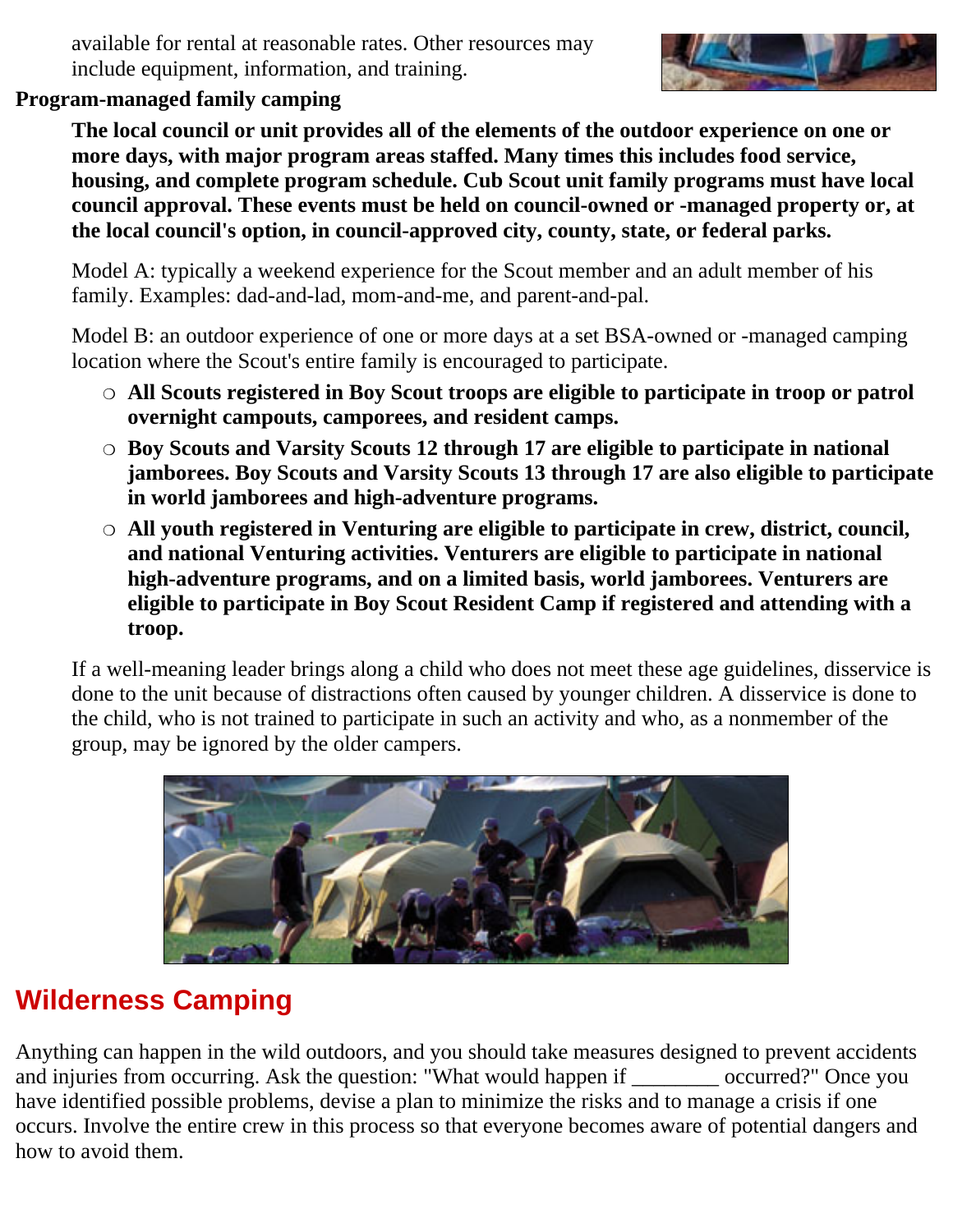Obviously, the best way to stay safe in the wilderness is to not get into trouble in the first place. This requires planning, leadership, and good judgment. To help be prepared for the challenges of a wilderness trek and camping experience, read *Passport to High Adventure,* No. 4310.

### **Trail Safety**

Alertness and care in all that is done on the trail and performing within the group's known capabilities are among the best preventive measures against accidents. Most common outdoor injuries are blisters, cuts, sprains, strains, bruises, and fractures. Hikers also may become lost or get caught in storms, and they often panic as a result. Avoidable tragedies may occur if campers and leaders lack the skills and knowledge to deal with the problems encountered. Leaders must alert youth members to the dangers of unusual environment with proper instructions on fire safety, orienteering, and safe travel.



Leaders must instruct those in their groups to *stay together* on well-established trails, avoid loose rocks (especially on descent), and avoid dangerous ledges, cliffs, and areas where a fall might occur. Accidents can occur when hikers kick and roll boulders down steep hills. Wilderness trails have no caution signs for loose rocks, nor do they have guardrails on cliffs.

It is strongly recommended that at least one person in the group be currently certified in first aid through the American Red Cross or any recognized agency.

Trail safety is a matter of common sense. The response of individual members of a group in doing the right thing is important. When they understand the reason for rules of safety, they obey them more willingly.

The Boy Scouts of America has an abundance of literature related to proper procedures and guidelines for a group on a trail.

References: *Boy Scout Handbook; Backpacking, Camping,* and *Hiking* merit badge pamphlets; *Cub Scout Leader Book; Scoutmaster Handbook; Fieldbook*

### **Beware of Lightning**

The summits of mountains, crests of ridges, slopes above timberline, and large meadows are extremely hazardous places to be during lightning storms. If you are caught in such an exposed place, quickly descend to a lower elevation, away from the direction of the approaching storm, and squat down, keeping your head low. A dense forest located in a depression provides the best protection. Avoid taking shelter under isolated trees or trees much taller than adjacent trees. Stay away from water, metal objects, and other substances that will conduct electricity long distances.

By squatting with your feet close together, you have minimal contact with the ground, thus reducing danger from ground currents. If the threat of lightning strikes is great, your group should not huddle together but spread out at least 15 feet apart. If one member of your group is jolted, the rest of you can tend to him. Whenever lightning is nearby, take off backpacks with either external or internal metal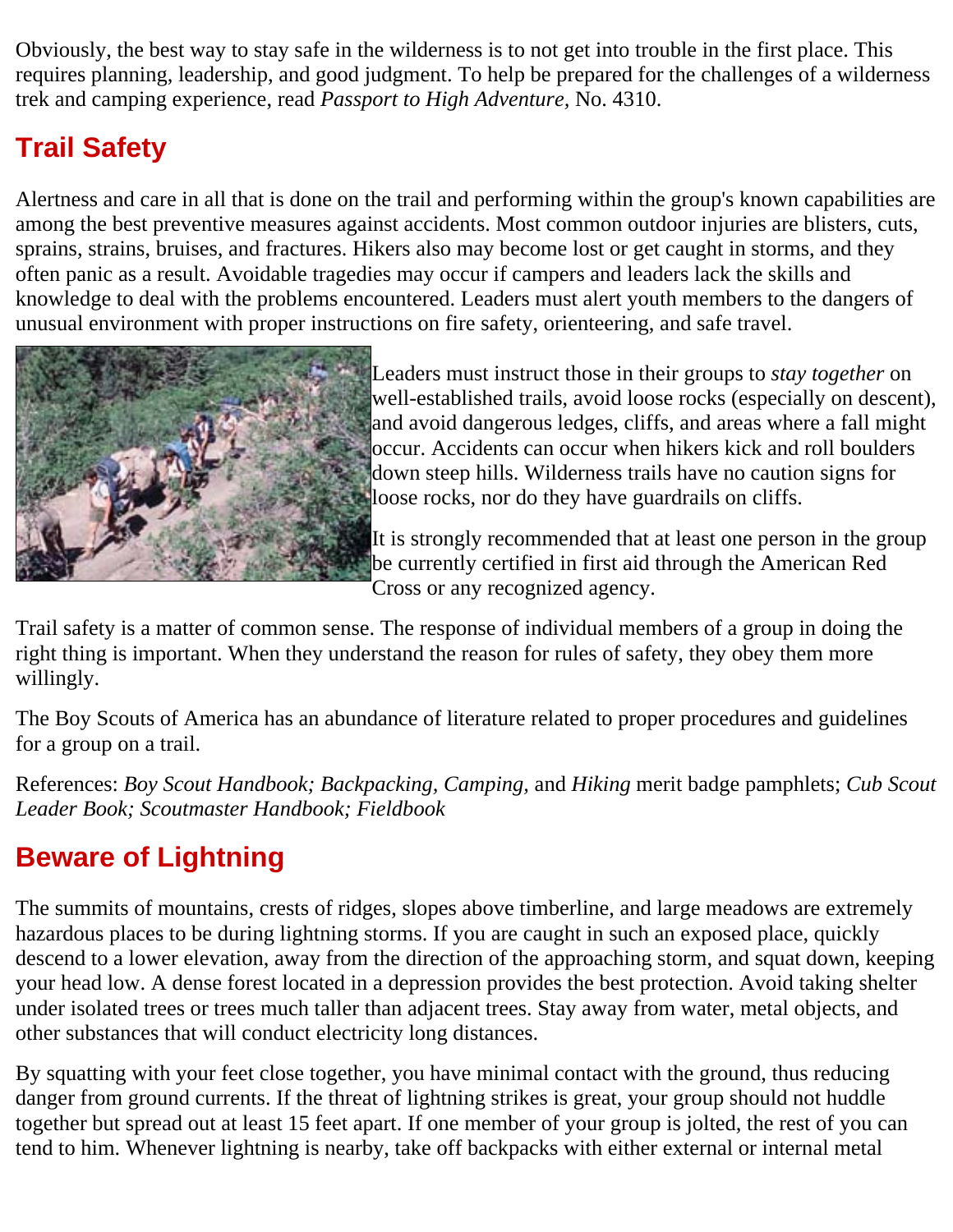frames. In tents, stay at least a few inches from metal tent poles.

#### **Lightning Safety Rules**

- Stay away from open doors and windows, fireplaces, radiators, stoves, metal pipes, sinks, and plug-in electrical appliances.
- Don't use hair dryers, electric toothbrushes, or electric razors.
- Don't use the telephone; lightning may strike telephone wires outside.
- Don't take laundry off the clothesline.
- Don't work on fences, telephone lines, power lines, pipelines, or structural steel fabrications.
- Don't handle flammable materials in open containers.
- Don't use metal objects, such as fishing rods and golf clubs. Golfers wearing cleated shoes are particularly good lightning rods.
- Stop tractor work, especially when the tractor is pulling metal equipment, and dismount. Tractors and other implements in metallic contact with the ground are often struck by lightning.
- Get out of the water and off small boats.
- Stay in the car if you are traveling. Automobiles offer excellent lightning protection.
- When no shelter is available, avoid the highest object in the area. If only isolated trees are nearby, the best protection is to crouch in the open, keeping twice as far away from isolated trees as the trees are high.
- Avoid hilltops, open spaces, wire fences, metal clotheslines, exposed sheds, and any electrically conducted elevated objects.

### **Pure Drinking Water**

A constant supply of pure drinking water is essential. Serious illness can result from drinking unpurified water. Protect your health. Don't take a chance on using water that you are not sure of. Thermos jugs, plastic water containers, and canteens are all satisfactory for carrying water. Be sure water is dispensed into each person's own drinking cup.

#### **Treatment of Questionable Water**

In addition to having a bad odor or taste, water from questionable sources may be contaminated by microorganisms, such as Giardia, that can cause a variety of diseases. All water of uncertain purity should be purified before use. Don't take a chance on using water that you are not sure of. To purify water, follow these steps:

- 1. Filter the water to remove as many solids as possible.
- 2. Bring it to a rolling boil and boil it for a full minute.
- 3. Let it cool at least 30 minutes.
- Add eight drops of liquid chlorine bleach per gallon of cool water. (Use common household 4. bleach; 5.25 percent sodium hypochlorite should be the only active ingredient; there should not be any added soap or fragrances). Water must be cool or chlorine will dissipate and be rendered useless.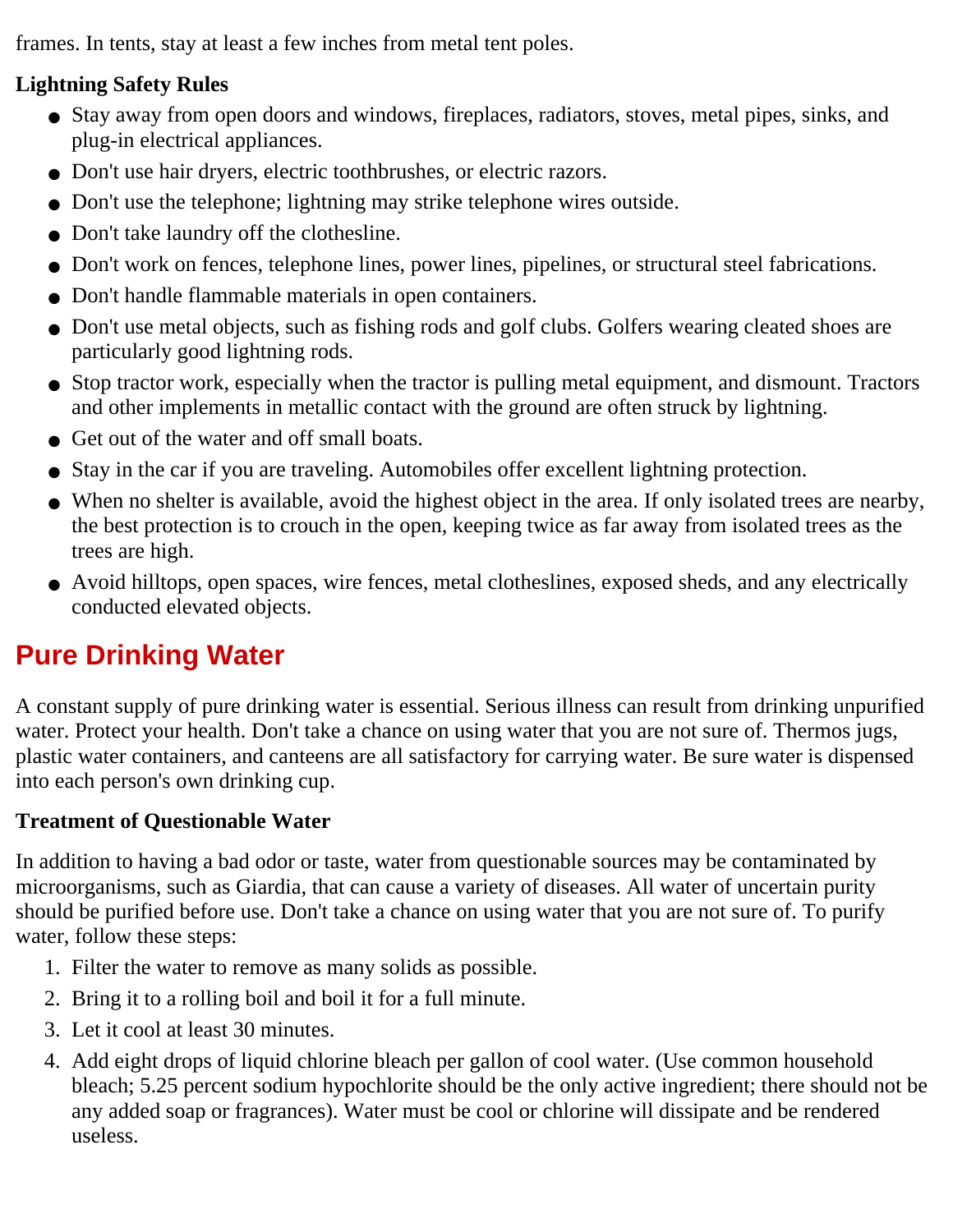- 5. Let the water stand 30 minutes.
- 6. If it smells of chlorine, you can use it. If it does not smell of chlorine, add eight more drops of bleach and let it stand another 30 minutes. Smell it again. You can use it if it smells of chlorine. If it doesn't, discard it and find another water source.
- 7. The only accepted measurement of chlorine (or water treatment agents) is the drop. A drop is specifically measurable. Other measures such as "capful" or "scant teaspoon" are not uniformly measurable and should not be used.

In addition to common household bleach, several other types of chemical means to disinfect water are available, such as iodine tables, iodide crystals, and halazone tablets. All of these are acceptable, but some people have an allergic reaction to iodine products. Follow the instructions on the package for proper use.

To treat cold water you must lengthen the contact (sitting) time depending on the water temperature to destroy *Giardia* that may be present. Very cold water may take as long as four times the normal contact time.

Several types of water purification filters are available at camp stores. The Boy Scouts of America recommends that if you use a water filter, you also chemically treat and/or boil the water and carry extra filter cartridges and spare parts. Among the best water filters are PUR, MSR, Katadyn, First Need, and Sweet Water.

### **BSA Property Smart**



Cub Scouts, Boy Scouts, and Venturers are often privileged to use the land and property of others for hiking, camping, and other activities. This privilege carries important responsibilities regarding care, courtesy and cleanliness.

Carelessness is regrettable and must be avoided at all times. On the other hand, deliberate vandalism is a criminal act and is forbidden. Every Scout and Scouter has an obligation to do his or her best to care for and protect every property that he or she visits.

All youth and leaders should follow these guidelines:

Every group that plans to use a site must obtain permission from the owner before entering the land. The best plan is for one or two of the

leaders to visit the owner several weeks before the trip to get permission; if this is not possible, the owner should be contacted by letter or telephone.

If there is any uncertainty about permission (for instance, permission has been granted in the past, but you received no response to your recent request), check in when you arrive for the trip. In this case, one or two members of the group should find the owner while other members wait. Don't assume that permission is automatic and begin unloading equipment. If you find that the owner is not available and you don't have prior permission, you must go elsewhere.

2. Many camp and activity sites, such as those found in state parks, national forests, and national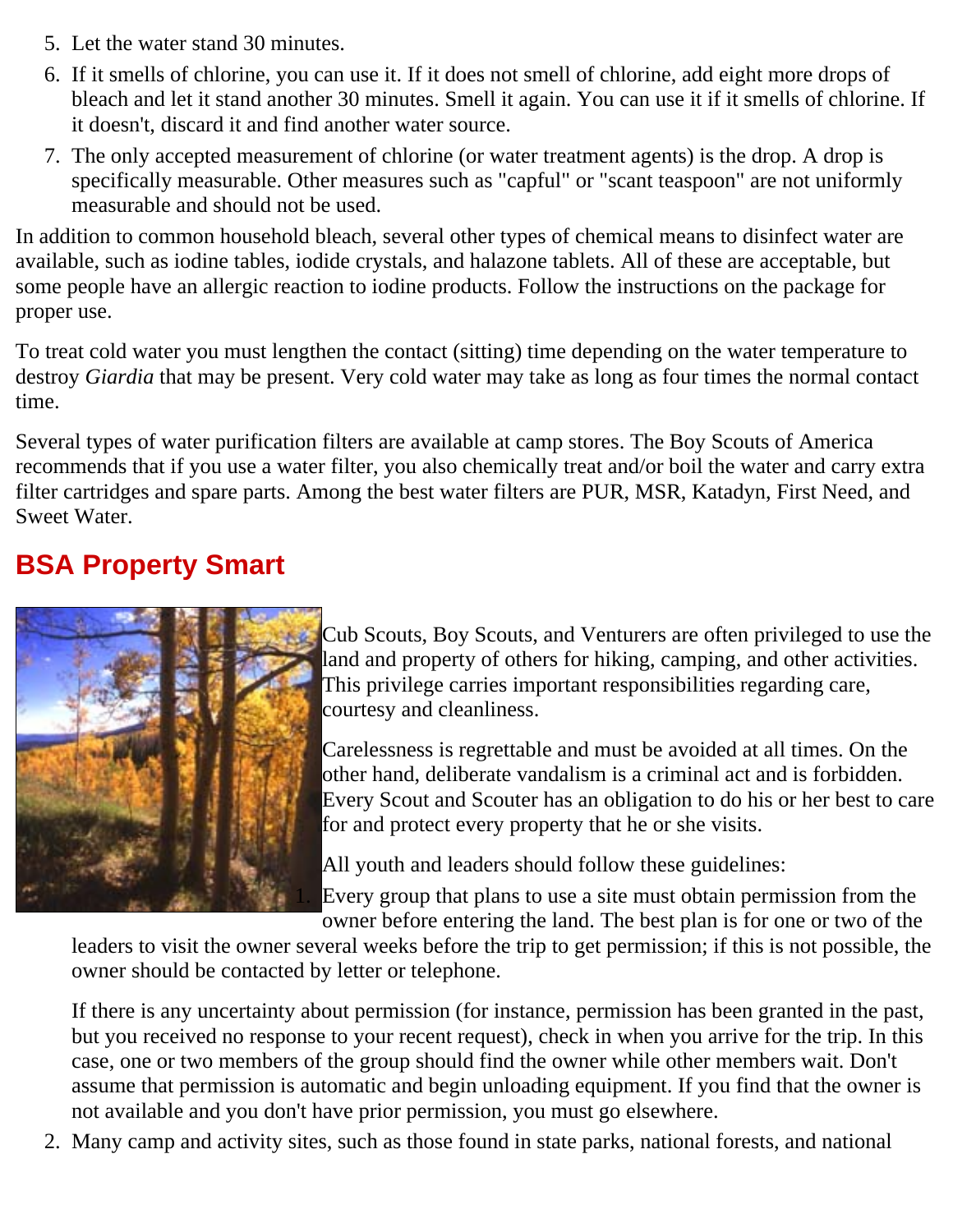parks, are owned by government entities or municipalities. Many of these have strict access policies and/or permits that need to be secured in advance. Be sure to follow the rules, which can be explained by a property official or ranger.

- 3. Ask where it will be convenient to park cars. Don't block traffic lanes and driveways.
- 4. Never write, mark, or paint on walls, ceilings, rocks, or structures. Occasionally, it may be necessary to mark a confusing trail or road. For this purpose, carry small signs with arrows drawn on them. Place the markers in suitable locations as the group enters, and collect them on the way out. Don't cut live branches or trees.
- 5. You might need to cross someone's property to reach a campsite or activity area. Obtain permission to do so, and remember that a landowner's income might depend on his or her crops and livestock. Don't climb fences that might break under your weight. Always leave gates exactly as you found them. Open gates can result in extensive loss to the owner.
- 6. Don't tease or chase livestock. Take special care not to startle flocks of poultry. Disregard for the owner's animals can result in injury to you and/or the animals.
- 7. Be conscious of any actions that will disturb or inconvenience the owner. Keep noise to a minimum, especially late at night. Pick up trash, even that left by previous visitors. Don't build a fire except in cleared fire sites and with the owner's permission. It's best to use a backpacking stove. Fires must be completely out before you leave the area.
- 8. Don't leave behind any trace of your visit. Leave every natural thing and manmade structure exactly as it was before you entered, and remove everything you brought to the site. Put trash in suitable containers, such as plastic bags, and then take all trash home; never dump it on the ground.
	-
- 9. If it is not too late at night, stop as you leave to tell the owner that you are leaving. If it is late, write a note. Remember that the owner's schedule might not be the same as yours. If the home is dark, regardless of the hour,

don't disturb the owner. In either case, thank the owner when you leave. Send a follow-up letter that includes, if possible, pictures taken in the area.

- When obtaining permission to enter a property, never underestimate the length of time you might 10. spend there. If you specify an exit time to the owner, leave at that time. You can plan longer trips for the future. Missing an exit time could cause unnecessary concern or inconvenience for the owner.
- When planning camps and activities, don't frequent the same well-known sites. Heavy traffic 11. causes damage and puts a strain on owner relations (commercial or public sites excepted). In the backcountry, limit camping at one location to no more than three days to help preserve the natural environment.
- All Cub Scouts, Boy Scouts, Venturers, and leaders should demonstrate their interest in the 12. property of others and their appreciation by participating in or organizing an occasional cleanup to remove trash and repair damage left by thoughtless visitors, as well as to remove writing on walls and rocks. With the owner's permission, you might even carry out conservation projects such as erosion control or wildlife habitat improvement. This makes an excellent group project and teaches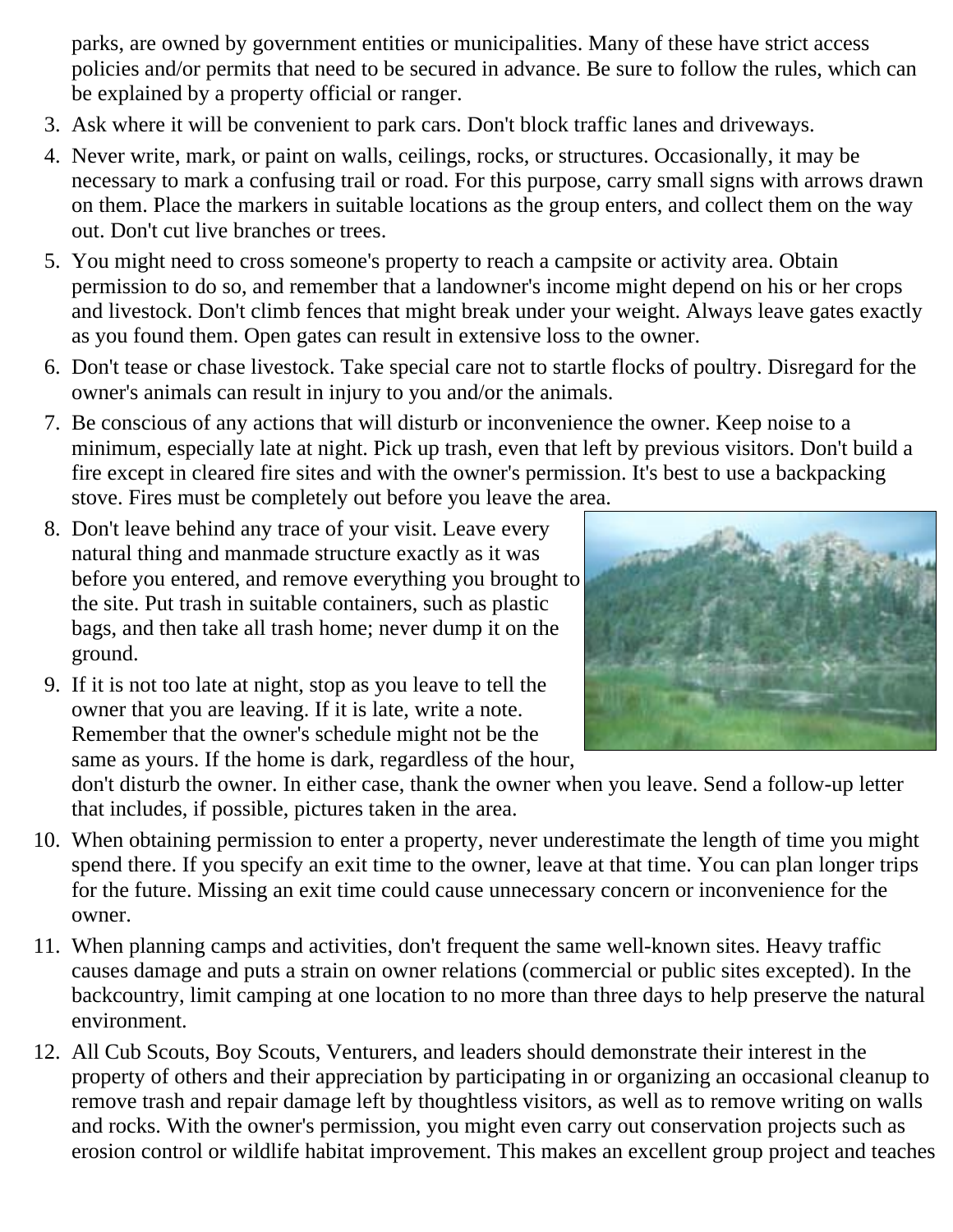conservation of and respect for the natural environment and property of others.

Often, people forget that camps, trails, and activity sites belong to the landowner and that they must depend on his or her goodwill. In recent years, use of natural areas has increased tremendously. Owners of popular sites are besieged by people seeking entrance, and the result has been that many owners are becoming alienated. The rudeness and thoughtlessness of a few people can cause property owners to exclude everyone from a site.

The above rules boil down to a simple statement: Use common sense and treat the owner as you would like to be treated. If outdoor activity is to continue in this country, everyone must do all they can to make themselves welcome at each site they visit.

### **Hantavirus**

Hantavirus is a deadly virus that was first recognized as a unique health hazard in 1993. Outbreaks have been principally limited to the Four Corners region of Arizona, New Mexico, Utah, and Colorado. There are four different strains of hantavirus, and cases have been reported in 26 different states. The virus is most active when the temperature is between 45 and 72 degrees (F).

Hantavirus is spread through the urine and feces of infected rodents. It is an airborne virus. A person is infected by breathing in particles released into the air when infected rodents, their nests, or their droppings are disturbed. This can happen when a person is handling rodents, disturbing rodent nests or burrows, cleaning buildings where rodents have made a home, or working outdoors. The virus will die quickly when exposed to sunlight.

Symptoms of hantavirus include fever, chills, muscle aches, nausea, vomiting, diarrhea, abdominal pain, and a dry, nonproductive cough. If you suspect that someone has been infected, consult a physician immediately.

### **Rabies Prevention**

Rabies has become increasingly prevalent in the United States in recent years, with more than 7,000 animals, most of which are wild, found to have the disease each year, according to statistics released by the Centers for Disease Control and Prevention (CDC). This viral infection is often found in bats, foxes, raccoons, and skunks. Rabies can be transmitted by warm-blooded animals, including domestic dogs and cats.

Although rabies in humans is rare in the United States, the CDC reports that more than 22,000 people in this country require vaccination each year after being exposed to rabid or potentially rabid animals. States with the highest number of reported cases include New York, New Jersey, Connecticut, New Mexico, Texas, Massachusetts, Pennsylvania, North Carolina, New Hampshire, Maryland, and parts of northern California.

Scout leaders can help prevent exposures by reminding Scouts to steer clear of wild animals and domestic animals that they don't know. If someone is scratched or bitten by a potentially rabid animal, Scout leaders should

• Wash the wound thoroughly with soap and water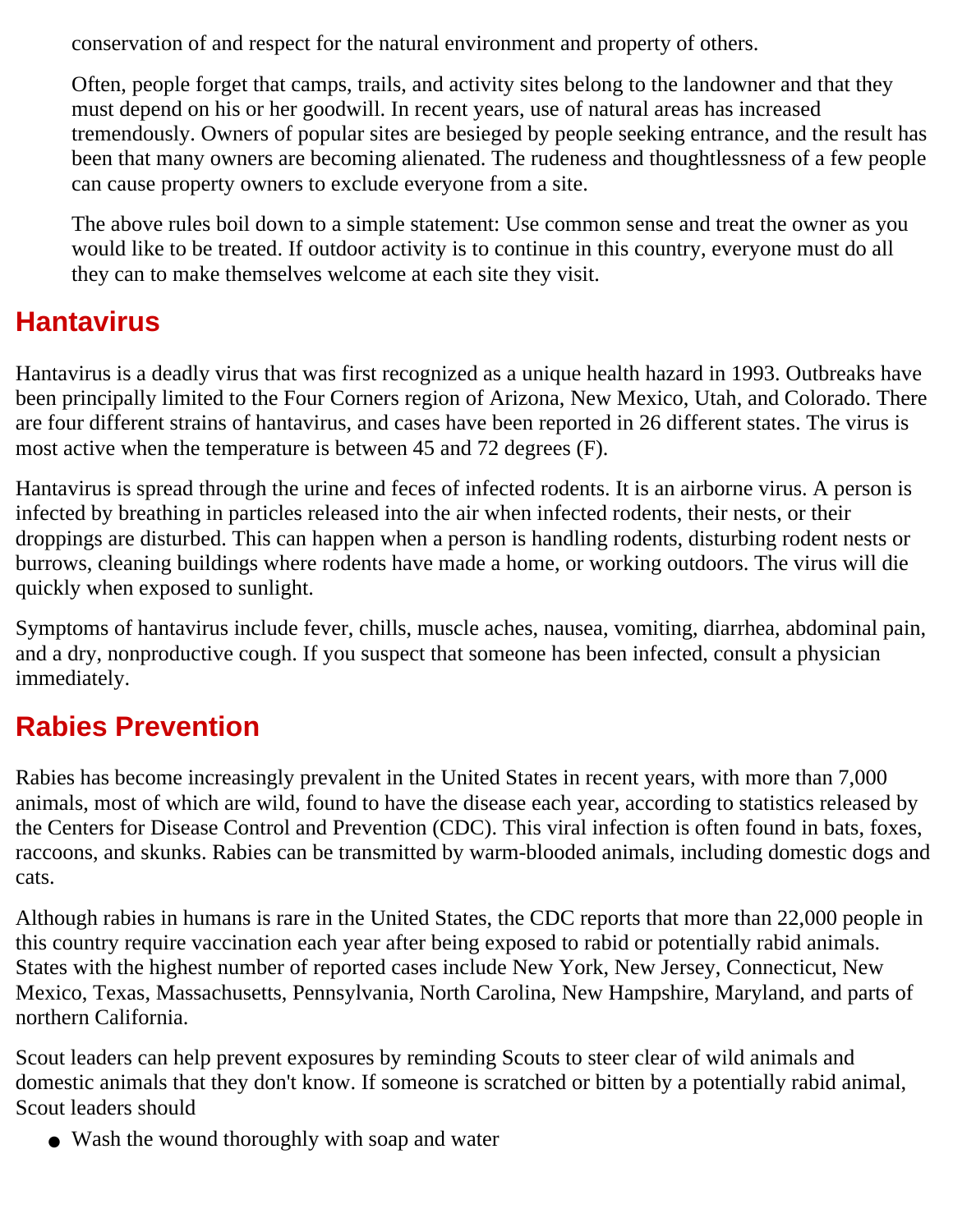- Call a doctor or a hospital emergency room
- Get a description of the animal

Notify local animal control office, police department, or board of health.

[Guide to Safe Scouting - Contents](#page-0-0)

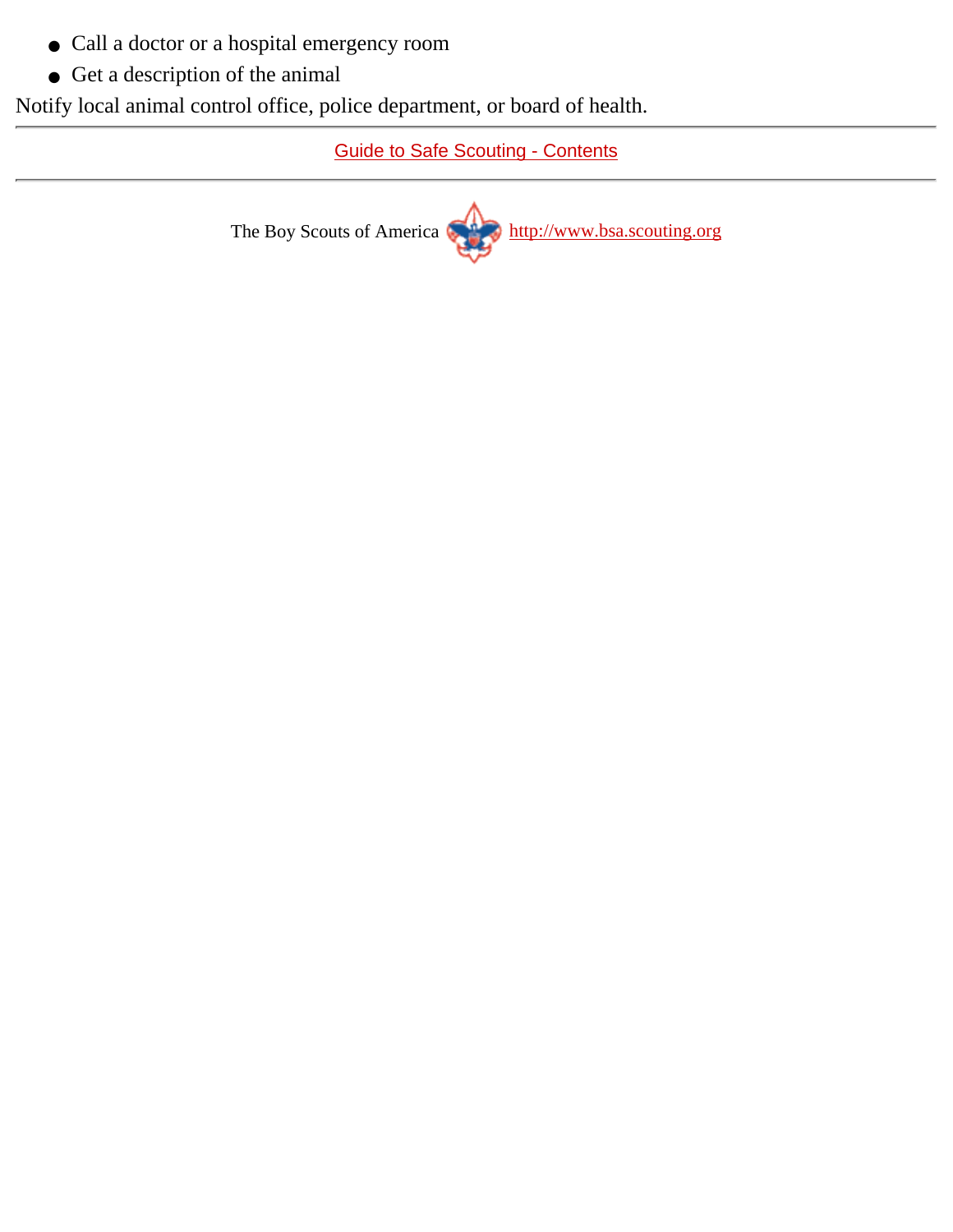# <span id="page-29-0"></span>**Guide to Safe Scouting** IV - Drug, Alcohol, and **Tobacco Use and Abuse**

**The Boy Scouts of America prohibits the use of alcoholic beverages and controlled substances at encampments or activities on property owned and/or operated by the Boy Scouts of America, or at any activity involving participation of youth members.**

Adult leaders should support the attitude that young adults are better off without tobacco and **may not allow the use of tobacco products at any BSA activity involving youth participants.**

All Scouting functions, meetings, and activities should be conducted on a smoke-free basis, with smoking areas located away from all participants.



[Guide to Safe Scouting - Contents](#page-0-0)

The Boy Scouts of America [http://www.bsa.scouting.org](http://www.bsa.scouting.org/)

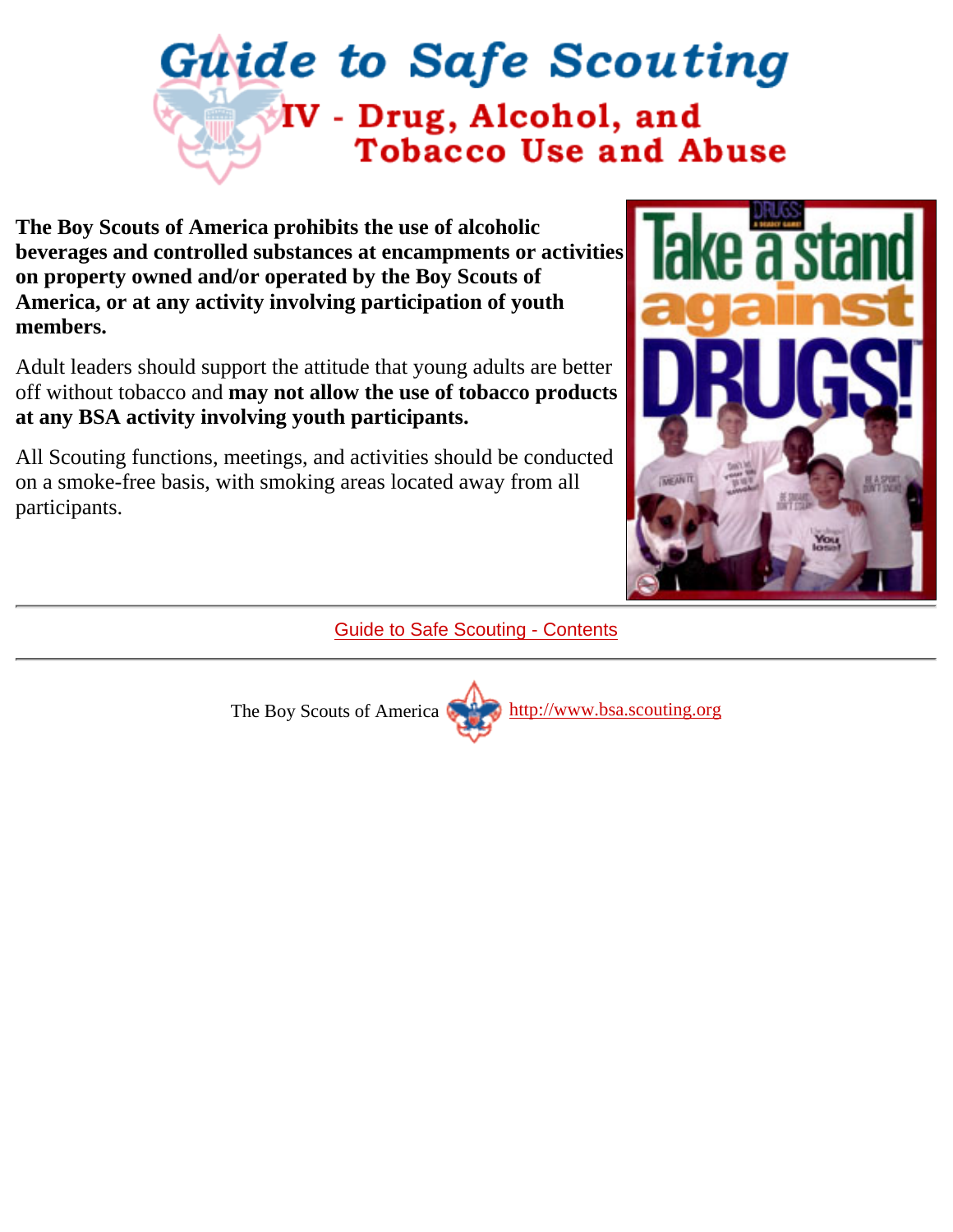<span id="page-30-0"></span>

Perhaps the most critical test of your preparedness will be in time of emergency. Developing and rehearsing an emergency action plan will add precious time needed for response to a crisis. This is true on a day hike, overnight or longer troop camp, and all other activities. A plan should include:

- 1. The person in charge
- 2. Action to be taken
- 3. Alternatives
- 4. People and agencies to notify
- 5. Location of law enforcement
- 6. Fire and health facilities
- 7. Evacuation procedures

Skilled planners "live" the experience in advance by thinking their way through every detail of an activity or event. This practice helps eliminate surprises. If an emergency occurs, panic is replaced by self-confident quickness.

Whenever an emergency occurs in which a person needs medical care beyond simple first aid (for example, going to a medical clinic or emergency room at a hospital), leaders should immediately notify the parent or next of kin. In case of a missing Scout or a fatality, notify the council Scout executive after notifying local authorities and emergency medical services.

Prepare an emergency phone number list, like the one below, for out-of-town trips. This list and an ample supply of coins should be kept with your first-aid kit.

### <span id="page-30-1"></span>**Reporting Deaths or Serious Injury**

Adult leaders are responsible for informing their council Scout executive or designee, as soon as possible, of a death or serious injury or illness. A serious injury or illness is defined as:

- 1. Any period of unconsciousness;
- 2. Any hospital inpatient admission; or
- 3. Any surgical intervention other than suturing of the skin or setting of simple fractures.

Leaders should be prepared to give specific facts of:

WHO?

Name of subject, age; name and complete address of parent(s) or next of kin. WHEN?

Date, time of day.

WHERE?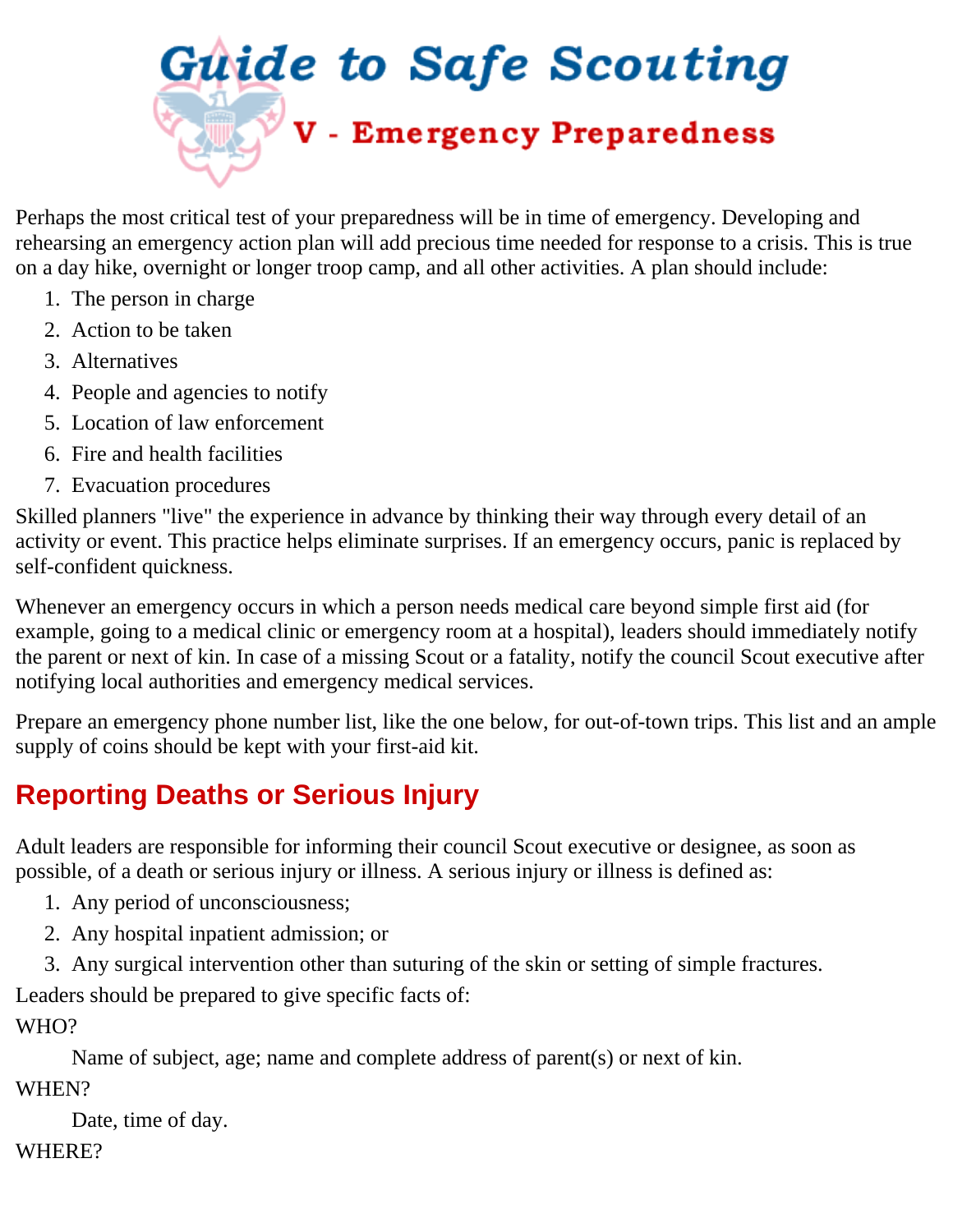Location and community.

WHAT?

Nature of illness or accident.

HOW?

If known, e.g., swimming, boating, hiking.

Prompt and accurate reporting to the news media is most important. The local council has a crisis communications plan, and the Scout Executive will designate one spokesperson in order to avoid conflicting reports. Parents or next of kin will be informed by personal contact before any release is made to the public.

Nonserious injuries need not be reported. It is recommended that a report be prepared regarding each such incident and maintained by the unit for future reference.

### <span id="page-31-0"></span>**Emergency Phone Number List**

- Location of trip or expedition
- Location of nearest town(s), city(ies), or phone(s)
- Name and phone number of nearest doctor, hospital, or medical facility
- Name and phone number of nearest county sheriff's department
- Name and phone number of nearest state or federal park station
- Phone number of Highway Patrol
- Phone number of BSA local council service center:

[Guide to Safe Scouting - Contents](#page-0-0)

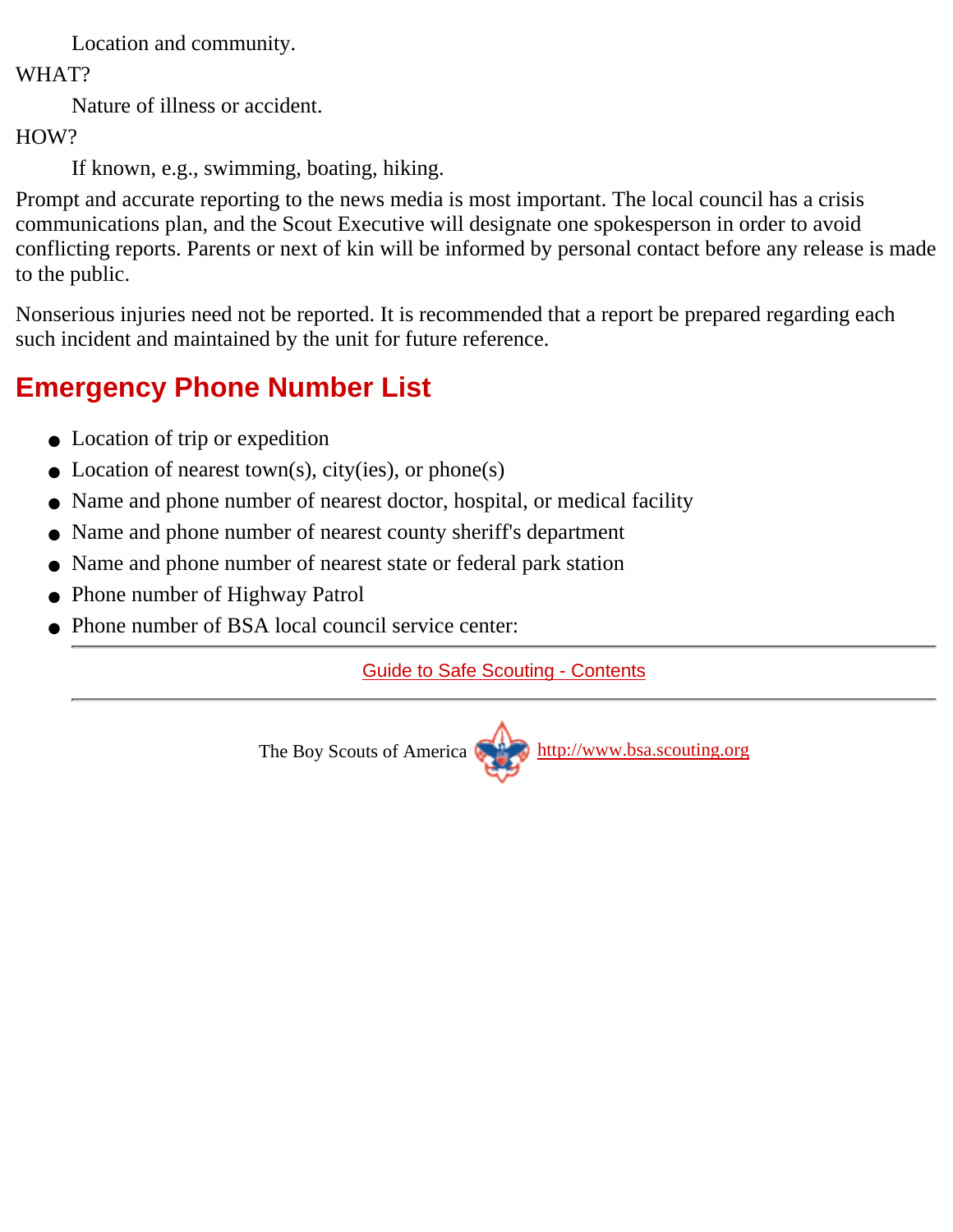<span id="page-32-0"></span>

First aid is the first help or immediate care given someone who has suddenly sickened or been hurt in an accident. First-aid training continues through the program of the Boy Scouts of America as concrete evidence that we are prepared to help others in need.

It is important that one person in each touring group be trained in the principles of first aid, know how and when to put this knowledge to the best use, and thoroughly understand the limitations of this knowledge.

It is strongly recommended that adult leaders in Scouting avail themselves of CPR and first-aid training by the American Red Cross or any recognized agency to be aware of the latest techniques and procedures. However, some of the first-aid techniques found in BSA literature are not the same as those professed by the American Red Cross. Frequently, modifications depend on the Scout's age - this could be a factor in the Scout's judgment and physical dexterity.

### <span id="page-32-1"></span>**First-Aid Kits**

A first-aid kit well stocked with the basic essentials is indispensable. Choose one sturdy and lightweight, yet large enough to hold the contents so that they are readily visible and so that any one item may be taken out without unpacking the whole kit. Keep a list of contents readily available for easy refilling. Keep the kit in a convenient location. Make one person responsible for keeping the kit filled and available when needed. Quantities of suggested items for your first-aid kit depend on the size of your group and local conditions.

#### **Suggested First-Aid Kit Contents**

- Bar of soap
- 2-inch roller bandage
- 1-inch roller bandage
- $\bullet$  1-inch adhesive
- 3-by-3-inch sterile pads
- Triangular bandage
- Assorted gauze pads
- Adhesive strips
- Clinical oral thermometer
- **Scissors**
- **Tweezers**

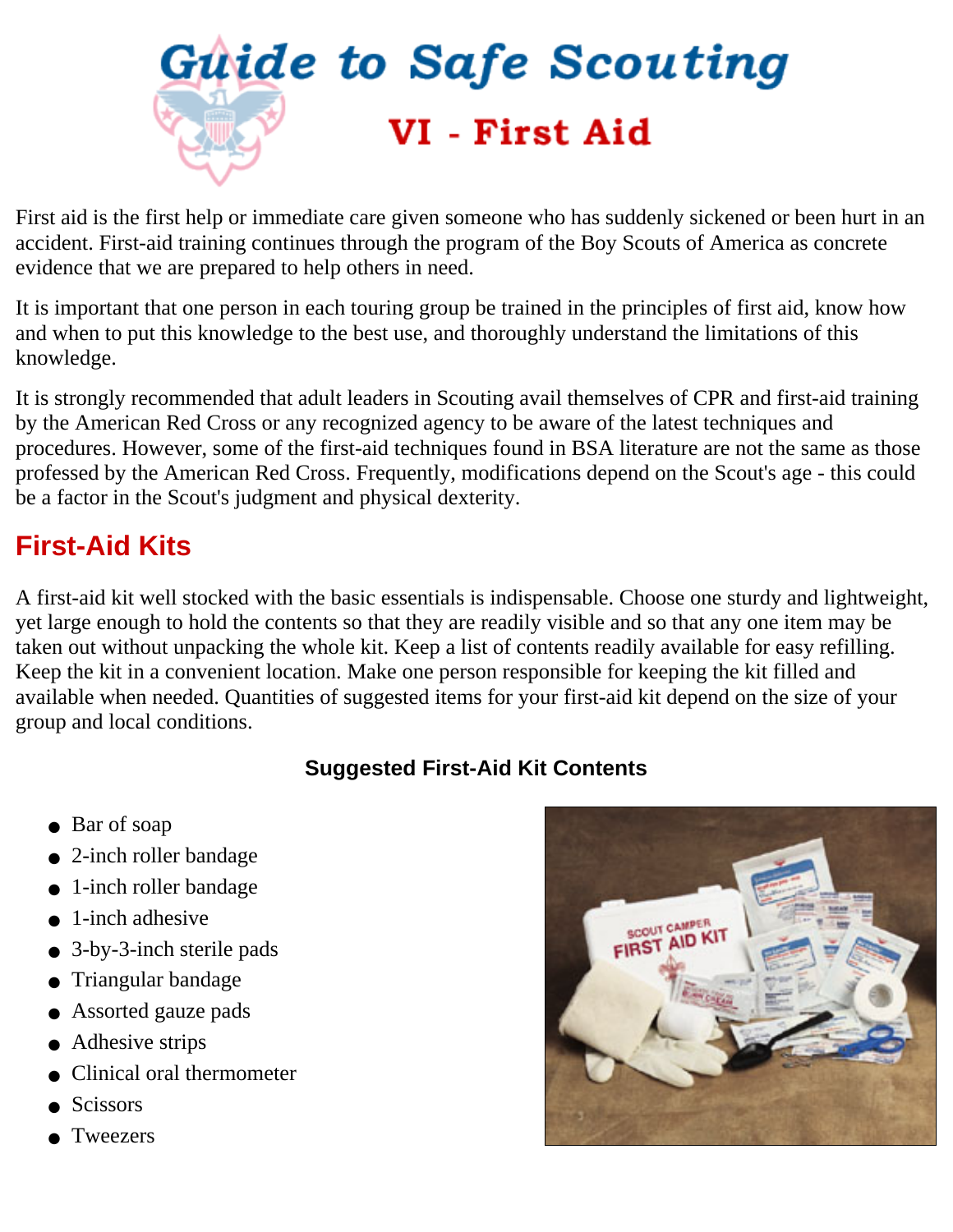- Sunburn lotion
- Lip salve
- Poison-ivy lotion
- Small flashlight (with extra batteries and bulb)
- Absorbent cotton
- Water purification tablets (iodine)
- Safety pins
- Needles
- Paper cups
- Foot powder
- Instant ice packs

Because of the possibility of exposure to communicable diseases, first-aid kits should include **latex or vinyl gloves, plastic goggles or other eye protection,** and **antiseptic** to be used when giving first aid to bleeding victims, as protection against possible exposure. **Mouth barrier devices** should be available for use with CPR.

### <span id="page-33-0"></span>**Cardiopulmonary Resuscitation (CPR)**

This specialized skill to endeavor to revive victims of cardiac arrest (no breathing-no pulse) may be taught to Boy Scouts and Venturers by an instructor currently trained by the American Red Cross or American Heart Association. Teaching this skill to Cub Scouts is not recommended.

Preliminary skills related to CPR are found in the *Boy Scout Handbook* and the *First Aid* merit badge pamphlet (rescue breathing, choking, and steps to take for CPR).

### <span id="page-33-1"></span>**Protection Considerations for Bloodborne Pathogens**

Many people are concerned about the rapid spread of HIV (the AIDS virus) and try to avoid exposing themselves to this hazard. Health professionals and amateur first-aiders like those of us in Scouting may find ourselves faced with special concerns in this regard. Therefore, we must know how to act and how to instruct the youth we lead. Try to maintain the BSA's tradition of rendering first aid to those in need. Recognize that often the victims we treat with first aid are friends and family members whose health we are familiar with. Therefore, in such cases, except when we know they have infectious diseases, we should not hesitate to treat them.

#### *The Boy Scouts of America Recommends*

Treat all blood as if it were contaminated with bloodborne viruses. Do not use bare hands to stop bleeding; always use a protective barrier. Always wash exposed skin area with hot water and soap immediately after treating the victim. The following equipment is to be included in all first-aid kits and used when rendering first aid to those in need:

• Latex or vinyl gloves, to be used when stopping bleeding or dressing wounds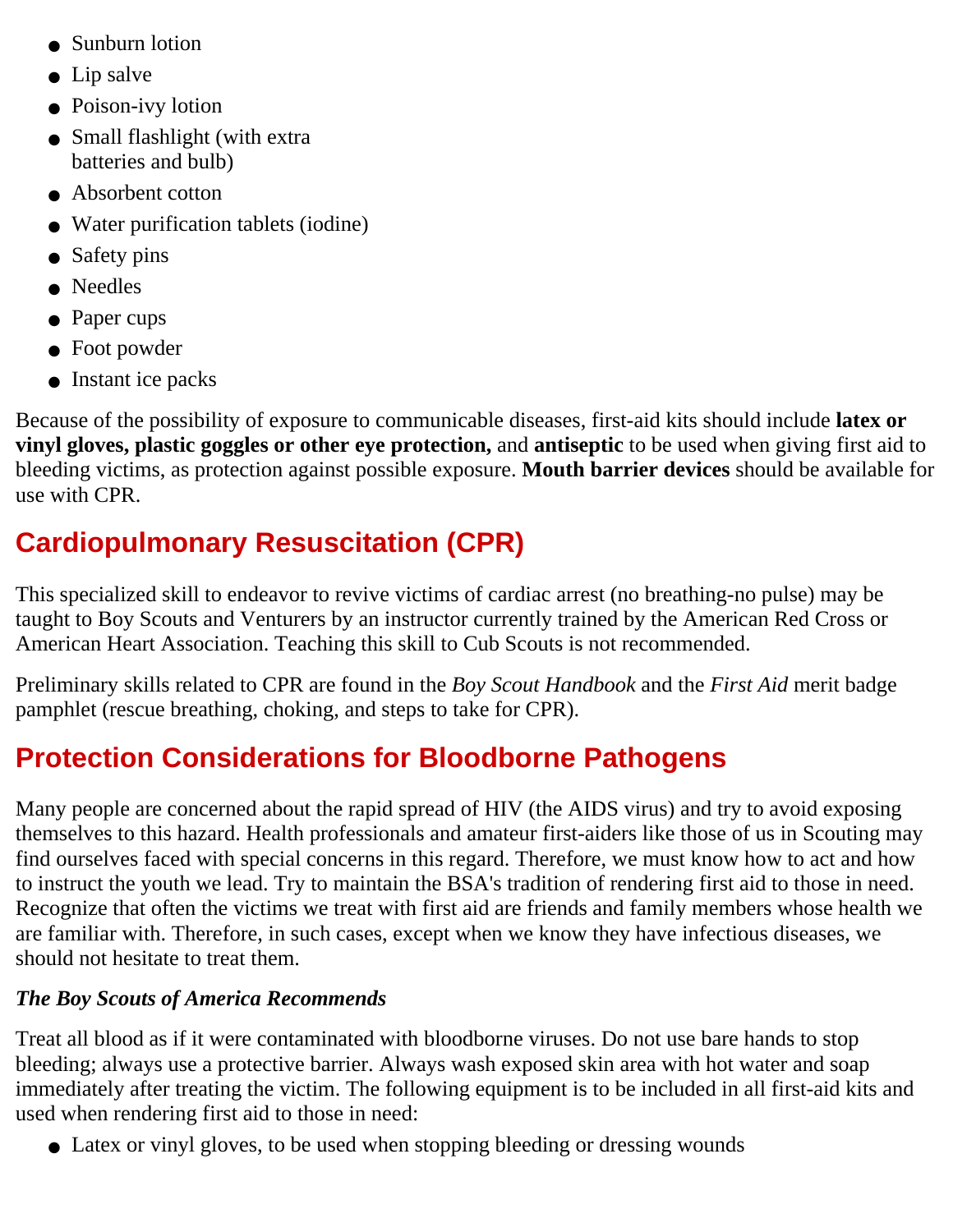- A mouth-barrier device for rendering rescue breathing or CPR
- Plastic goggles or other eye protection to prevent a victim's blood from getting into the rescuer's eyes in the event of serious arterial bleeding
- Antiseptic, for sterilizing or cleaning exposed skin area, particularly if there is no soap or water available.

Individuals (medicine, fire rescue, and law enforcement Venturing crew members; volunteer first-aiders at camporees, Scouting shows, and similar events) who might have been exposed to another's blood and body fluids should know the following:

- 1. The chartered organization and its leaders should always explain and make clear the possible degree of exposure to blood or body fluids as a result of Scouting activities.
- As a precaution, adult volunteers or youth members should consider a hepatitis B vaccination. The 2. cost of the shots will not be borne by BSA, nor is the chartered organization required to underwrite the cost.
- 3. The chartered organization may arrange to have shots given at a reduced rate or free of charge.
- 4. If vaccination is recommended, any adult volunteers and youth members who decline the shots, either at full cost to them or at a reduced rate, or free, should sign a refusal waiver that should be retained by the council for five years.

### <span id="page-34-0"></span>**Near-Drowning**

Near-drowning is a term used to describe a fatality that occurs several hours after resuscitation or revival of a drowning victim. Near-drowning accidents are usually witnessed and CPR (cardiopulmonary resuscitation) is delivered at the scene. Lung rupture can occur during the submersion or consequent to the resuscitation efforts. Pneumonia is a later complication in the injured lung. To ensure that water-accident victims do not become near-drownings, they need to be admitted to a hospital with a respiratory intensive care unit and monitored for at least 24 hours to watch for complications. The hypothermic victim requires special attention.

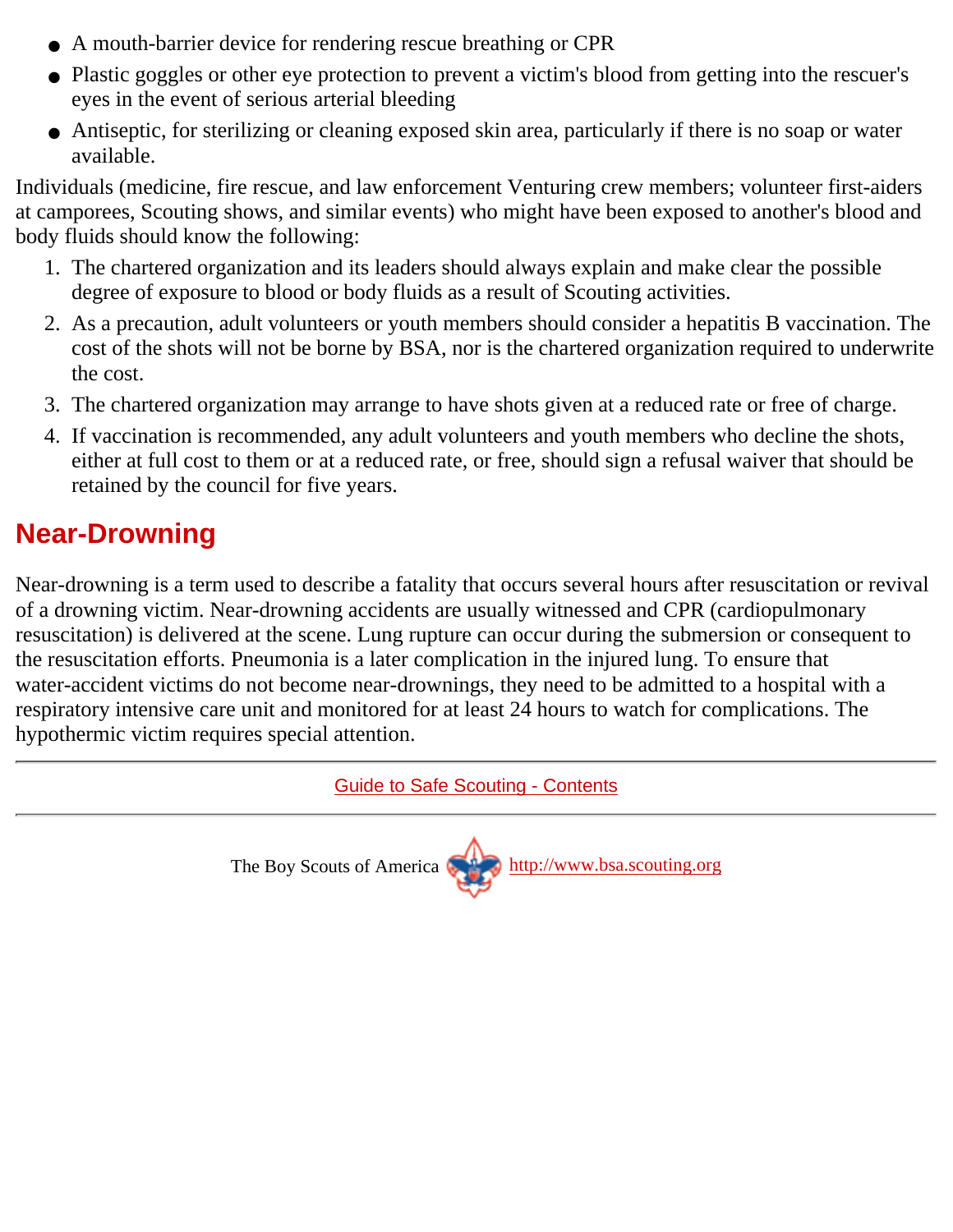<span id="page-35-0"></span>

### <span id="page-35-1"></span>**Chemical Fuels**

Knowledgeable adult supervision must be provided when Scouts are involved in the storage of chemical fuels, the handling of chemical fuels in the filling of stoves or lanterns, or the lighting of chemical fuels. **The use of liquid fuels for starting any type of fire is prohibited.**

### <span id="page-35-2"></span>**Guidelines for Safely Using Chemical Stoves and Lanterns**

- Use compressed- or liquid-gas stoves or lanterns only with knowledgeable adult supervision and in 1. Scout facilities only where and when permitted.
- 2. Operate and maintain according to manufacturer's instructions included with the stove or lantern.
- 3. Both gasoline and kerosene shall be kept in well-marked, approved containers (never in a glass container) and stored in a ventilated, locked box at a safe distance (a minimum of 20 feet) from buildings and tents. Keep all chemical fuel containers away from hot stoves and campfires, and store below 100 degrees (F).



- Let hot stoves and lanterns cool before changing cylinders of compressed gases or refilling from 4. containers of liquid gas.
- 5. Refill liquid-gas stoves and lanterns a safe distance from any flames, including other stoves, campfires, and personal smoking substances. A commercial camp stove fuel should be used for safety and performance. Pour through a filter funnel. Recap both the device and the fuel container before igniting.
- **Never fuel a stove, heater, or lantern inside a cabin; always do this outdoors. Do not operate** 6. **a stove, lantern, or charcoal grill in an unventilated structure. Provide at least two ventilation openings, one high and one low, to provide oxygen and exhaust for lethal gases. Never fuel (example: all liquid fuels, charcoal. etc.), ignite, or operate a stove, heater, or lantern in a tent.**
- Place the stove on a level, secure surface before operating. On snow, place insulated support under 7. the stove to prevent melting and tipping.
- 8. Periodically check fittings on compressed-gas stoves and on pressurized liquid-gas stoves for leakage, using soap solution before lighting.
- To avoid possible fires, locate gas tanks, stoves, etc., below any tents since heavy leakage of gas 9. will flow downhill the same as water.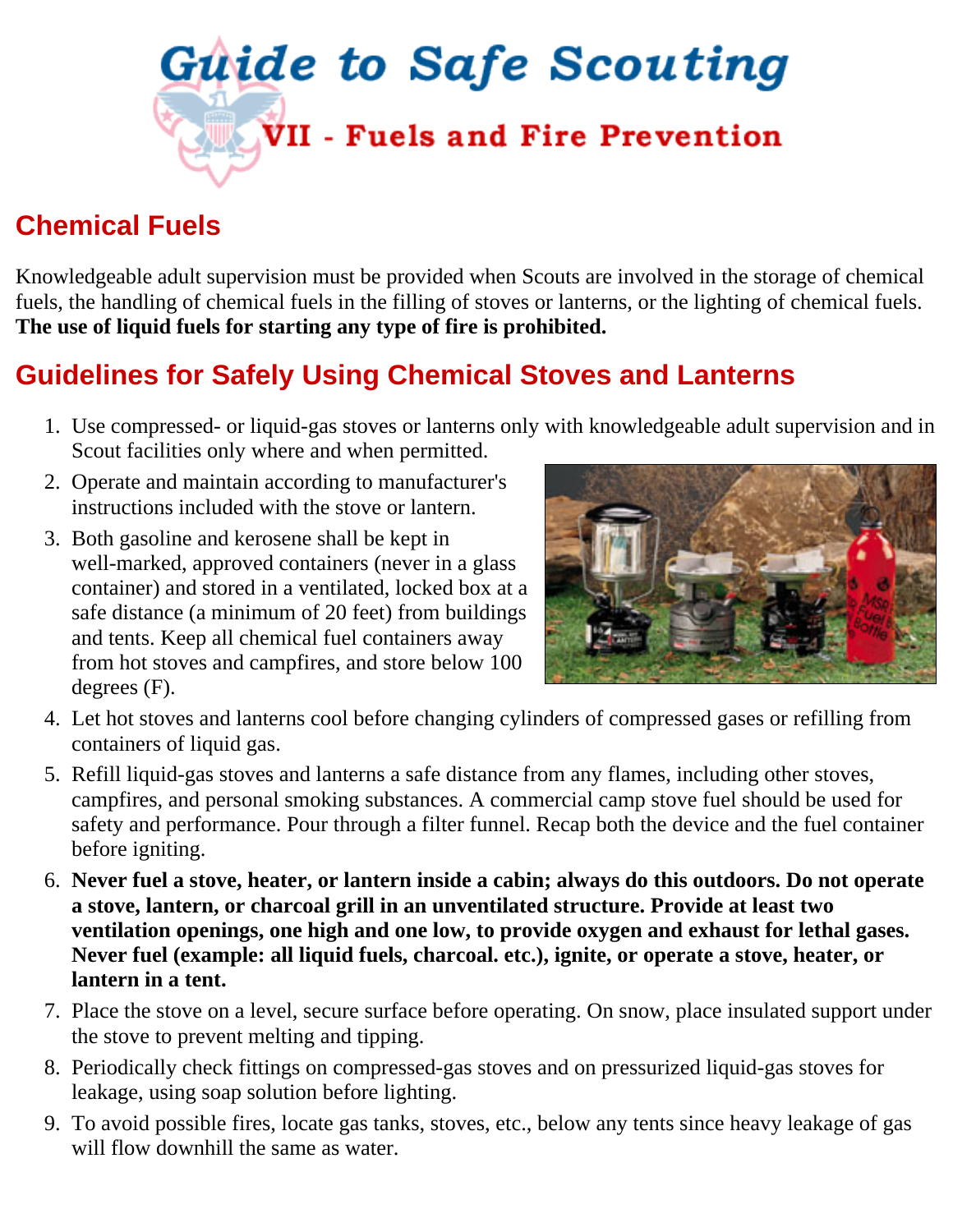- When lighting a stove, keep fuel containers and extra cannisters well away. Do not hover over the 10. stove when lighting it. Keep your head and body to one side. Open the stove valve quickly for two full turns and light carefully, with head, fingers, and hands to the side of the burner. Then adjust down.
- 11. Do not leave a lighted stove or lantern unattended.
- 12. Do not overload the stovetop with heavy pots or large frying pans. If pots over 2 quarts are necessary, set up a separate grill with legs to hold the pot, and place the stove under the grill.
- 13. Bring empty fuel containers home for disposal. Do not place in or near fires. Empty fuel containers will explode if heated and should never be put in fireplaces or with burnable trash.

### <span id="page-36-0"></span>**Flammability Warning**

No tent material is completely fireproof. It can burn when exposed to continued, intense heat or fire. The most important safeguard is to keep flames away from canvas materials. For this reason, the following safety precautions are emphasized:

- Only flashlights and electric lanterns are permitted in tents. *No flames in tents* **is a rule that must** 1. **be enforced.**
- **Never use liquid-fuel stoves, heaters, lanterns, lighted candles, matches, and other flame** 2. **sources in or near tents.**
- 3. Do not pitch tents near an open fire.
- Do not use flammable chemicals near tents charcoal lighter or spray cans of paint, bug killer, or 4. repellent.
- 5. Be careful when using electricity and lighting in tents.
- 6. Always extinguish cooking campfires promptly.
- 7. **Obey all fire laws, ordinances, and regulations.**

### <span id="page-36-1"></span>**Extinguishers**

If fire breaks out, it must be quickly and properly suppressed. To do this, you must know the three classes of fires and how to combat them:

Class A

Fires that involve normally combustible materials such as paper, wood, fabrics, rubber, and many plastics. These fires can be quenched with water or insulated with tri-class (ABC) chemical or foam extinguishers.

#### Class B

Fires that involve gasoline, oil, grease, tars, paints, lacquers, or flammable gases. The oxygen that supports this type of fire must be cut off by tri-class (ABC), regular dry chemical, foam, or carbon dioxide (CO2) extinguishers. Water is dangerous, as it spreads the fire.

#### Class C

Electrical fires involving heated wire and arcing. These fires must be suppressed with tri-class (ABC) dry chemicals or CO2 - never water, which is a conductor.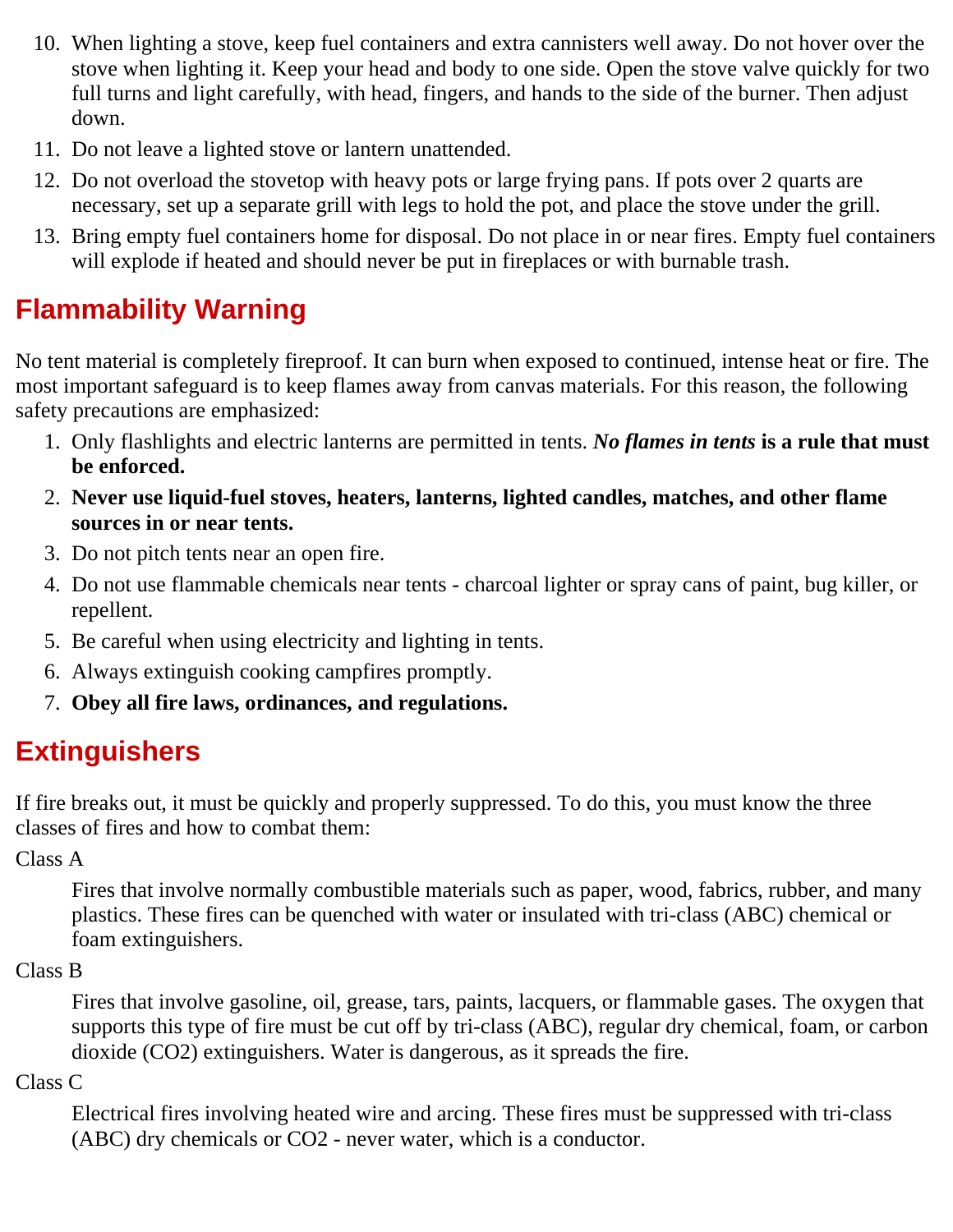Fires in any one class may involve materials of other classes, so more than one type of extinguisher should be available. Because of the danger of lethal fumes, carbon tetrachloride (CCl4) extinguishers must not be used. Dispose of these extinguishers as recommended by fire officials.

Extinguishers should normally be mounted near a doorway and approximately at shoulder level.

In a camp setting, the unit leader is responsible for training Scouts in fire prevention, fire detection and reporting, and fire fighting. All youth members and adult leaders should have unit fireguard plan training.

Reference: *Unit Fireguard,* No. 33691

### <span id="page-37-0"></span>**Fireworks**

**The Boy Scouts of America prohibits the securing, use, and display of fireworks in conjunction with programs and activities except where the fireworks display is conducted under the auspices of a certified or licensed fireworks control expert.**

**Local councils may not authorize any group or chartered unit activity for or on behalf of its members, units, or district to sell fireworks as a fund-raising or money-earning activity.**

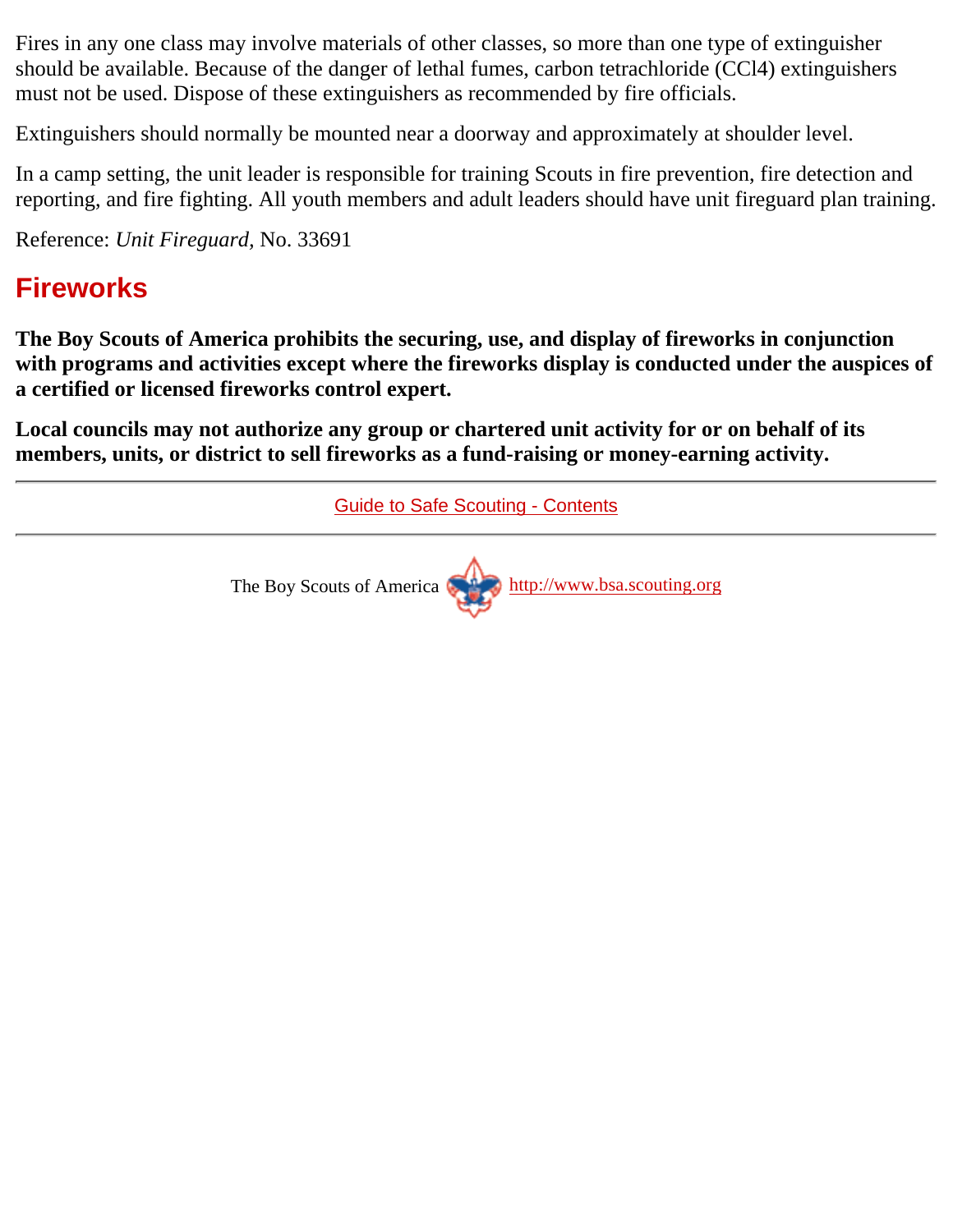<span id="page-38-0"></span>

The Boy Scouts of America adheres to its longstanding policy of teaching its youth and adult members the safe, responsible, intelligent handling, care, and use of firearms, airguns, and BB guns in planned, carefully managed, and supervised programs.

**Except for law enforcement officers required to carry firearms within their jurisdiction, firearms shall not be brought on camping, hiking, backpacking, or other Scouting activities except those specifically planned for target shooting under the supervision of a certified BSA or National Rifle Association firearms instructor.**

### <span id="page-38-1"></span>**Cub Scout Standards**

**Gun-shooting sports are not an approved part of the Cub Scout program except at a council-approved Cub Scout day camp, Cub Scout resident camp, or Cub Scout family camp. At camp, Cub Scouts may have an opportunity to take part in a BB-gun (rifle) safety and marksmanship program under the direction of a certified BB-gun range officer.**

**Cub Scouts are not permitted to use any other type of handgun or firearm.**

### <span id="page-38-2"></span>**Boy Scout Standards**

**Boy Scouts are permitted to fire .22-caliber bolt-action, single-shot rifles, air rifles, shotguns, and muzzle-loading long guns under the direction of a certified instructor, 21 years of age or older, within the standards outlined in current Scouting literature and bulletins. BSA policy does not permit the use of handguns in the Boy Scouting program.**



### <span id="page-38-3"></span>**Handguns (Venturers only)**

The following guidelines relate to the use of handguns within the program of the Boy Scouts of America.

- 1. **Handgun use is limited to the Venturing program only.**
- **All training and shooting activities must be under the supervision of an NRA-certified** 2. **instructor or the firearms instructor of a local, state, or federal agency.**
- **All participants must complete a basic pistol marksmanship course prior to range firing. The** 3. **NRA basic pistol marksmanship course (or equivalent training course) conducted by a law enforcement agency, a civilian gun club, or a U.S. military department is acceptable.**
- 4. **With the approval of the local council, handgun shooting may be conducted on BSA camp**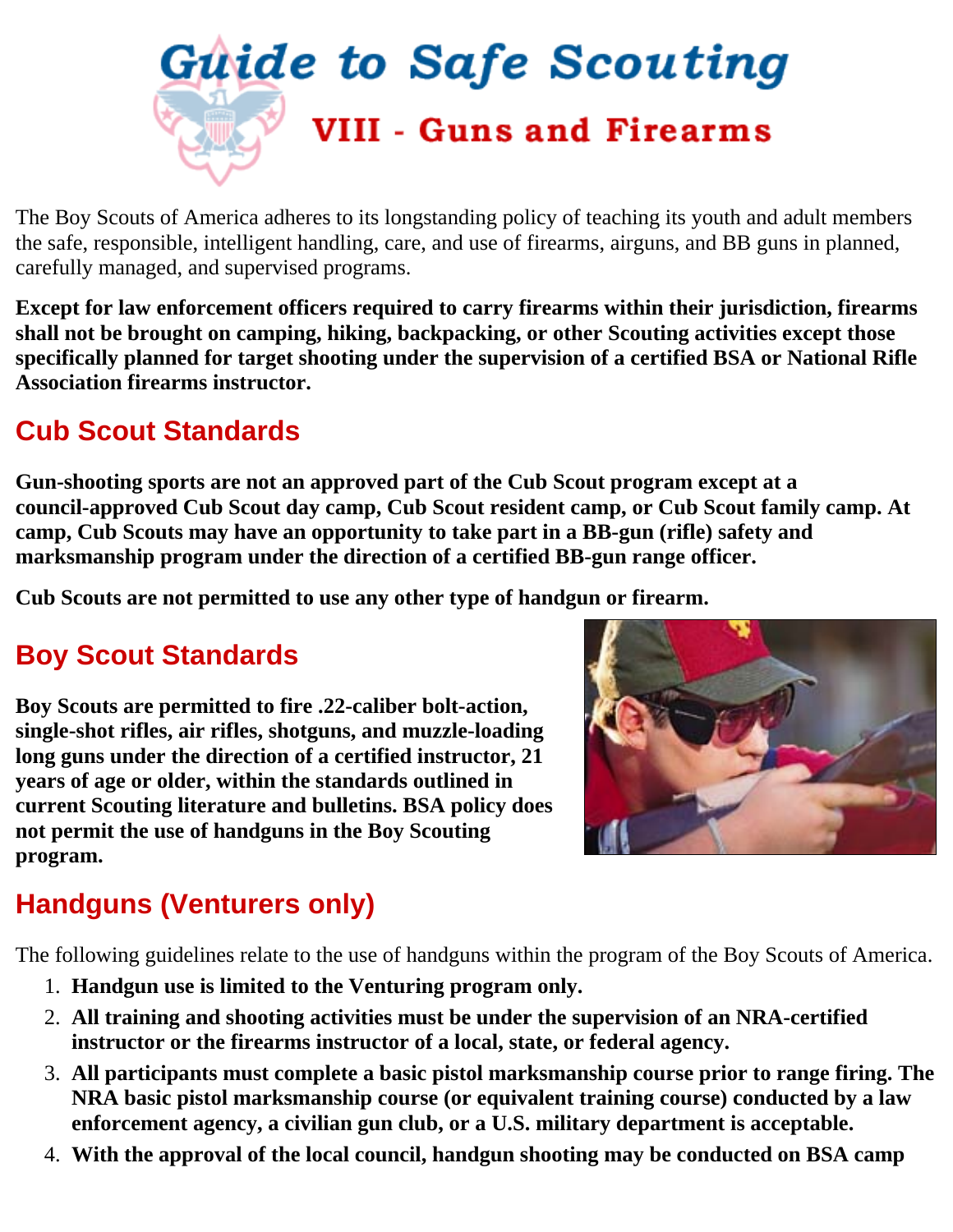**ranges, provided the shooting is done under the auspices of an NRA-certified instructor or firearms instructor of a local, state, or federal agency.**

5. Care must be taken to comply with federal, state, and local laws.

### <span id="page-39-0"></span>**Shotguns**

The following standards are established for shotguns to be used by Boy Scouts, Varsity Scouts, or Venturers:

- **It is recommended that either 20-, 16-, or 12-gauge semiautomatic shotguns be used. Gas** 1. **operated shotguns are recommended.**
- **Ammunition containing No. 8 shot or smaller is recommended on ranges with a protected** 2. **down range of 600 feet. Additional down range distance of 150 feet (total 750) is required for No. 6 shot size. Shot larger than No. 6 is not to be used.**
- 3. **Shooting safety glasses and ear protectors must be worn on shotgun ranges.**
- **All training and shooting activities must be supervised by a currently NRA-certified shotgun** 4. **instructor or coach who is 21 years of age or older.**

Primary reference: *Camp Program and Property Management* (Shooting Sports, Section V)

### <span id="page-39-1"></span>**Muzzle Loaders**

The following standards for muzzle-loading long guns are to be used by members of the BSA:

- **Muzzle-loading rifles must be recently manufactured, percussion only. BSA recommends** 1. **those that are .45- or .50-caliber. Rifles made from kits must be checked by an expert gunsmith.**
- **Recommended loads of .FFFg blackpowder are not to exceed 1 grain per caliber. One-half of** 2. **this amount is frequently sufficient for target shooting.**
- 3. **Shooting safety glasses and ear protectors must be worn.**
- **All training and shooting activities must be supervised by a currently certified** 4. **NRA/NMLRA muzzle-loading rifle instructor who is at least 21 years of age.**
- **Each pupil must have one instructor or adult coach under instructor supervision when** 5. **loading and firing.**

Primary reference: *Camp Program and Property Management* (Shooting Sports, Section V)

### <span id="page-39-2"></span>**Rifles**

The following standards are established for rifle use in Boy Scout and Varsity Scout activities activities:

**Breech-loading rifles will be single-shot,** 1. **bolt-action of the .22-caliber rim-fire type only. They may be chambered for the .22-short or .22-long rifle, but not for the .22-WRF rifle (which**

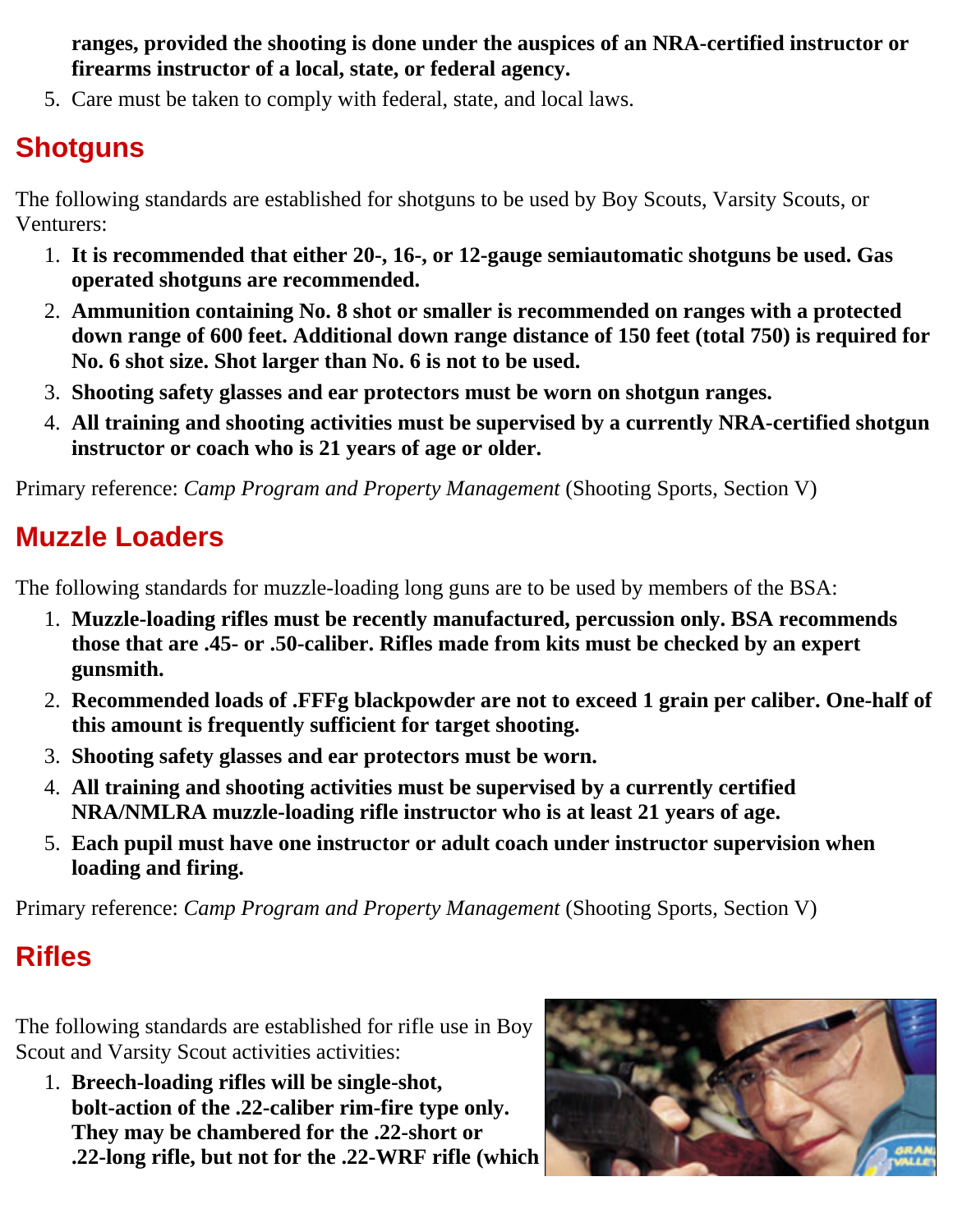**uses a more powerful cartridge). Air rifles are also permitted.**



- 2. **Semiautomatic rifles will not be permitted.**
- 3. **Repeating rifles having a tubular magazine will not be permitted.**
- **Repeating rifles having a removable clip-type magazine will be permitted but must be used** 4. **as single-loaders.**
- **All rifles used in BSA shooting sports shall have a trigger pull in excess of 3 pounds, and** 5. **shall be tested with a 3-pound weight or scale at least once a week while in use. If the trigger mechanism is activated by the 3-pound pull, the rifle should be immediately removed from service.**
- 6. **Shooting safety glasses and ear protectors must be worn on the range.**
- **All training and shooting activities must be supervised by a currently NRA-certified rifle** 7. **instructor or coach who is 21 years of age or older.**

[Guide to Safe Scouting - Contents](#page-0-0)

The Boy Scouts of America [http://www.bsa.scouting.org](http://www.bsa.scouting.org/)

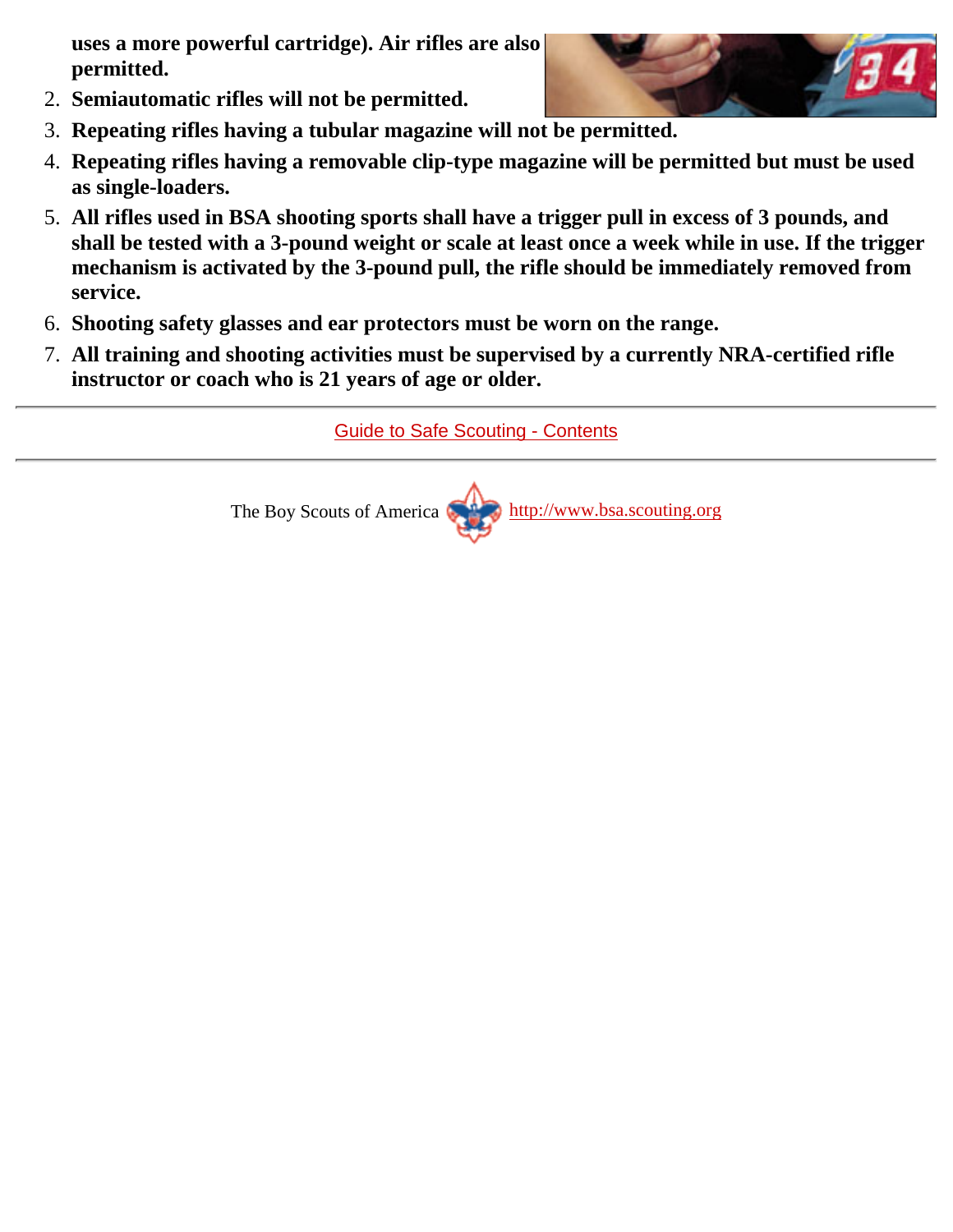<span id="page-41-0"></span>

### <span id="page-41-1"></span>**The Sweet 16 of BSA Safety**

These 16 safety points, which embody good judgment and common sense, are applicable to all activities:

- **Qualified Supervision.** Every BSA activity should be supervised by a conscientious adult who 1. understands and knowingly accepts responsibility for the well-being and safety of the children and youth in his or her care. The supervisor should be sufficiently trained, experienced, and skilled in the activity to be confident of his or her ability to lead and teach the necessary skills and to respond effectively in the event of an emergency. Field knowledge of all applicable BSA standards and a commitment to implement and follow BSA policy and procedures are essential parts of the supervisor's qualifications.
- **Physical Fitness.** For youth participants in any potentially strenuous activity, the supervisor 2. should receive a complete health history from a health-care professional, parent, or guardian. Adult participants and youth involved in higher-risk activities (e.g., scuba diving) may have to undergo professional evaluation in addition to completing the health history. The supervisor should adjust all supervision, discipline, and protection to anticipate potential risks associated with individual health conditions. Neither youth nor adults should participate in activities for which they are unfit. To do so would place both the individual and others at risk.
- **Buddy System.** The long history of the "buddy system" in Scouting has shown that it is always 3. best to have at least one other person with you and aware at all times of your circumstances and what you are doing in any outdoor or strenuous activity.
- **Safe Area or Course.** A key part of the supervisors' responsibility is to know the area or course 4. for the activity and to determine that it is well-suited and free of hazards.
- **Equipment Selection and Maintenance.** Most activity requires some specialized equipment. The 5. equipment should be selected to suit the participants and the activity and to include appropriate safety and program features. The supervisor should also check equipment to determine whether it is in good condition for the activity and make sure it is kept properly maintained while in use.
- **Personal Safety Equipment.** The supervisor must assure that every participant has and uses the 6. appropriate personal safety equipment. For example, activity afloat requires that each participant properly wear a personal flotation device (PFD); bikers, horseback riders, and whitewater kayakers need helmets for certain activities; skaters need protective gear; and all need to be dressed for warmth and utility as the circumstances require.
- **Safety Procedures and Policies.** For most activities, common-sense procedures and standards can 7. greatly reduce any risk. These should be known and appreciated by all participants, and the supervisor must assure compliance.
- **Skill Level Limits.** Every activity has a minimum skill level, and the supervisor must identify and 8. recognize this level and be sure that participants are not put at risk by attempting any activity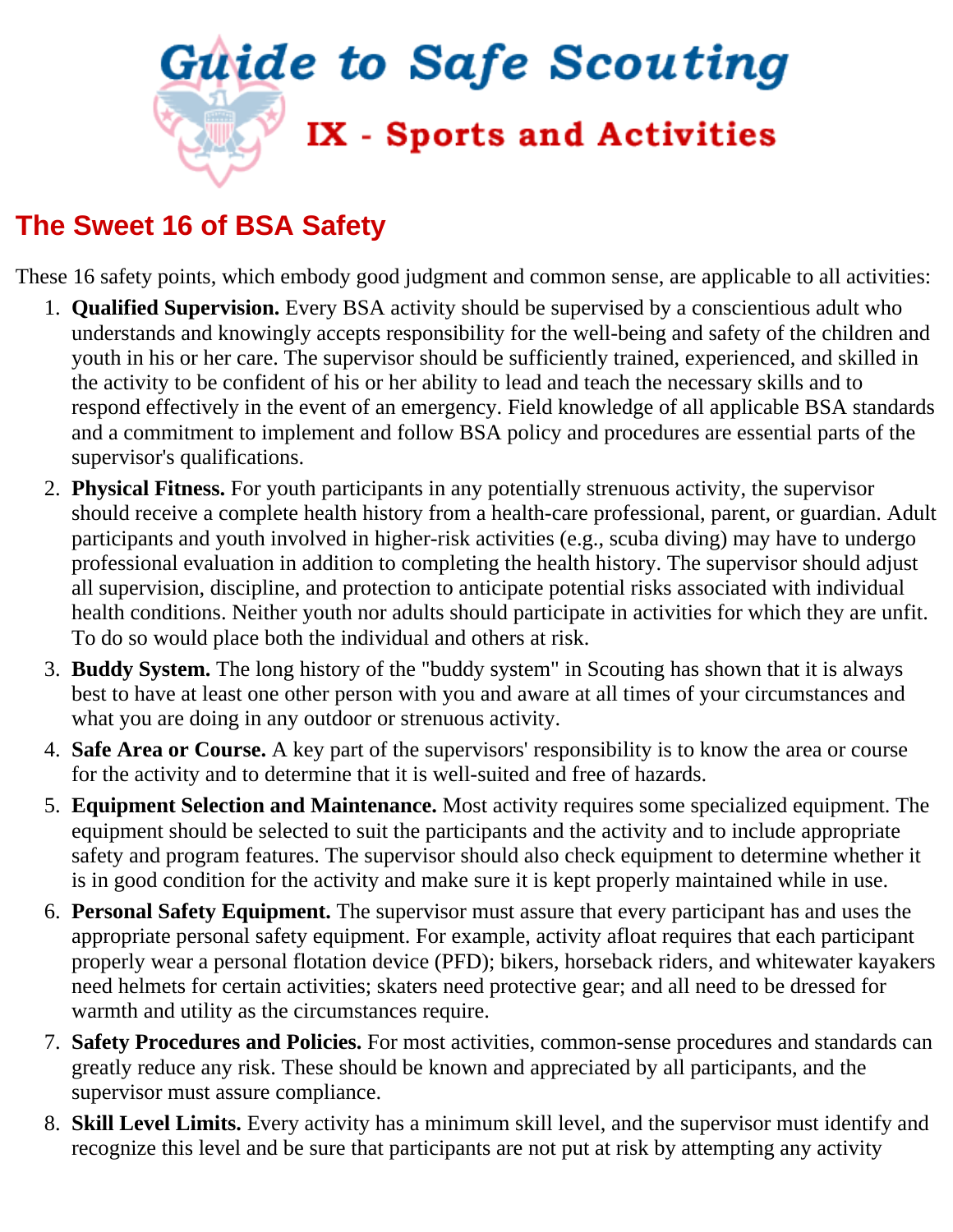beyond their abilities. A good example of skill levels in Scouting is the swim test, which defines conditions for safe swimming on the basis of individual ability.

- **Weather Check.** The risks of many outdoor activities vary substantially with weather conditions. 9. Potential weather hazards and the appropriate responses should be understood and anticipated.
- **Planning.** Safe activity follows a plan that has been conscientiously developed by the experienced 10. supervisor or other competent source. Good planning minimizes risks and also anticipates contingencies that may require an emergency response or a change of plan.
- **Communications.** The supervisor needs to be able to communicate effectively with participants as 11. needed during the activity. Emergency communications also need to be considered in advance for any foreseeable contingencies.
- **Permits and Notices.** BSA tour permits, council office registration, government or landowner 12. authorization, and any similar formalities are the supervisor's responsibility when such are required. Appropriate notification should be directed to parents, enforcement authorities, landowners, and others as needed, before and after the activity.
- **First-Aid Resources.** The supervisor should determine what first-aid supplies to include among 13. the activity equipment. The level of first-aid training and skill appropriate for the activity should also be considered. An extended trek over remote terrain obviously may require more first-aid resources and capabilities than an afternoon activity in a local community. Whatever is determined to be needed should be available.
- 14. Applicable Laws. BSA safety policies generally parallel or go beyond legal mandates, but the supervisor should confirm and assure compliance with all applicable regulations or statutes.
- 15. CPR Resource. Any strenuous activity or remote trek could present a cardiac emergency. Aquatic programs may involve cardiopulmonary emergencies. BSA strongly recommends that a person (preferably an adult) trained in cardiopulmonary resuscitation (CPR) be part of the leadership for any BSA program. This person should be available for strenuous outdoor activity.
- **Discipline.** No supervisor is effective if he or she cannot control the activity and individual 16. participants. Youth must respect their leaders and follow their directions.

### <span id="page-42-0"></span>**Cave Exploring**

These minimum safety requirements apply:

- **Cave exploring, other than simple novice activities, should** 1. **be limited to Scouts and Venturers 14 years of age or older.**
- 2. Group leaders qualify through training and experience in cave exploring and through knowing established practices of safety, conservation, and cave courtesy.
- Leader and group must understand and agree to follow the 3. basic practices and policies of caving approved by the National Speleological Society and the Boy Scouts of America.

References: Venture activity pamphlet, *Caving,* No. 33446A, and *Ranger Guidebook,* No. 3128

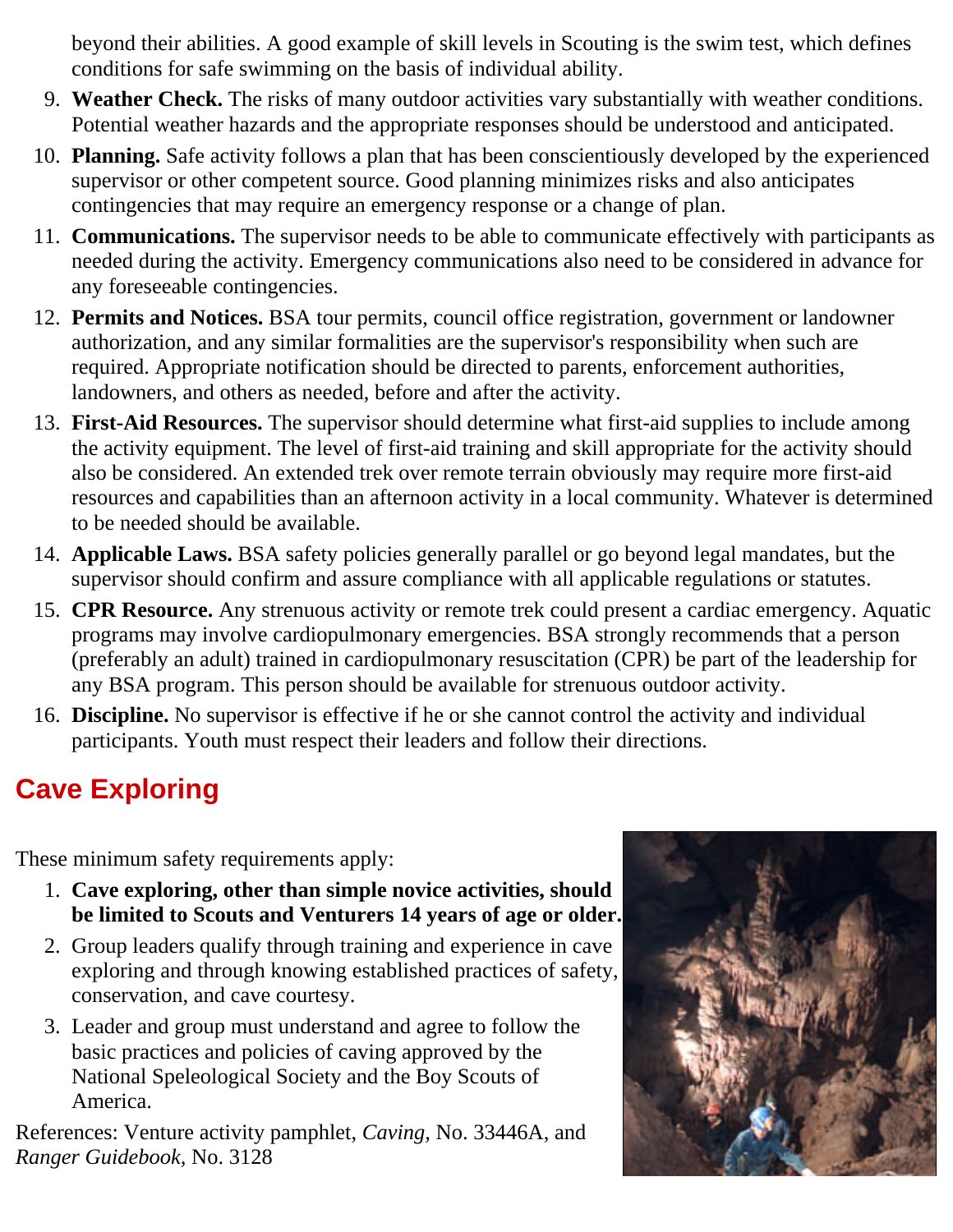### <span id="page-43-0"></span>**Judo, Tai Chi, and Aikido**

If Scouts and Venturers practice defensive judo, Tai Chi, or aikido, it

should be done with proper mats and with qualified instructors related to YMCAs, colleges, or athletic clubs whose objectives and coaching methods are compatible with the principles of the Boy Scouts of America.

### <span id="page-43-1"></span>**Climbing and Rappelling**

#### **1. Qualified Supervision**

All climbing and rappelling must be supervised by a mature, conscientious adult at least 21 years of age who understands the risks inherent to these activities. This person knowingly accepts responsibility for the well-being and safety of the youth in his or her care. This adult supervisor is trained in and committed to compliance with the eight points of the Boy Scouts of America's Climb On Safely procedure. One additional adult who is at least 18 years of age must also accompany the unit. Units with more than 10 youths in the same climbing/rappelling session must have an additional adult leader at least 18 years of age for each 10 additional youth participants. In other words, a group of 11 to 20 youths requires at least three adult leaders; a group of 21 to 30 youths would require four adult leaders, and so on.

The adult supervisor is responsible for ensuring that someone in the group is currently certified in American Red Cross Standard First Aid and CPR (a 6 1/2-hour course). In addition, the two-hour module "First Aid—When Help Is Delayed" is recommended. A course of equivalent length and content from another nationally recognized organization can be substituted. A higher level of certification such as emergency medical technician (EMT), licensed practical nurse (LPN), registered nurse (RN), and licensed health-care practitioner is also acceptable. The ARC's Emergency Response, a 43 1/2-hour course that includes CPR, is highly recommended.

#### **2. Qualified Instructors**

A qualified rock climbing instructor who is at least 21 years of age must supervise all BSA climbing/rappelling activities. The climbing instructor has successfully completed a minimum of 10 hours of instructor training for climbing/rappelling from a nationally or regionally recognized organization, a climbing school, a college-level climbing/rappelling course, or is a qualified BSA climbing instructor.

The BSA offers a section of National Camping School for climbing directors who in turn can train climbing instructors. (A Project COPE director or instructor fulfills this requirement until January 1, 2002.) Every instructor must have prior experiences in teaching climbing/rappelling to youth and must agree to adhere to Climb On Safely and the guidelines set in *Topping Out.*

**NOTE:** Any adult Scouter who successfully completes training in Climb On Safely is entitled to wear the temporary patch, No. 8631. A Climb On Safely Training Outline, No. 20-101, is available from your local council service center.

#### **3. Physical Fitness**

Require evidence of fitness for the climbing/rappelling activity with at least a current BSA Personal Health and Medical Record—Class 1, No. 34414. The adult supervisor should adapt all supervision, discipline, and precautions to anticipate any potential risks associated with individual

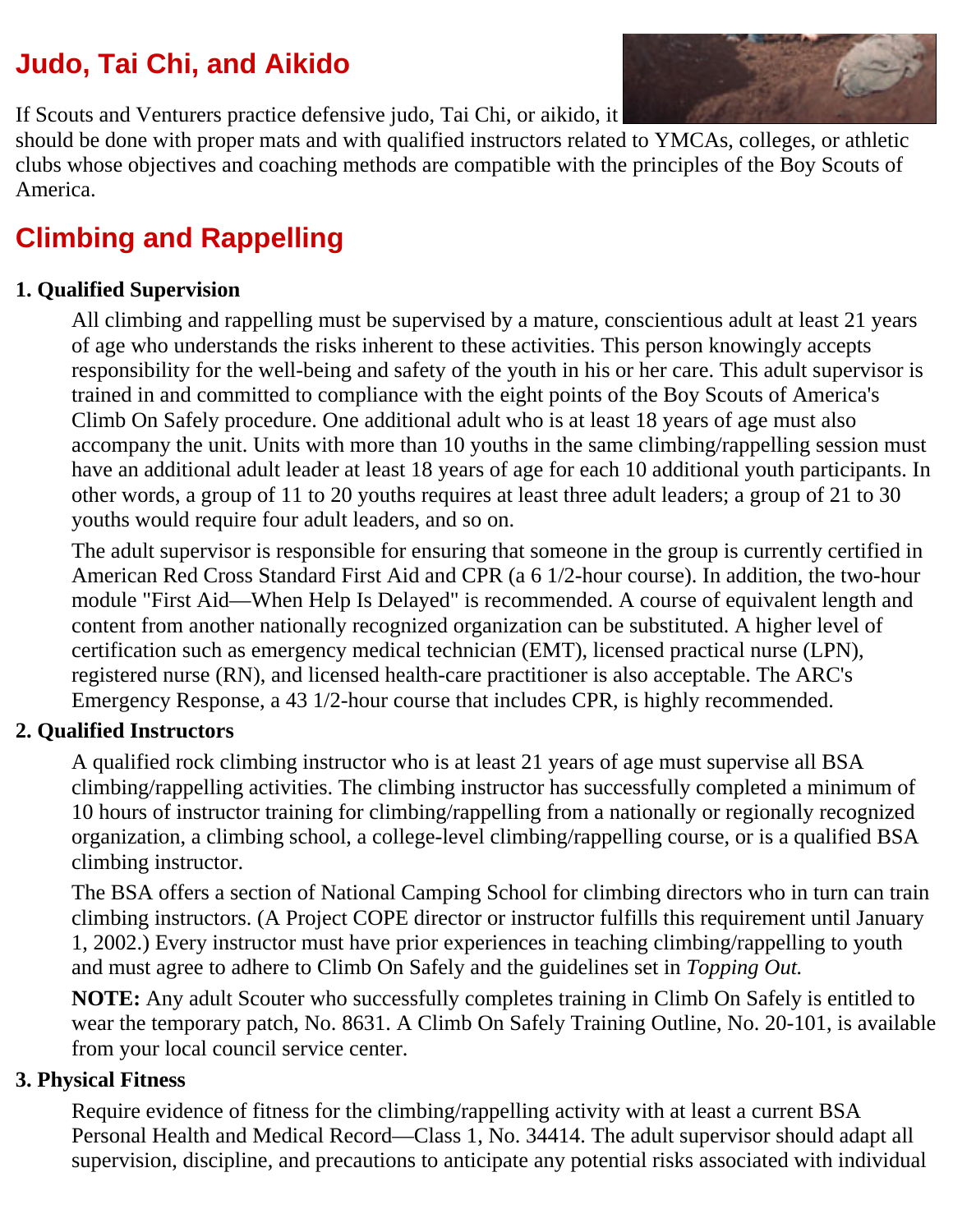health conditions. If a significant health condition is present, an examination by a licensed health-care practitioner should be required by the adult supervisor before permitting participation in climbing or rappelling. The adult supervisor should inform the climbing instructor about each participant's medical conditions.

#### **4. Safe Area**

All BSA climbing/rappelling activities must be conducted using an established or developed climbing/rappelling site or facility. A qualified climbing instructor should survey the site in advance of the activity to identify and evaluate possible hazards and to determine whether the site is suitable for the age, maturity, and skill level of the participants. The instructor should also verify that the site is sufficient to safely and comfortably accommodate the number of participants in the activity within the available time. An emergency evacuation route must be identified in advance.

#### **5. Equipment**

The climbing instructor should verify that the proper equipment is available for the size and ability level of participants. Helmets, rope, and climbing hardware must be approved by the UIAA (Union Internationale des Associations d'Alpinisme), CEN (European Community Norm), or ASTM (American Society for Testing and Materials). All equipment must be acquired new or furnished by the instructor.

Records must be kept on the use and stresses (the number of hard falls) on each item of equipment, which must be specifically designed for climbing and rappelling. Outside providers should be asked if they are aware of any stresses that have been put on their equipment. Any rope or webbing that has been subjected to more than three hard falls or that is four years old (whatever its use) must not be used. Refer to *Topping Out* concerning records that must be kept.

#### **6. Planning**

When planning, remember the following:

- ◯ Obtain written parental consent to participate in climbing/rappelling activities for each participant.
- $\circ$  In case severe weather or other problems might occur, share the climbing/rappelling plan and an alternate plan with parents and the unit committee.
- ❍ Secure the necessary permits or written permission for using private or public lands.
- ❍ Enlist the help of a qualified climbing instructor.
- ◯ Be sure the instructor has a topographic map for the area being used and obtains a current weather report for the area before the group's departure.

It is suggested that at least one of the adult leaders has an electronic means of communication in case of an emergency.

#### **7. Environmental Conditions**

The instructor assumes responsibility for monitoring potentially dangerous environmental conditions that may include loose, crumbly rock; poisonous plants; wildlife; and inclement weather. Use the buddy system to monitor concerns such as dehydration, hypothermia, and an unusually high degree of fear or apprehension. The adult supervisor is responsible for ensuring that the group leaves no trace of its presence at the site.

#### **8. Discipline**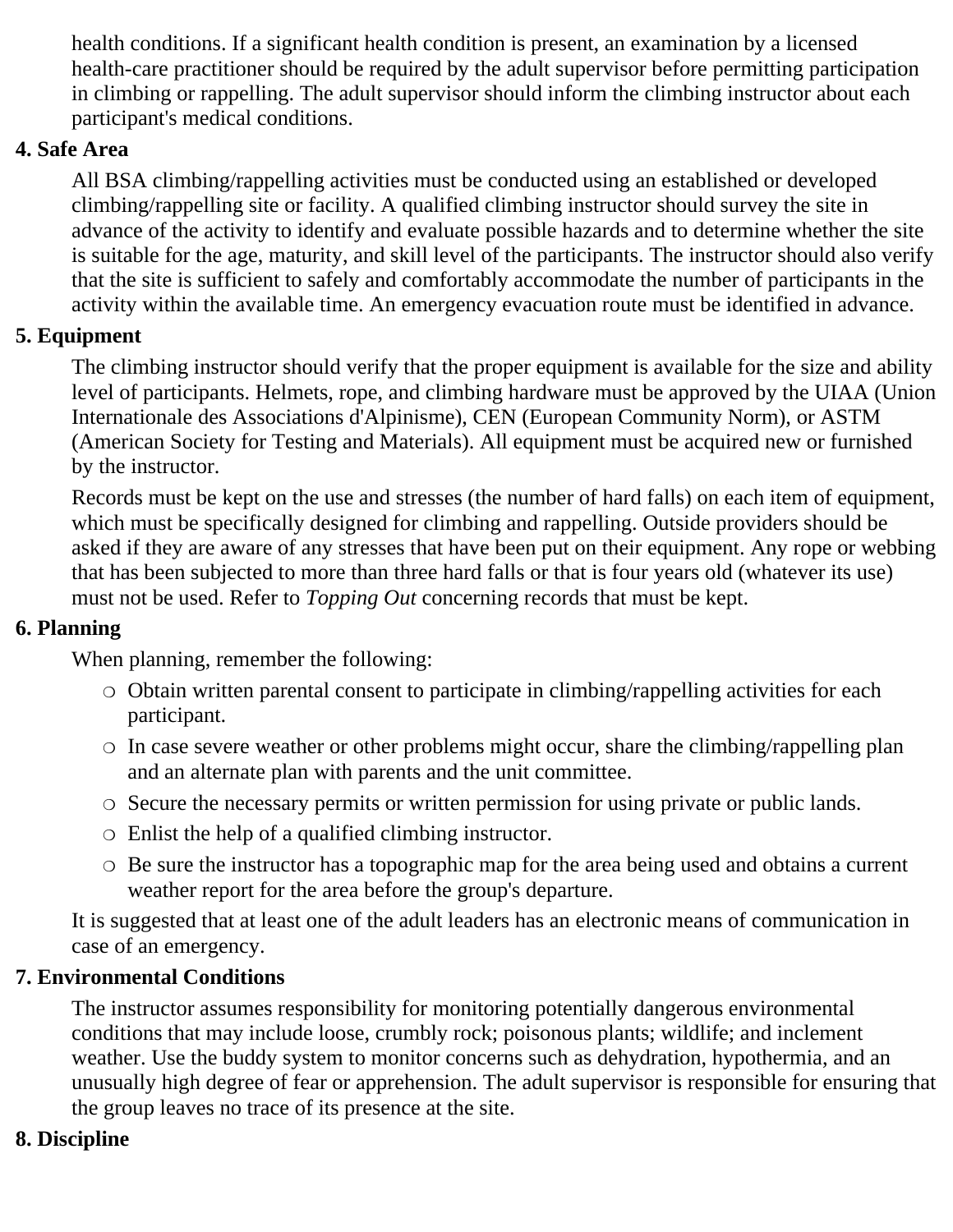Each participant knows, understands, and respects the rules and procedures for safely climbing and rappelling and has been oriented in Climb On Safely. All BSA members should respect and follow all instructions and rules of the climbing instructor. The applicable rules should be presented and learned prior to the outing and should be reviewed for all participants before climbing or rappelling begins. When participants know the reasons for rules and procedures, they are more likely to follow them. The climbing instructor must be strict and fair, showing no favoritism.

A UIAA- or ASTM-approved climbing helmet must be worn during all BSA climbing/rappelling activities when the participant's feet are six feet or more above ground level. When using a climbing gym, the climbing facility's procedures apply.

### <span id="page-45-0"></span>**Unauthorized and Restricted Activities**

**The following activities have been declared unauthorized and restricted by the Boy Scouts of America:**

- **All-terrain vehicles (ATVs) are banned from program use. ATVs are defined as motorized recreational cycles with three or four large, soft tires, designed for off-road use on a variety of terrains.**
- **Boxing, karate, and related martial arts except judo, aikido, and Tai Chi are not authorized activities.**
- **Chainsaws and mechanical log splitters may be authorized for use only by trained individuals over the age of 18, using proper protective gear in accordance with local laws.**
- **Exploration of abandoned mines is an unauthorized activity.**
- **Varsity football teams and interscholastic or club football competition and activities are unauthorized activities.**
- **Fireworks secured, used, or displayed in conjunction with program and activities is unauthorized except where the fireworks display is conducted under the auspices of a certified or licensed fireworks control expert.**
- **The selling of fireworks as a fund-raising or money-earning activity by any group acting for or on behalf of members, units, or districts may not be authorized by councils.**
- **Flying in hang gliders, ultralights, experimental class aircraft, or hot-air balloons (whether or not they are tethered); parachuting; and flying in aircraft as part of a search and rescue mission are unauthorized activities.**
- **Motorized go-carts and motorbike activities are unauthorized for Cub Scout and Boy Scout programs. All motorized speed events, including motorcycles, boats, drag racing, demolition derbies, and related events, are not authorized activities for any program level.**
- **Participation in amateur or professional rodeo events and council or district sponsorship of rodeos are not authorized.**
- **The activity commonly referred to as "War Game" in which individuals shoot paint or dye at one another - is an unauthorized activity.**
- **Hunting is not an authorized Cub Scout or Boy Scout activity, although hunting safety is part of the program curriculum.**

**(The purpose of this policy is to restrict chartered packs, troops, and teams from conducting**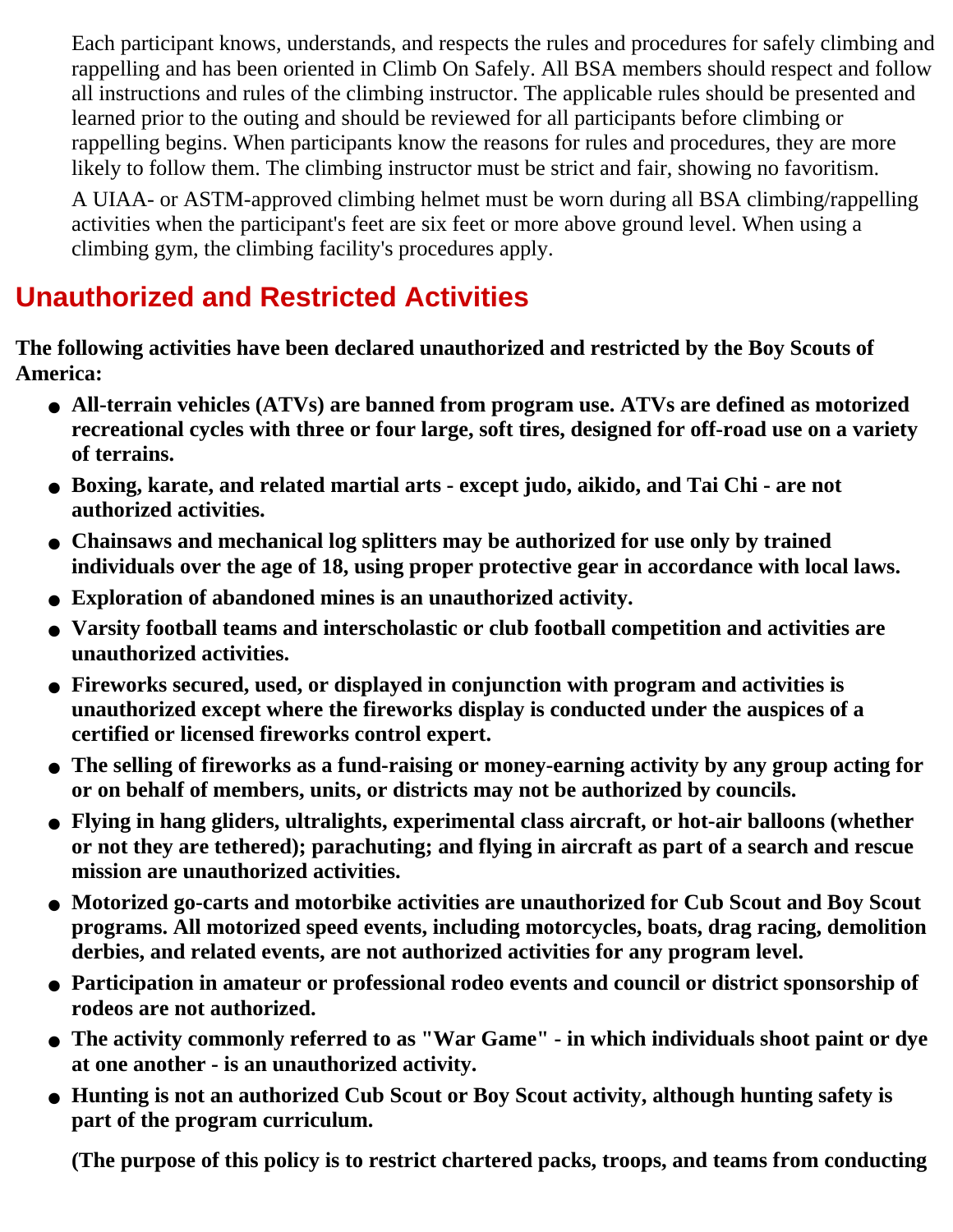**hunting trips. However, this policy does not restrict Venturing crews from conducting hunting trips or special adult hunting expeditions provided that adequate safety procedures are followed and that all participants have obtained necessary permits and/or licenses from either state or federal agencies. While hunter safety education might not be required prior to obtaining a hunting license, successful completion of the respective state voluntary program is required before participating in the activity.)**Reference: *Ranger Guidebook,* No. 3128

- **Motorized personal watercraft, such as jet-skis, are not authorized for use in Scouting aquatics, and their use should not be permitted in or near BSA program areas.**
- **Except for (1) law enforcement officers required to carry firearms within their jurisdiction, and (2) circumstances within the scope of the BSA hunting policy statement, firearms should not be in the possession of any person engaged in camping, hiking, backpacking, or any other Scouting activity other than those specifically planned for target shooting under the supervision of a certified firearms instructor. (Among the purposes of this policy is to prohibit adult leaders from bringing firearms on BSA camping and hiking activities or to unit meetings.)**
- **Parasailing, or any activity in which a person is carried aloft by a parachute, parasail, kite, or other device towed by a motorboat or by any other means, is unauthorized.**
- **All activities related to bungee cord jumping (sometimes called shock cord jumping) are unauthorized.**

### <span id="page-46-0"></span>**Carbon Tetrachloride**

**Carbon tetrachloride must never be used in any way in the Scouting program.** Even in small quantities, this poison has proved to be so deadly that it must be ruled out as a cleaning fluid, a fire extinguisher, a poison for insect killing, and a watermark detector for stamp collecting.

### <span id="page-46-1"></span>**Knives**



A sharp pocketknife with a can opener on it is an invaluable backcountry tool. Keep it clean, sharp, and handy. *Avoid large sheath knives.* They are heavy and awkward to carry, and unnecessary for most camp chores except for cleaning fish. Since its inception, Boy Scouting has relied heavily on an outdoor program to achieve its objectives. This program meets more of the purposes of Scouting than any other single feature. We believe we have a duty to instill in our members, youth and adult, the knowledge of how to use, handle, and store legally owned knives with the highest concern for safety and responsibility.

References: *Boy Scout Handbook, Fieldbook, Bear Cub Scout Book,* and *Wolf Cub Scout Book*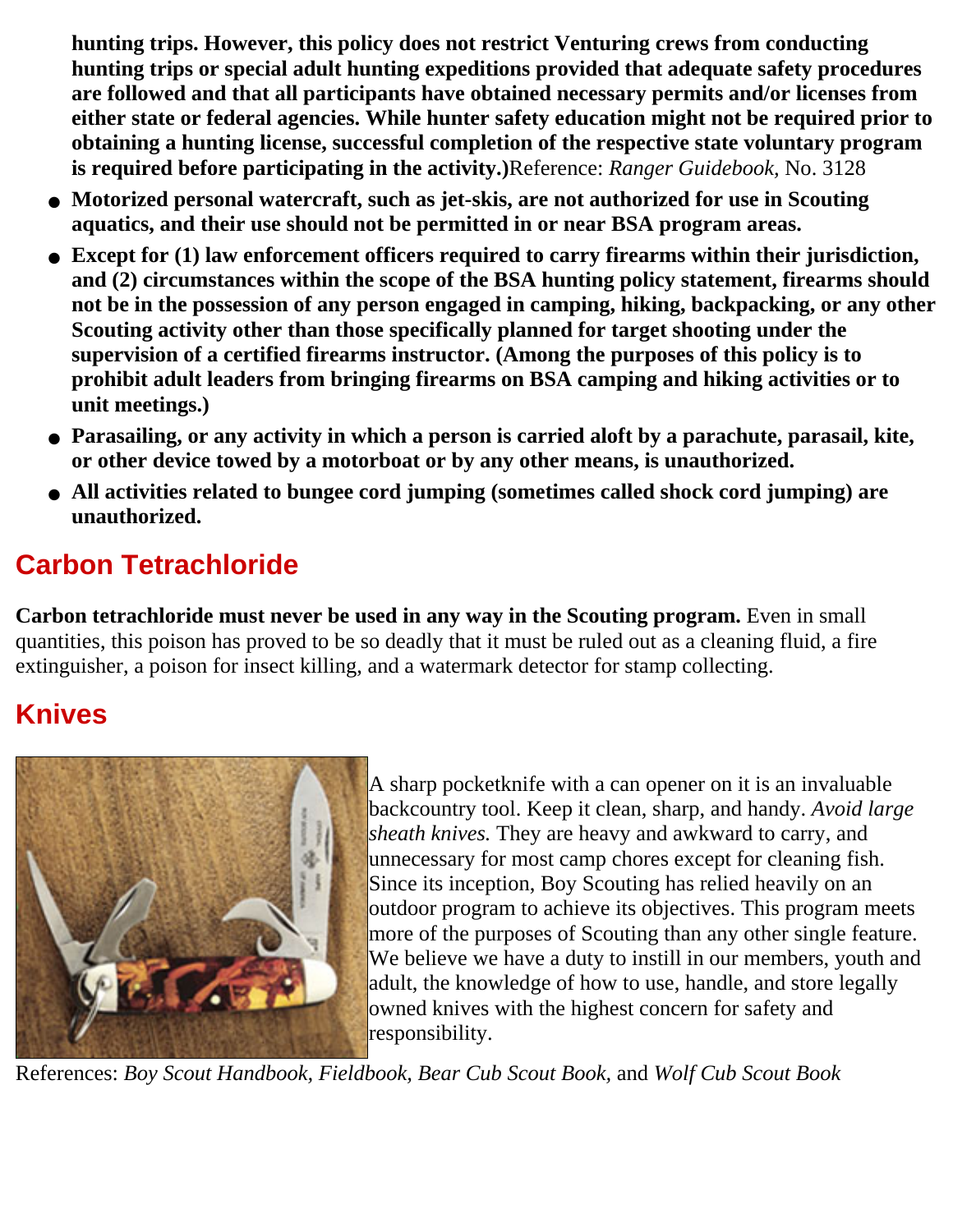### <span id="page-47-0"></span>**Rope Monkey Bridges**

When constructing monkey bridges, observe the following safety rules:

- Always follow the steps for constructing monkey bridges 1. outlined in the *Pioneering* merit badge pamphlet.
- 2. Before beginning the project, inspect your rope, looking at both the inside fibers and inner strands. Know the size and strength of the type of rope you are using, and its safe working load.
- 3. Monkey bridges should not be constructed higher than 5 feet above flat-surfaced ground nor longer than 40 feet. Initially, beginners should not span more than 25 feet.
- 4. Know the effect the knots will have in reducing rope strength and the proper care that rope requires.
- 5. Rope, especially rope carrying a load, should be checked each day before using. Rope carrying a load and left in place tends



to become slack from fatigue and will break under stress. Tighten rope as necessary to maintain the integrity of the original construction.

- Exercise special care when members of the public are allowed to use these monkey bridges. 6. Establish controls when monkey bridges are constructed outside the camp environment. Station Scouts at each end to control access to the bridge. Allow only one adult at a time on the bridge. Never allow unaccompanied children on the bridge. Shut down the bridge when any repairs are being made and do not reopen until the adult leader has approved the repairs.
- Any activity on rope swings, monkey bridges, slide-for-life, or similar devices that are located 7. over water must comply with Safe Swim Defense.

Reference: *Pioneering* merit badge pamphlet

### <span id="page-47-1"></span>**Parade Floats and Hayrides**

The BSA rule prohibiting the transportation of passengers in the backs of trucks or on trailers may be tempered for parade floats or hayrides, provided that the following points are strictly followed to prevent injuries:

- 1. Transportation to and from the parade or hayride site is not allowed on the truck or trailer.
- 2. Those persons riding, whether seated or standing, must be able to hold on to something stationary.
- 3. Legs should not hang over the side.
- Flashing lights must illuminate a vehicle used for a hayride after dark, or the vehicle must be 4. followed by a vehicle with flashing lights.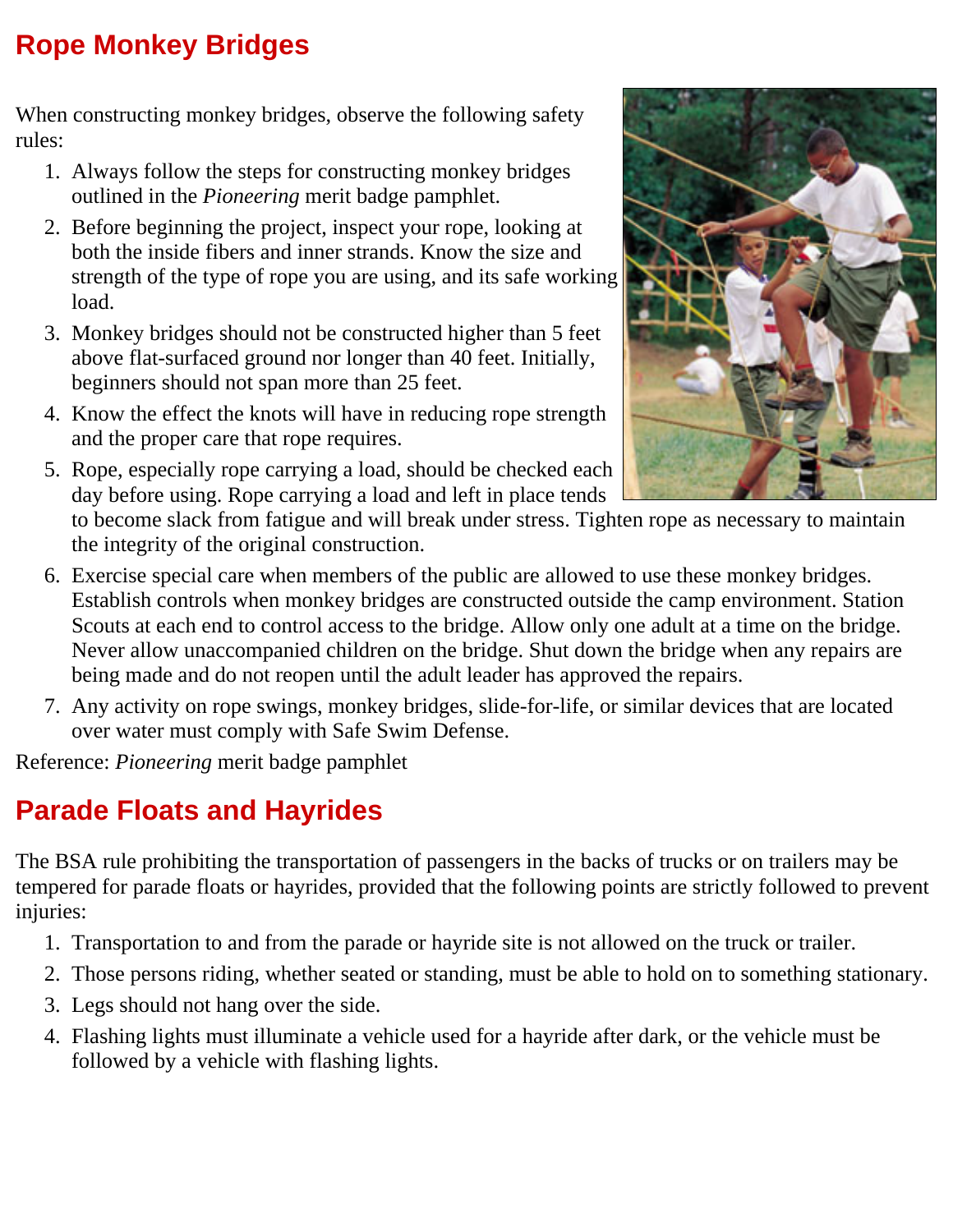### <span id="page-48-0"></span>**Unit Fund-raisers**

Include these safety considerations when planning a unit fund-raiser:

- 1. Money-earning projects should be suited to the ages and abilities of youth participants.
- 2. Proper adult supervision should be provided.
- 3. Youth should engage in money-earning projects only in neighborhoods that are safe and familiar and should use the buddy system.
- Leaders must train youth members to never enter the home of a stranger and to know whom to 4. contact in case of an emergency.
- 5. Youth participants should be familiar with safe pedestrian practices and participate during daylight hours only.
- Compliance requirements: 6.
	- Check local statutes regarding solicitation rules and permits..
	- b. A Unit Fund-raising Permit must be obtained from the local council service center.

### <span id="page-48-1"></span>**Tractor Safety**

- **All farm-class tractors used by BSA members or employees in conjunction with any BSA 1. activity or on BSA property must be equipped with seat belts and rollover protection (rollbars, reinforced cab, or equivalent protection). If the tractor does not have this equipment, refer to Occupational Safety and Health Association (OSHA) regulations for interim compliance requirements. As of January 1, 1993, the use of any farm-class tractor not equipped with seat belts and rollover protection is unauthorized.**
- **No BSA member or employee may operate a farm-class tractor in conjunction with any BSA 2. activity or on BSA property unless such member or employee is at least 18 years of age and has completed BSA National Camping School ranger certification, or has been specifically trained in operations and safety procedures for tractors and their attached implements by a currently certified ranger, and is directly supervised by a currently certified ranger.**

### <span id="page-48-2"></span>**Bike Safety**

The following guidelines and procedures apply to all BSA units, councils, and national program activities involving bicycling.

1. *Qualified Supervision*

All unit, district, council, and national event activities must be supervised by a mature and conscientious adult at least age 21 who understands and knowingly accepts responsibility for the safety of children in his or her care, who is experienced with the skills and equipment involved in the activity, and who is committed to compliance with these BSA safety guidelines.

2. *Physical Fitness*

Biking is strenuous. Long treks and hill climbing should not be attempted without training and preparation. For Scouting activities, all participants must

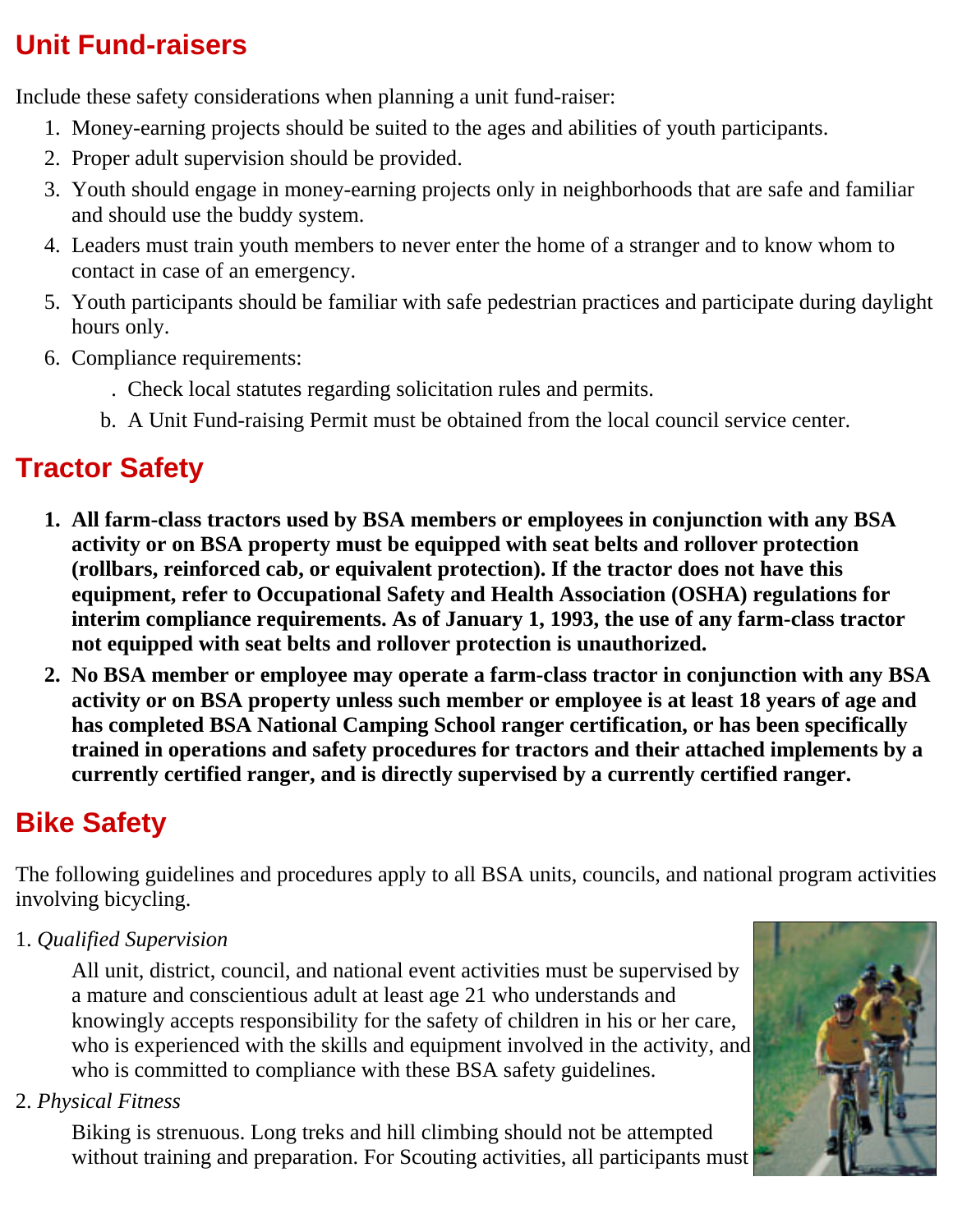present evidence of fitness assured by a complete health history from a physician, parent, or legal guardian. The adult supervisor should adjust all supervision, discipline, and protection to anticipate any potential risks associated with individual health conditions. In the event of any significant health conditions, proof of an examination by a physician should be required by the adult leader.

#### 3. *Helmets and Clothing*

All cyclists must wear a properly sized and fitted helmet approved by either the Snell Memorial Foundation or the American National Standards Institute (ANSI) standards. Layer your clothing for warmth on cool days so you can avoid chilling or overheating. Cover up for sun protection on clear days.

#### 4. *Buddy-Up*

When the program activity is a bicycle expedition or trek, the buddy system must be used. When there is program activity emphasizing individual performance skills, one buddy observes while the other takes his turn. In competitive activity where the buddy concept cannot be practically applied, all activity must be directly observed by the adult supervisor. (Youth members should be taught that biking with a buddy is best. When biking alone, apart from Scouting activities, youth members should be encouraged to tell someone their route, schedule, and destination before departing.)

#### 5. *Keep Right*

Ride with the traffic flow, as far to the right as possible. Avoid curbs, storm drains, soft or loose gravel on shoulders, and other hazards.

#### 6. *Be Smart*

Obey all traffic laws, signs, signals, and street markings. Watch for changes in road conditions. Ride only one to a bike. Do not ride after dark. No stunts - trick riding is only for professionals who use special equipment. Yield to motor vehicles even if you think you have the right-of-way. Never hitch a ride on another vehicle. Keep your head and ears open and do not wear headphones while riding.

#### 7. *Turns and Intersections*

Look left, right, back, and ahead before turning. Stop and search all directions when entering a street from a driveway, parking area, sidewalk, or an alley. Signal all turns using universal hand signals. Walk your bike through or across busy intersections.

#### 8. *Right Bike*

Ride only a bike that fits you. Select a bike that permits you to put both feet on the ground while sitting on the seat. The handgrips should be no higher than your shoulder or lower than your seat.

#### 9. *Accessories*

Every bike needs a horn or bell and reflectors (front, back, and sides). Items should be carried only in baskets, saddlebags, or on a rear carrier rack. If you must ride in traffic, a bike- or helmet-mounted mirror is recommended. For long trips, a bike-mounted container for drinking water is recommended.

#### 10. *Maintenance*

Keep your bike clean and well-maintained - especially the brakes and drive chain.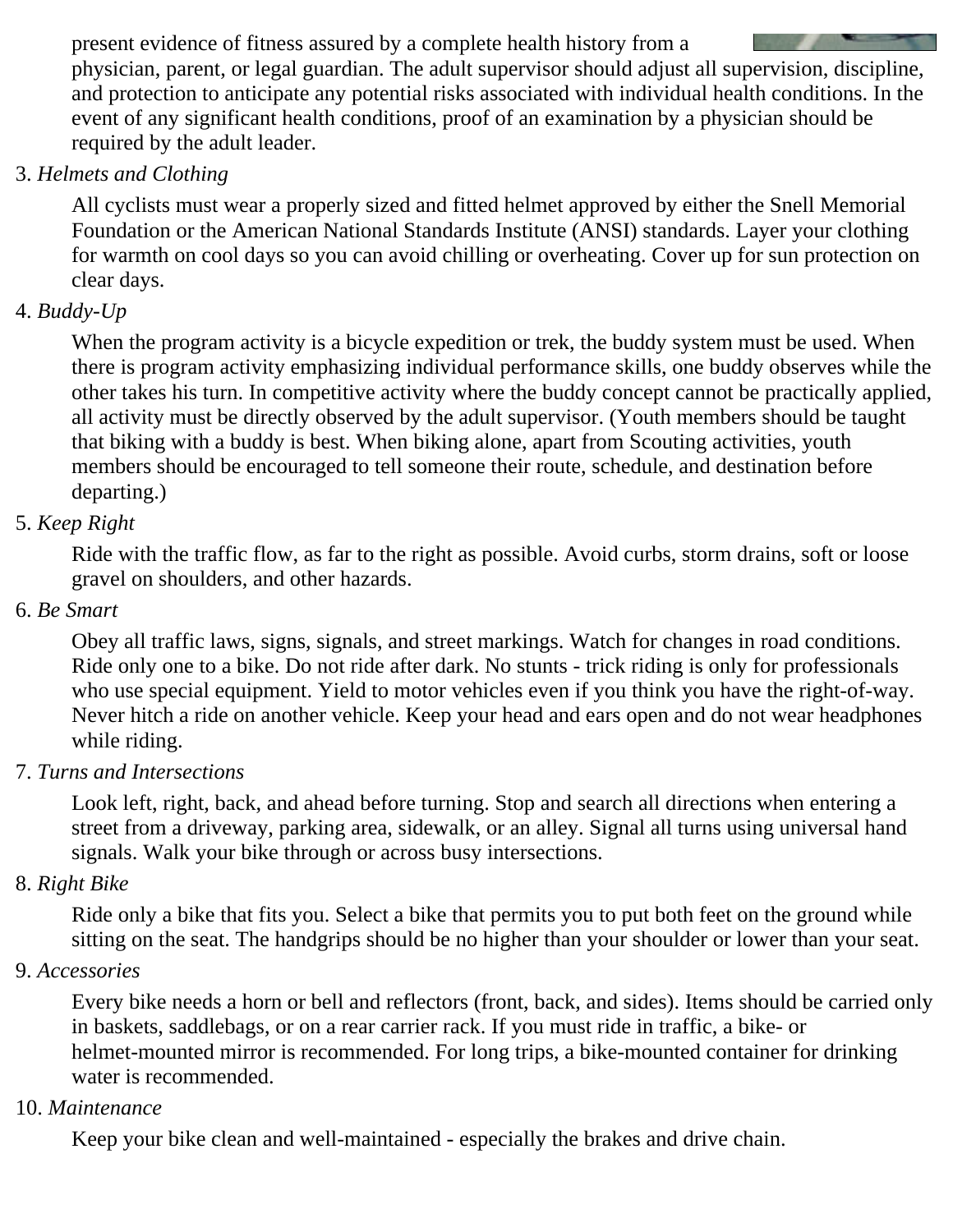#### 11. *Race Right*

Open street racing is dangerous. Race only with supervision on marked courses that have been set up to exclude other vehicle or pedestrian traffic, to eliminate fall hazards and minimize collision risks, and to define clearly "start" and "finish" points.

#### 12. *Planning*

Plan both the route and timing of bike trips to avoid heavy traffic and hazardous conditions. Biking is unsafe on wet pavement and on windy days. Plan for at least hourly rest stops and a maximum of approximately six hours on the bike per day.

#### 13. *Discipline*

All participants should know, understand, and follow the rules and procedures for safe biking, and all participants should conscientiously and carefully follow all directions from the adult supervisor.

### <span id="page-50-0"></span>**Skating Guidelines**

Skateboarding and roller-skating (including in-line skating) present safety concerns, primarily risks of falls and collisions. Recent data show that injuries are largely the results of collisions - especially with moving vehicles. These guidelines emphasize prevention, and are meant to cover all BSA skating programs. Cub Scouts, Boy Scouts, and Venturers should always practice safety and courtesy and obey all local or rink rules.

- BSA skating at any level shall be supervised by an adult at least 21 years of age, experienced in 1. the use of skates and skateboards, willing to conscientiously accept responsibility for the safety of all participants, and committed to compliance with BSA safety guidelines and local laws.
- 2. In-line skating, hockey, racing, or similar activities are to be held only in areas free of pedestrian and vehicular traffic, and hazardous fixed objects. No skating activity is authorized on streets that have not been blocked off to traffic.
- Pathways and skating surfaces must be free of defects or features unsuited to skating. Evaluation 3. of the area by the supervisor should precede any BSA activities.
- 4. Before permitting equipment to be used in a BSA activity, the supervisor should determine that all skates and skateboards are well maintained and in good repair consistent with the manufacturer's recommendations. Actual maintenance and repair are the responsibility of the owner.
- For all street or pavement skating activities, participants should wear properly fitted helmets that 5. meet American National Standards Institute (ANSI) standards; padded gloves; wrist supports; and elbow and knee pads. No street or pavement skating is authorized without helmets.
- 6. Skaters must NEVER "hitch a ride" on any vehicle.
- 7. Parents or legal guardians must be informed and must consent to youth participation in a BSA skating activity.
- The adult supervisor must be sure that all participants understand and agree that skating is allowed 8. only with proper supervision and in compliance with the safety guidelines. Youth members should respect and follow all directions and rules of the adult supervisor. When people know the reasons for rules and procedures, they are more likely to follow them. Supervisors should be strict and fair, showing no favoritism.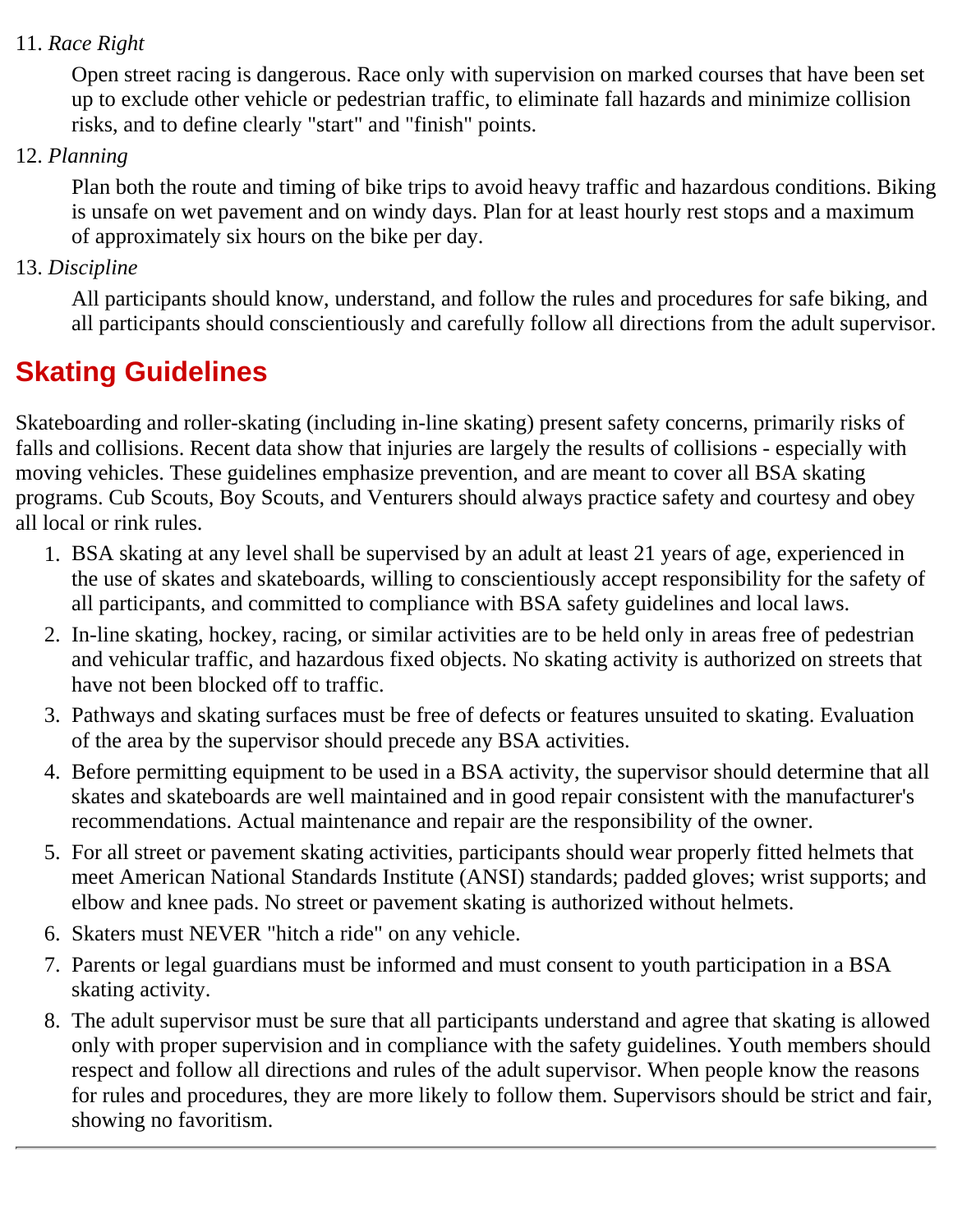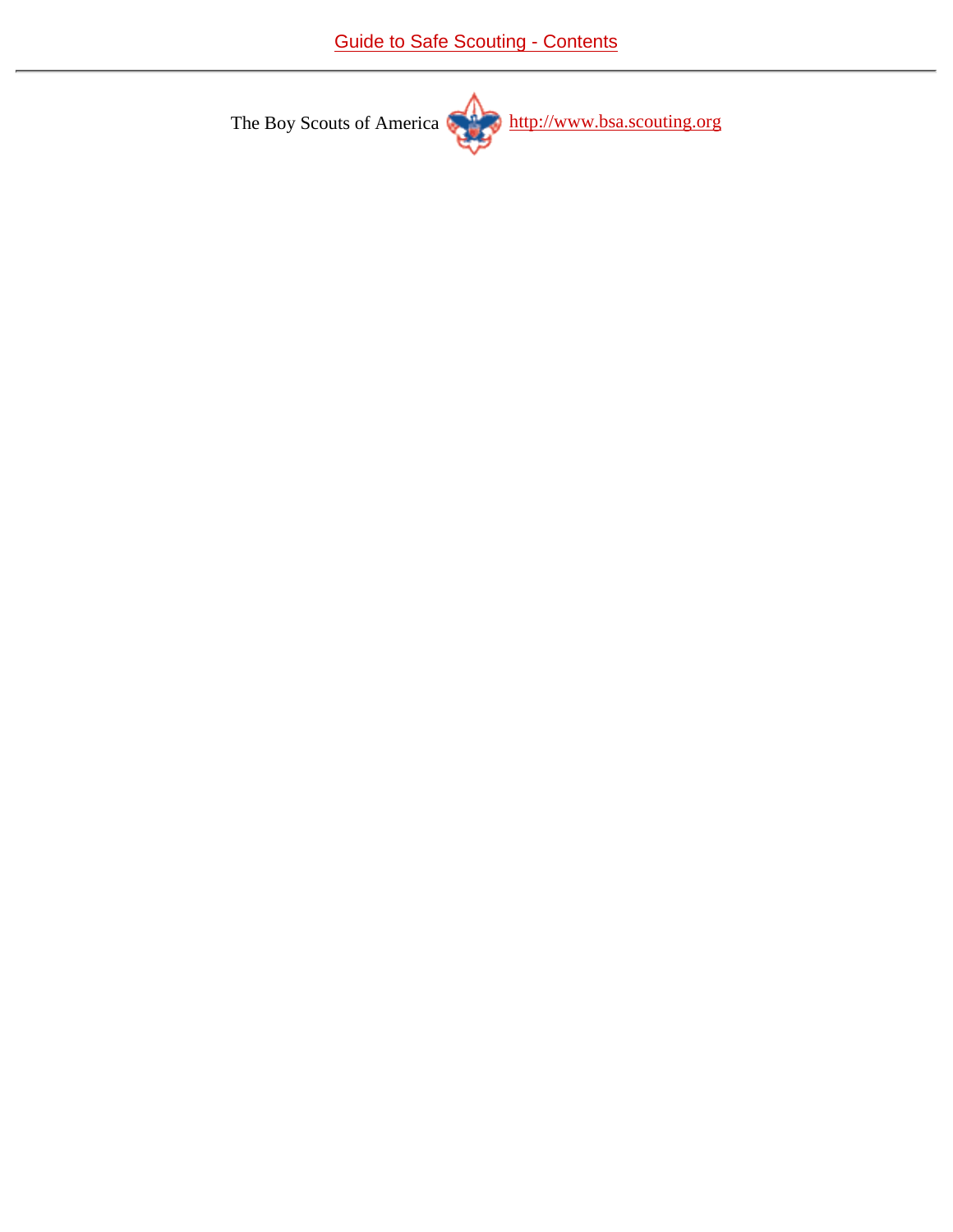<span id="page-52-0"></span>

### **Meeting Room**

**Periodically, once or twice a year, the unit meeting place should be inspected for health and safety hazards.** The Meeting Place Inspection checklist is included in the [appendix.](http://www.scouting.org/pubs/gss/gssax.html)

### **Motor Vehicles**

Motor vehicles transporting passengers or carrying equipment should meet state inspection standards, if applicable, or use the vehicle checklist included in the [appendix](http://www.scouting.org/pubs/gss/gssax.html) as a guide.

### **Unit Camping**

Essentially, three occasions in unit camping require inspection: (1) after camp is set up, (2) after camp is taken down, and (3) periodically between. Your main interest in these inspections is to ensure a safe, livable camp and an unblemished site after you leave.

#### <span id="page-52-1"></span>**Boats**

Upon request, the U.S. Coast Guard Auxiliary will conduct a Courtesy Marine Examination of any craft over 16 feet in length. The officer will analyze the vessel and advise you of any deficiencies within state or federal regulations.

References: *Handbook for Skippers* and *Safe Boating Instructor's Guide*

[Guide to Safe Scouting - Contents](#page-0-0) The Boy Scouts of America [http://www.bsa.scouting.org](http://www.bsa.scouting.org/)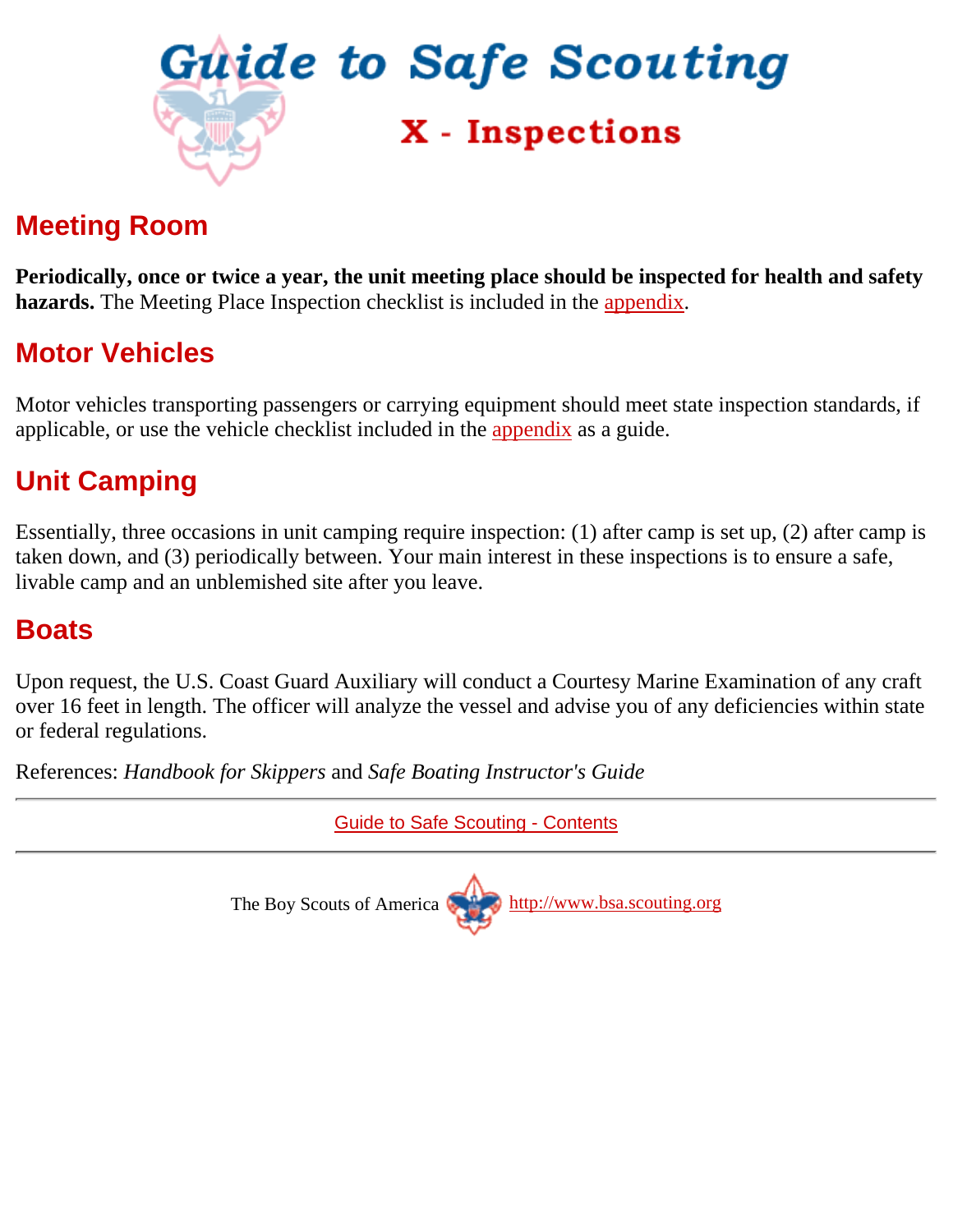# <span id="page-53-0"></span>**Guide to Safe Scouting** XI - Medical Information

It is recommended that all members of the Boy Scouts of America have periodic medical evaluations by a licensed health-care practitioner.\* In recent years, in an effort to provide better care to those who may become ill or injured and to provide youth members and adult leaders a better understanding of their physical capabilities, **the Boy Scouts of America established minimum standards for providing medical information prior to participating in various activities. They are classified as follows:**

#### **Class 1:**

**Includes any event that** *does not exceed 72 consecutive hours,* **where the level of activity is similar to that normally expended at home or at school, and where medical care is readily available. Examples: day camp, day hike, swimming party, or an overnight camp. Medical information required is a** *current health history signed by parents or guardian.* **The health history form currently found on the back of the BSA individual applications or the Class I Personal Health and Medical Summary found on page 3 of form No. 34414 (Personal Health and Medical Record) meets this requirement. Den leaders, Scoutmasters, team coaches, and crew Advisors should review these and become knowledgeable about the medical needs of the youth members in their unit. Forms must be updated annually. They are filled out by participants and kept on file for easy reference.**

#### **Class 2:**

**Includes any event that** *exceeds 72 consecutive hours,* **where the level of activity is similar to that normally expended at home or at school, and where medical care is readily available. Examples: resident camping, tour camping, and hiking in relatively populated areas. Medical data required is** *an annual health history signed by parents or guardian supported by a medical evaluation completed within the past 36 months by a licensed health-care practitioner.* **The Personal Health and Medical Record - Class 2, No. 34414, is designed primarily for resident Cub Scout and Boy Scout summer camp but could be used for any Class 2 activity. Youth members and adult participants under 40 years of age use this form. (See Camp Health and Safety for additional information on Class 2 application.)**

#### **Class 3:**

**Includes any event involving strenuous activity such as backpacking, high altitude, extreme weather conditions, cold water, exposure, fatigue, athletic competition, adventure challenge, or remote conditions where readily available medical care cannot be assured. Examples: high-adventure activities, jamborees, Wood Badge, and extended backpacking trips in remote areas. Medical information required includes** *current health history supported by a medical evaluation within the past 12 months performed by a licensed health-care practitioner.* **Form 34412 is to be used by youth for Class 3 activities. Adults age 40 or older will use this form for Class 2 and Class 3 activities. See form No. 34414, Personal Health and Medical Record, for more information.**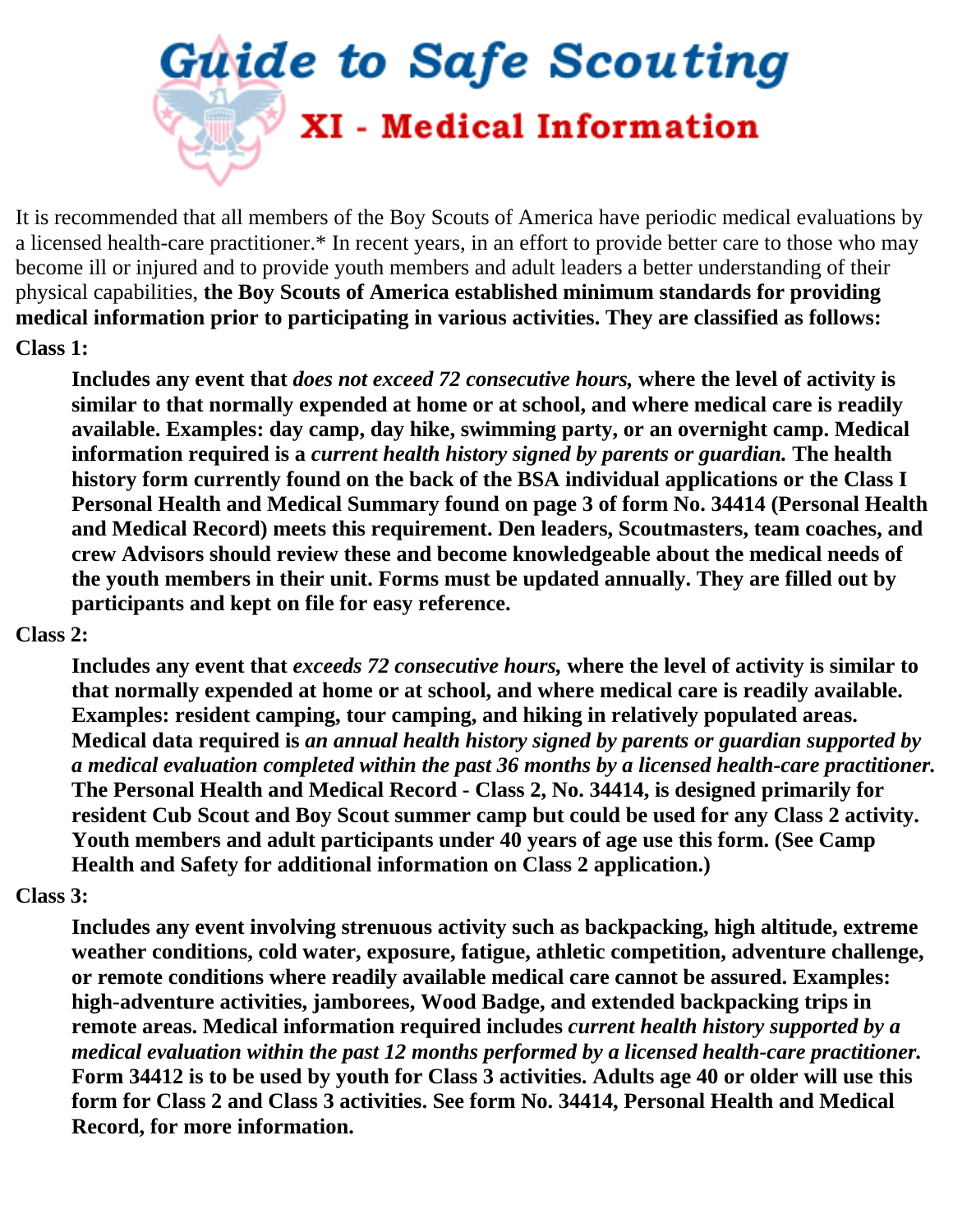Philmont Scout Ranch and Florida Sea Base require the use of their special medical form by all youth and adults because of the strenuous nature of the activities taking place there.

It is recommended that unit leaders have a complete medical history and permission slip for every participant attending each Scouting activity. The medical history form and permission slip, in most cases, will allow emergency medical treatment to a youth member in case of injury or illness when a parent or guardian cannot be contacted.

\* Examinations conducted by licensed health-care practitioners, other than physicians, will be recognized for BSA purposes in those states where such practitioners may perform physical examinations within their legally prescribed scope of practice.

### **Immunizations**

Verification of the following protections is strongly recommended before participation in activities conducted by the Boy Scouts of America:

- 1. Tetanus and diphtheria toxoid within the past 10 years
- 2. Measles, mumps, and rubella (MMR) since first birthday
- 3. Trivalent oral polio vaccine (TOPV); four doses since birth

### <span id="page-54-0"></span>**Life-Threatening Communicable Diseases**

Local Scouting units and their chartered organizations traditionally determine their own membership, absent any legal constraints. Accordingly, units and sponsoring institutions should determine the feasibility or desirability of allowing youth or adult members who have or are suspected of having a life-threatening communicable disease to participate in Scouting activities. A youth member who is unable to attend meetings may continue to pursue Scouting through the Lone Scout program.

### <span id="page-54-1"></span>**Sun Safety**

The American Academy of Dermatology advises the following protection tips against damaging rays:

- Limit exposure to sun between 10 a.m. and 4 p.m. when the sun's rays are the strongest.
- Generously apply sunscreen with a sun protection factor (SPF) of at least 15 and reapply every two hour when outdoors, even on cloudy days.
- Wear protective, tightly woven clothing, such as a long-sleeved shirt and pants.
- Wear a 4-inch-wide broad-brimmed hat and sunglasses with UV protective lenses.
- Stay in the shade whenever possible.
- Avoid reflective surfaces, which can reflect up to 85 percent of the sun's damaging rays.

### <span id="page-54-2"></span>**Religious Beliefs and Medical Care**

The following is the policy of the Boy Scouts of America regarding medical requirements:

**Medical examinations for camp attendance are required of all campers for the protection of** ● **the entire camp group. The immunization requirement is waived for persons with religious**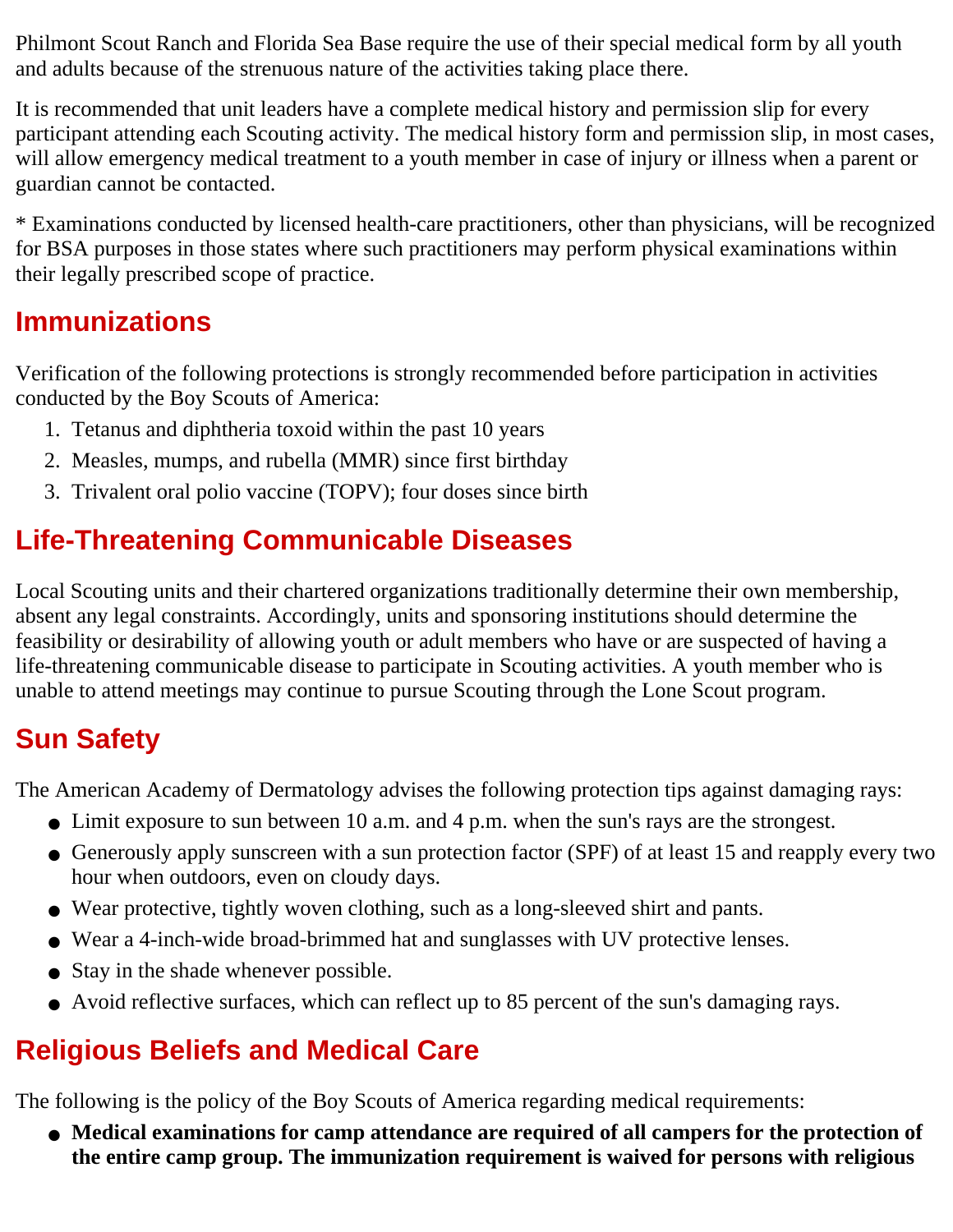**beliefs against immunization.**

- **All Scouts and Scout leaders need to learn first aid, not for their own use, but for service to others who may require it. A Scout or leader may ask to be excused from first-aid instruction, but no advancement requirement will be waived except as indicated.**
- **Requirements 1 and 5 for the Personal Fitness merit badge call for examinations by a physician and a dentist with appropriate follow-up recommendations. This may be set aside on presentation of a certificate by the Scout's parents and a proper church official that a definite violation of religious conviction is involved.**

### <span id="page-55-0"></span>**Prescriptions**

The taking of prescription medication is the responsibility of the individual taking the medication and/or that individual's parent or guardian. A Scout leader, after obtaining all the necessary information, can agree to accept the responsibility of making sure a Scout takes the necessary medication at the appropriate time, but BSA policy does not mandate nor necessarily encourage the Scout leader to do so. Also, if your state laws are more limiting, they must be followed.

[Guide to Safe Scouting - Contents](#page-0-0)

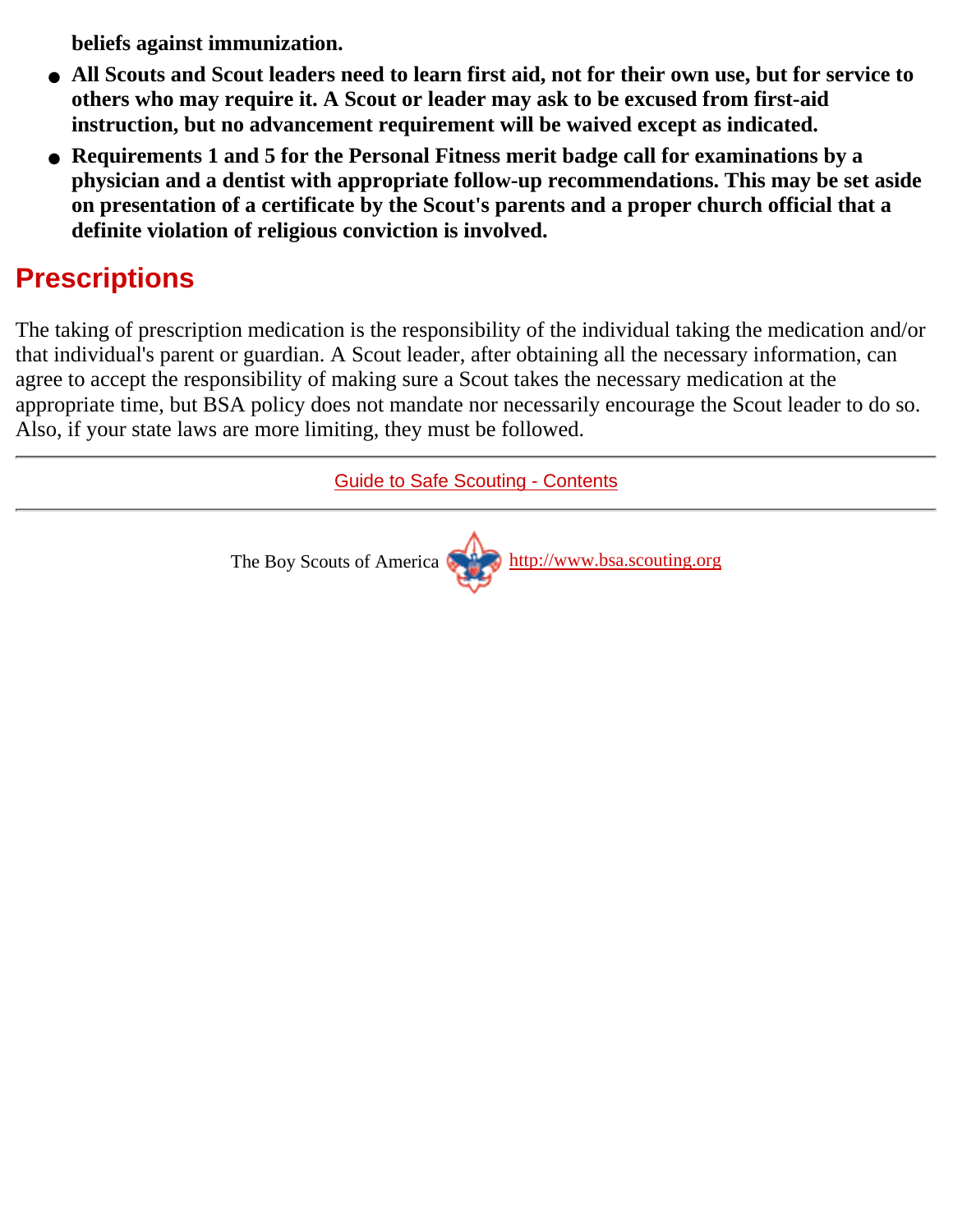<span id="page-56-0"></span>

Established public carriers - trains, buses, and commercial airlines - are the safest and most comfortable way for groups to travel. Chartered buses usually are the most economical transportation for groups of 20 or more. It may be necessary for small groups to travel in private automobiles; however, the use of chartered equipment from established rail, bus, and airline companies is strongly recommended. The advantages are many. These companies have excellent safety records because of their periodic inspections and approved health and safety procedures.

References: *Cub Scout Leader Book, Scoutmaster Handbook, Troop Committee Guidebook, Exploring Reference Book,* and *Tours and Expeditions*

### <span id="page-56-1"></span>**Automobiles**

It is essential that adequate, safe, and responsible transportation be used for all Scouting activities. Because most accidents occur within a short distance from home, safety precautions are necessary, even on short trips.

General guidelines are as follows:

- 1. **Seat belts are required for all occupants.**
- **All drivers must have a valid driver's license that has not** 2. **been suspended or revoked for any reason. If the vehicle to**
- **be used is designed to carry more than 15 persons, including the driver (more than 10 persons, including the driver, in California), the driver must have a commercial driver's license (CDL).**
- 3. **An adult leader (at least 21 years of age) must be in charge and accompany the group.**
- **The driver must be currently licensed and at least 18 years of age. Youth member exception:** 4. **When traveling to an area, regional, or national Boy Scout activity or any Venturing event under the leadership of an adult (at least 21 years of age) tour leader, a youth member at least 16 years of age may be a driver, subject to the following conditions:**
	- **Six months' driving experience as a licensed driver (time on a learner's permit or** . **equivalent is not to be counted)**
	- b. **No record of accidents or moving violations**
	- c. **Parental permission granted to the leader, driver, and riders**
- **Passenger cars or station wagons may be used for transporting passengers, but passengers** 5. **should not ride on the rear deck of station wagons.**
- 6. **Trucks may not be used for transporting passengers except in the cab.**
- 7. **All driving, except short trips, should be done in daylight.**

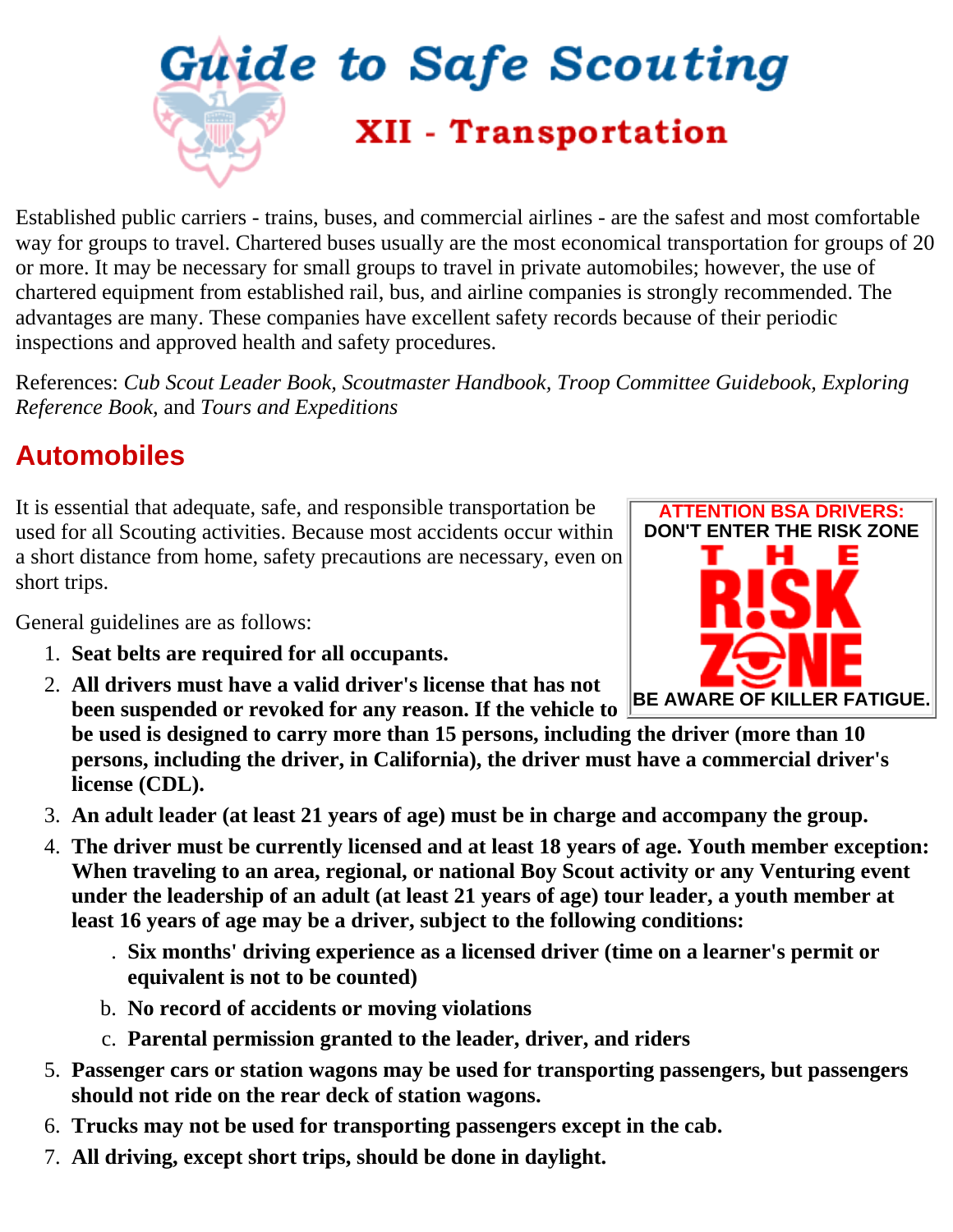- **All vehicles must be covered by automobile liability insurance with limits that meet or exceed** 8. **requirements of the state in which the vehicle is licensed. It is recommended that coverage limits are at least \$50,000/\$100,000/\$50,000. Any vehicle designed to carry 10 or more passengers is required to have limits of \$100,000/\$500,000/\$100,000.**
- 9. **Do not exceed the speed limit.**
- 10. **Do not travel in convoy (see ["Leadership Requirements for Trips and Outings,"](#page-5-1) No. 2).**
- **Driving time is limited to a maximum of 10 hours and must be interrupted by frequent rest,** 11. **food, and recreation stops. If there is only one driver, the driving time should be reduced and stops should be made more frequently.**

### <span id="page-57-0"></span>**Campers, Trailers, and Trucks**

Trucks are designed and constructed to transport materials and equipment, not people. **The beds of trucks or trailers must never be used for carrying passengers.** Tour permits will not be issued for any trip that involves carrying passengers in a truck except in the cab. This includes vehicles converted for that use unless they are licensed as buses and meet all requirements for buses.

Use caution in towing trailers or campers, as a vehicle's performance, steering, and braking abilities will be altered. Consider these safety tips:

- 1. Get the correct trailer for the car and the correct hitch for the trailer. Distribute and anchor the load.
- 2. Allow extra time to brake. Changing lanes while braking can jackknife the trailer.
- Add safety equipment as dictated by common sense and state laws (mirrors, lights, safety chains, 3. brakes for heavy trailers, etc.).
- 4. Park in designated areas.

#### <span id="page-57-1"></span>**Buses**

**A driver of a bus or any vehicle designed to carry more than 15 persons (including driver) is required to have a commercial driver's license.** Possession of a license, however, does not mean that a person is capable of driving a bus safely. It is essential that unit leaders and volunteers be thoroughly familiar with the bus they will be driving, including knowing the location of emergency exits and fire extinguishers and how to operate them. A driver must be prepared to handle and brake a full bus, which weighs significantly more than an empty bus. Other safety tips are:

- 1. Regular and thorough maintenance program
- 2. No more passengers than there are seating locations
- 3. Luggage and equipment fastened securely to prevent being thrown around in case of sudden stop
- 4. Emergency exits clear of people or things
- 5. Pretrip inspection of critical systems (signals, fuel, tires, windshield wipers, horn, etc.)

The safety rules for automobiles apply to bus travel, with the exception of seat belts. In special cases, chartered buses may travel more than nine hours a day. On certain occasions, night travel by public carrier bus is appropriate - it should be considered permissible when conditions are such that rest and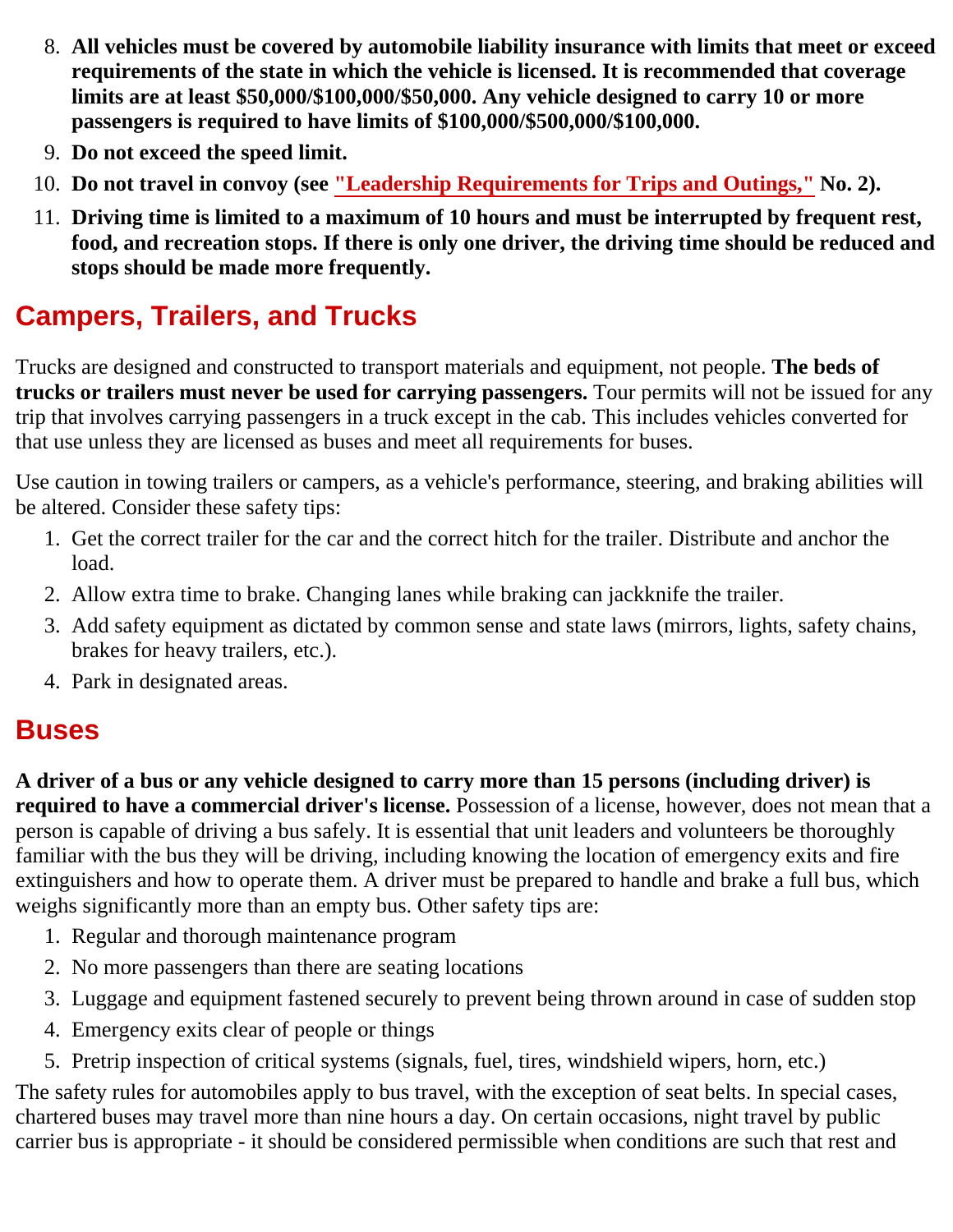sleep for passengers are possible with a reasonable degree of comfort. However, night travel on buses should not be planned for two successive nights.

### <span id="page-58-0"></span>**Trains**

Observe these safety guidelines for train travel:

- 1. Don't lean out of windows or doors.
- 2. When changing trains, don't cross railroad tracks without permission.
- 3. Stay out of vestibules. Keep the railroad car door closed.
- 4. In case of illness or accident, see a train official who can arrange for medical help.
- 5. On overnight trips, one leader should be on watch duty at all times.

### <span id="page-58-1"></span>**Boats**

In national parks and some other areas of the country, special boat and canoe regulations are in force, and special boat permits are required for cruising or recreation. Follow these safety precautions:

- **All tour leaders must have current training in the** 1. **BSA Safety Afloat program (see [Chapter II,](#page-7-0) ["Aquatics Safety"](#page-7-0)).**
- **U.S. Coast Guard recommends and BSA** 2. **regulations require that an approved USCG personal flotation device (PFD) be worn by each participant using watercraft in an aquatics activity. Types II and III are recommended for Scout activity afloat.**



A capsized boat is never anticipated, so always be prepared. Be sure each individual wears a PFD.

- **Rowboats or canoes carrying passengers should not be towed behind motorboats or** 3. **sailboats.**
- **Use of canoes should be restricted to swimmers who have satisfactorily demonstrated their** 4. **ability in launching, landing, and paddling a canoe and in handling a swamped canoe. Canoeists should be taught the proper procedure for staying afloat if the canoe capsizes or is swamped.**
- **Small boats, whether under sail or power, used for pleasure or ferry purposes, must have a** 5. **minimum capacity of 10 cubic feet per person.**

**Boats propelled by hand power - such as rowboats - and used for pleasure purposes only must provide a minimum of 7 cubic feet per person. (Lifeboats on passenger-carrying vessels propelled by power must comply with the 10-cubic-foot law.)**

- **Provision also should be made by all boats under sail or power for a sufficient quantity or** 6. **supply of oars and rowlocks or paddles to be used in case of emergency. Fire-fighting equipment and lights must also be carried aboard.**
- 7. **Bilges of gasoline-powered boats should be kept free from gasoline and oil at all times.**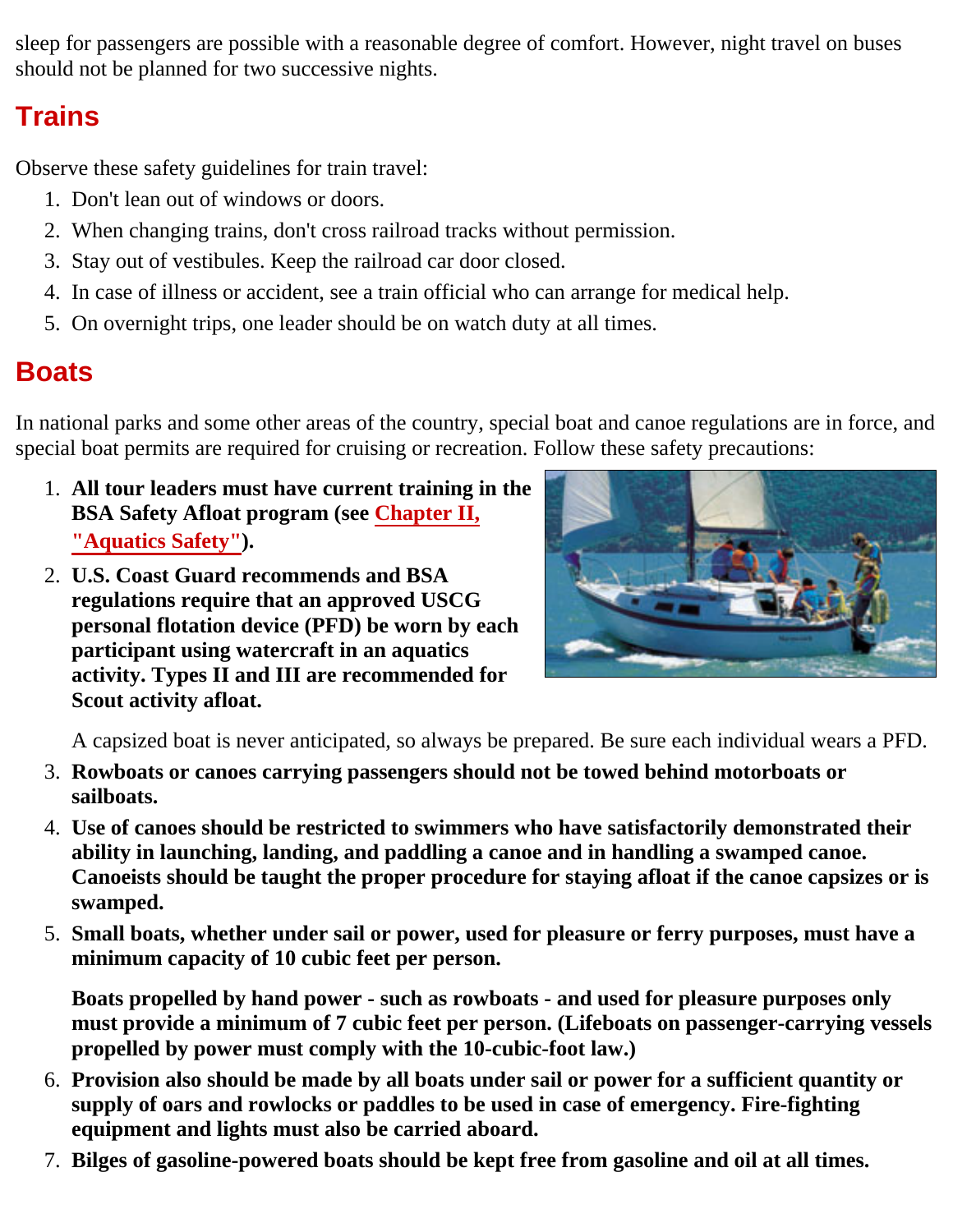**Thorough ventilation, either natural or by blower, is necessary to dispel gasoline vapor.**

- **Motorized personal watercraft, such as jet-skis, are not authorized for use in Scouting** 8. **activities, and their use should not be permitted in or near BSA program areas.**
- **To prevent ignition by static electricity during refueling, establish complete metallic contact** 9. **between the nozzle of the filling hose and the tank opening or filling pipe, and maintain contact until gasoline has ceased to flow. If a funnel is used, establish contact with the funnel and the opening in the tank. All passengers should be ashore during refueling.**

For regulations that govern cruises by private powerboat or sailboat, refer to Motorboat Regulations, published by the U.S. Coast Guard.

### <span id="page-59-0"></span>**Aircraft**

Air travel is permitted as follows:

- 1. **On any flight scheduled by a commercial airline.**
- **The BSA Flight Permit, No. 23-672 (see sample in [appendix](http://www.scouting.org/pubs/gss/gssax.html)), is required for all BSA flying** 2. **activities except for commercial flights.** *The local council reviews and approves the flight permit just as it would a tour permit.* **The Parent/Guardian Consent Form, No. 23-673 (see sample in [appendix](http://www.scouting.org/pubs/gss/gssax.html)), is also required.** Units should attach the signed consent forms to the BSA Flying Permit Application and keep a copy of the signed consent forms in their files.
- **Flying in hang gliders, ultralights, experimental class aircraft, and hot-air balloons (whether** 3. **or not they are tethered); parachuting, and flying in aircraft as part of a search and rescue mission are unauthorized activities.**
- **Airplane travelers are cautioned about what they pack in their luggage. In flight, variations** 4. **in temperature and air pressure can cause some hazardous materials to leak or ignite. Included in the category of hazardous materials that should not be packed in luggage are matches or lighters; flammable liquids and gases; signal flares and other explosives; bleaches, aerosols, mercury, and solvents containing dangerous chemicals that can cause toxic fumes and corrosion.**

### <span id="page-59-1"></span>**Tour Permits**

**If a unit plans a trip within 500 miles of the home base, it is important that the unit obtain a local tour permit. A national tour permit is required for trips in excess of 500 miles from home or outside the continental United States. (See samples of both in the [appendix](http://www.scouting.org/pubs/gss/gssax.html).)**

Tour permits have become recognized by national parks, military institutions, and other organizations as proof that a unit activity has been well planned and organized and is under capable and qualified leadership. These organizations may require the tour permit for entry.

**Most short, in-town den trips of a few hours do not require a tour permit; however, it is recommended that dens obtain permission slips from parents.**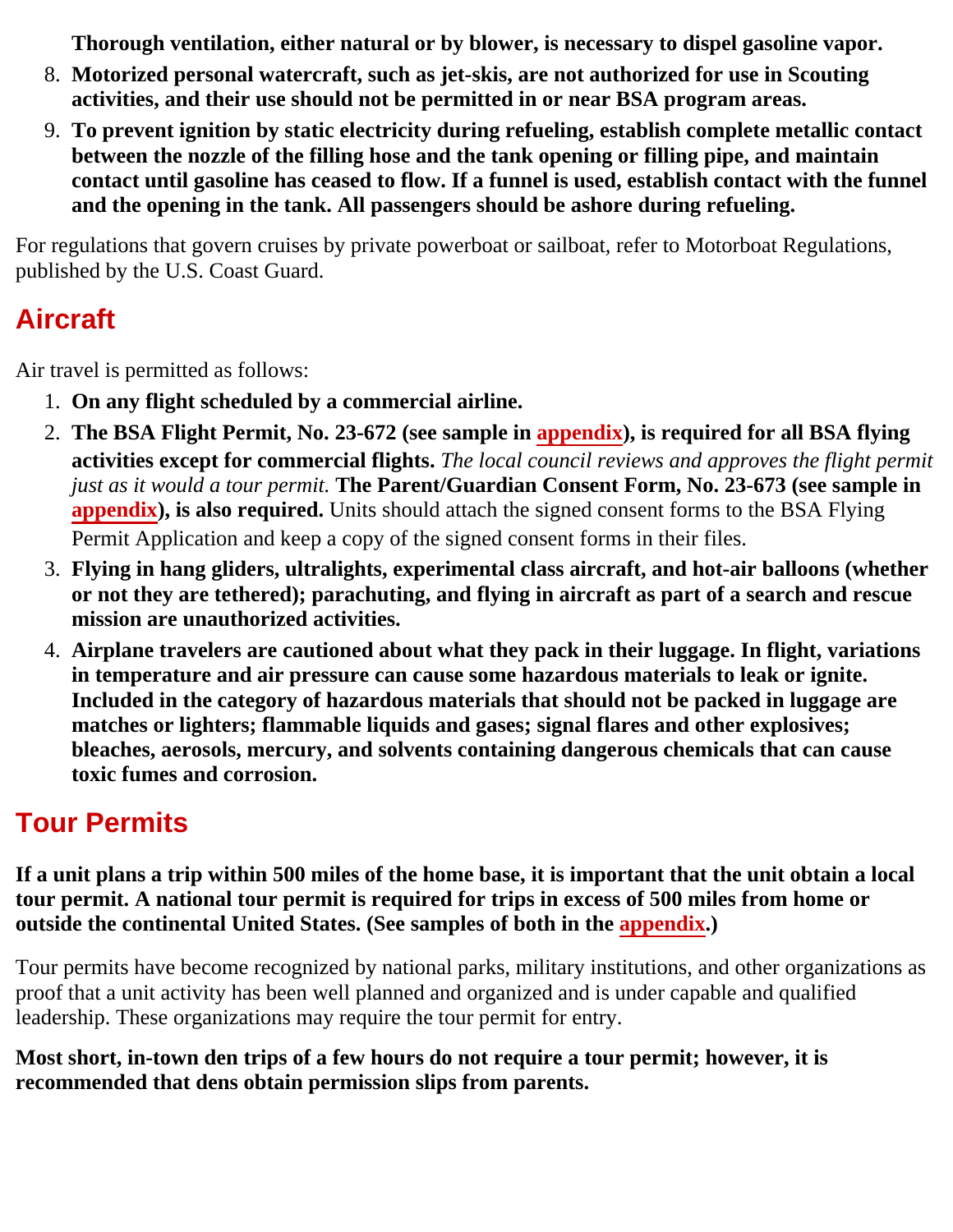### <span id="page-60-0"></span>**Commercial Driver's License Compliance**

The following questions and answers may help you understand how Scouting drivers fall into a category of private motor carriers that are subject to the commercial driver's license (CDL) rules:

- *What is a "private motor carrier of passengers"?* 1. A private motor carrier of passengers does not offer transportation services for hire but (a) transports passengers in interstate (some state regulations apply to intrastate) commerce, and (b) uses a vehicle designed to carry more than 15 passengers, which includes the driver, or a vehicle that has a gross vehicular weight greater than 10,000 pounds.
- *What are some examples of usage of a private motor carrier of passengers in Scouting?* 2.
	- $\circ$  Scouting units that use vehicles designed to carry more than 15 passengers, such as buses, is one example. The driver in this case is often a volunteer driver of a "Scout bus" that is owned or leased. This category is referred to as *nonbusiness private motor carrier of passengers* and is probably the most frequent Scouting usage subject to the rule.
	- $\circ$  Councils that operate camps and include transportation fees in their program are subject to the rule when using buses or other vehicles designed to carry more than 15 passengers or that have a gross vehicular weight of more than 10,000 pounds.

Neither of these examples would be considered a private motor carrier of passengers if the transportation were extended beyond Scouting participants to the general public, because in that case it is considered transportation for hire and is subject to federal motor carrier safety regulations.

*What about Scouting use of school buses?* 3.

In most states, Scouting units or councils that contract with schools to use buses fall into the for-hire category, and the school is subject to the federal safety regulations. Since public school transportation vehicles are not subject to CDL rules when transporting students, the school may not realize that the for-hire regulations apply. The consequence could have a ruinous effect on a planned Scouting activity.

*How will the rule be enforced?* 4.

The primary enforcement activity of both categories, business and nonbusiness, is the driver/vehicle inspection. Inspections can be performed anywhere on the road or at destination points such as parks, sporting complexes, etc. Only the business category is subject to compliance reviews and record keeping, but if serious safety problems are identified in either category of vehicle usage, the operation of the vehicle is subject to being discontinued.

- *Are Scouting operations subject to the drug and alcohol testing portion of the rule?* 5. As of January 1, 1996, all operators of vehicles who are required to have a commercial driver's license are subject to drug and alcohol testing. There are no exemptions for the nonbusiness private motor carrier of passengers category, which includes Scouting volunteer drivers. Local councils should establish guidelines for volunteer drivers based on the requirements of the state where located.
- *How do Scouting officials obtain the Department of Transportation identification number required* 6. *for all vehicles that are subject to the CDL rule?*

Form MCS-150 should be requested from the Federal Highway Administration (FHWA), Office of Motor Carriers, in the council's state. The completed form would be sent to the FHWA's office in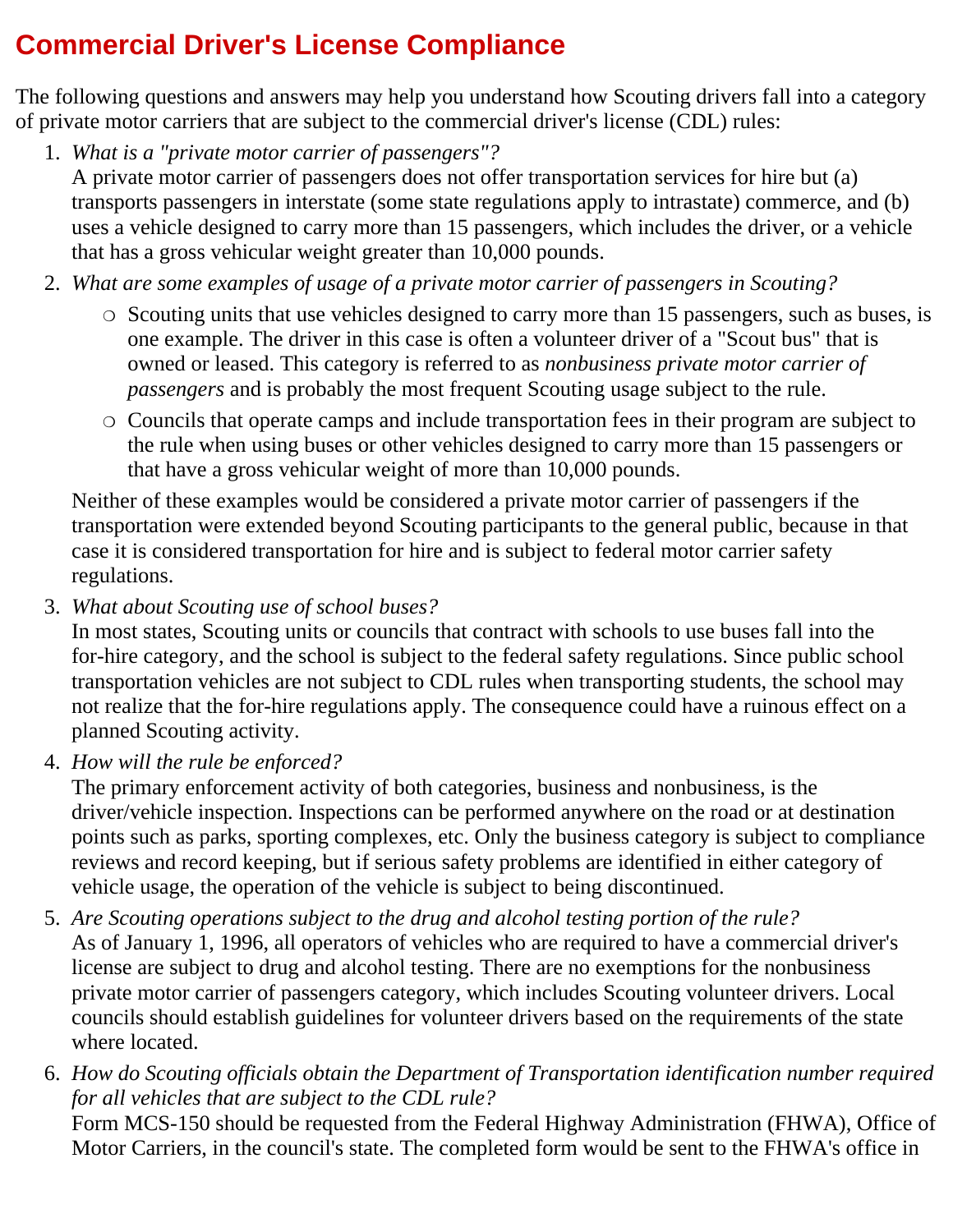Washington, D.C., where a DOT number will be assigned. This number, as well as name, city, and state, should be displayed on the side of the vehicle. An education and technical assistance (ETA) package can be obtained from the local FHWA office.

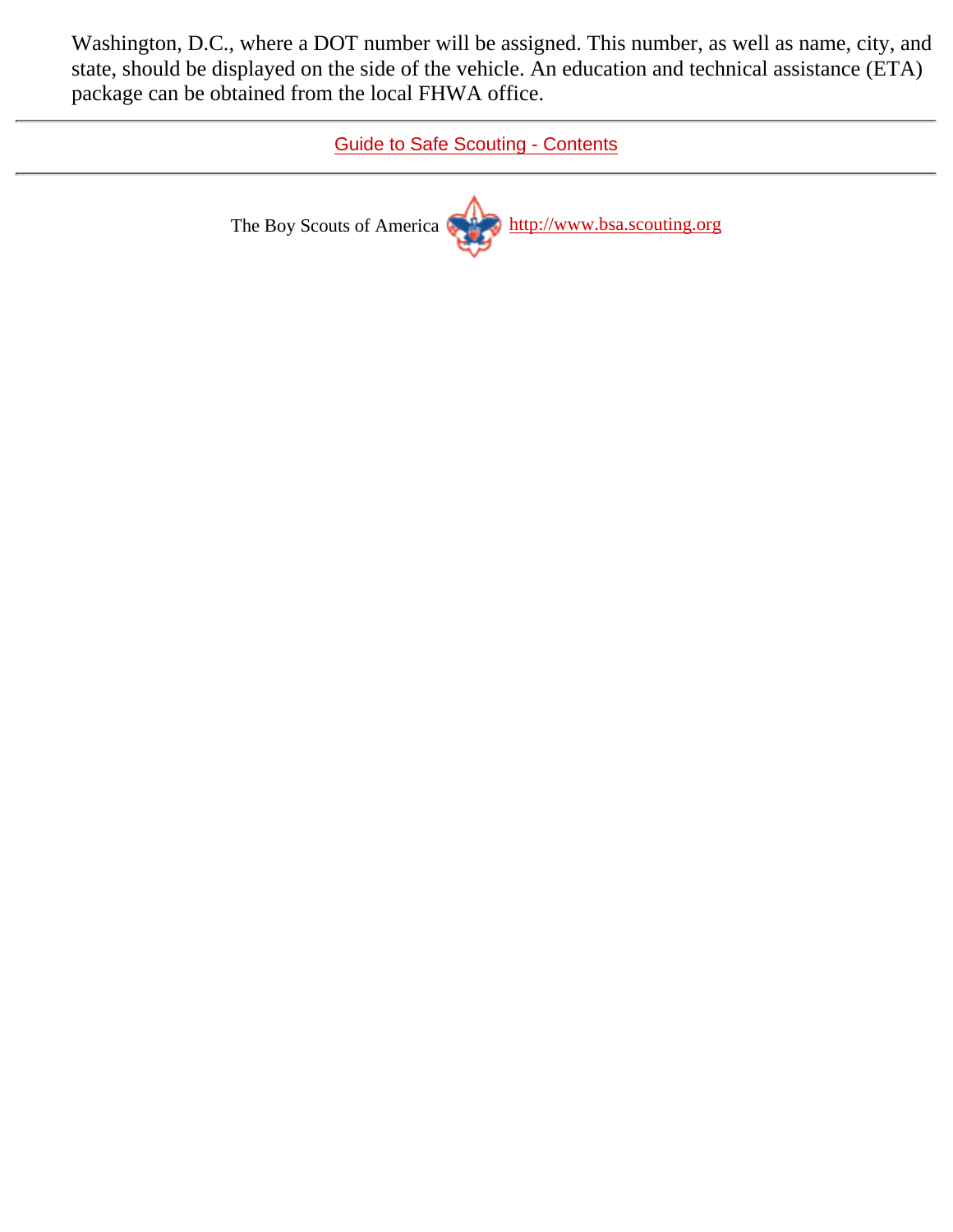<span id="page-62-0"></span>

### **Winter Camping Safety**

There is magic to camping in winter. It is one of the most advanced and challenging of outdoor adventures. Special considerations for winter camping include the following:

- *Leadership* In no other camp is the type of leadership as important as in the winter camp. It is 1. vital that a leader be an experienced camper with a strong character.
- *Equipment* Do not attempt to camp unless completely outfitted. Even if equipment for winter 2. camp is more expensive than for summer camp, Scouts must be adequately clothed, and leaders should ensure that blankets and other equipment are of suitable quality and weight.
- *Physical Condition* A physician's certificate as to physical ability must be obtained by each Scout 3. before preliminary training begins.



#### **Tips for your next winter camping trip:**

- Use the buddy system for winter outings. Buddies can check each other for frostbite, make sure no 1. one becomes lost, and boost the morale of the entire group.
- Plan to cover no more than 5 miles per day on a winter trek on snowshoes. An experienced group 2. can cover 10 to 12 miles on cross-country skis.
- 3. Always allow ample time to make camp in winter, especially if you plan to build snow shelters.
- Fatigue encourages accidents. Rest occasionally when building a snow shelter; taking part in 4. cross-country skiing or snowshoeing; or participating in other active winter sports. Periodic rests also help avoid overheating.
- 5. Pulling a load over the snow on a sled or toboggan is generally easier than carrying it in a backpack.
- Snow is a terrific insulator. Snow shelters are much warmer than tents because they retain heat and 6. keep out the cold wind. If you have adequate time for building snow shelters, you will spend a much more comfortable night sleeping in them than in a tent.
- 7. Snow is the greatest thief in winter, swallowing up small dropped items. Tie or tape a piece of brightly colored cord to small items so they can be seen in snow. Some items, such as mittens, can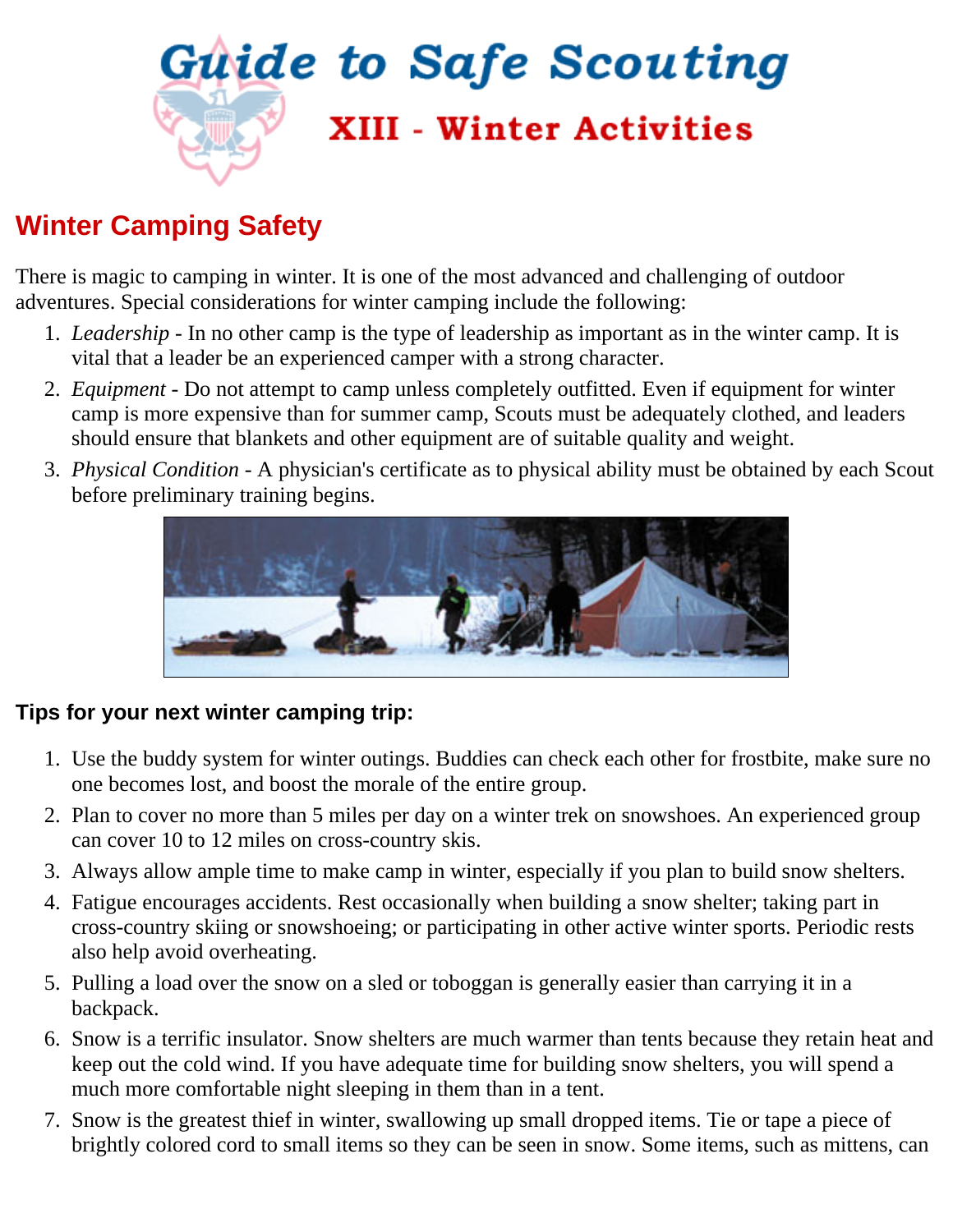be tied to larger items, such as a parka, to prevent them from being dropped and lost.

- Melting snow in a pot to get water may cause the pot to burn through or may scorch the snow, 8. giving the water a disagreeable taste. Prevent this by adding a cup or two of water in the bottom of the pot before putting in the snow to melt.
- 9. Punch a hole in the top of your ice chisel and string a stout cord through it. Before trying to chisel a hole in ice, anchor the cord to something large or too heavy to be pulled through the hole so you will not lose your chisel in freezing water when the ice is penetrated.
- Always test the thickness of ice before venturing any distance from the shore. Ice should be at least 10. 3 inches thick for a small group; 4 inches of ice is safe for a crowd. Since ice thickness can vary considerably, it is best to stay near the shoreline of large lakes.
- 11. Use alkaline batteries in flashlights. Standard batteries deteriorate quickly in cold weather. Tape the switch of your flashlight in the "off" position until you are ready to use it. This will prevent it from being turned on accidentally while in your pack or on your sled.
- Encourage everyone in your group to wear brightly colored outer clothing so that each person will 12. be more visible, especially during severe weather.
- 13. Small liquid-fuel stoves are much better for cooking in winter than fires, which are difficult to build with wet wood. Gathering wood that is frozen to the ground also can be difficult, if not impossible. A pressure/pump-type stove is essential in winter.
- Always use a funnel to refuel a stove so you won't frostbite your fingers by accidentally pouring 14. fuel on them. Fuel evaporates at a high rate of speed and quickly removes heat from anything it touches.
- 15. Place a stove or fire on a platform of logs or rocks so it will not melt through the snow.
- 16. Never light or use a stove inside a tent or snow shelter. A tent may catch fire, and a snow shelter may help lead to carbon monoxide poisoning. Neither of these potential mishaps is worth the risk.
- 17. A windscreen is essential for using a stove in the winter. Even a slight breeze will direct the heat away from its intended mark.

References: *Okpik: Cold Weather Camping, Boy Scout Handbook, Scoutmaster Handbook,* and *Camping Sparklers*

### **Winter Sports Safety**

Beyond camping, a number of cold-weather activities present challenges to the Scout and leader, such as cross-country skiing, ice skating, sledding, snowmobiling, ice fishing, and snowshoeing. Essential ingredients for fun include skill training and an awareness of the hazards unique to these activities. Snow conditions, hazardous terrain, special clothing needs, and emergency survival are important issues for a safe and successful experience.

Be sure your winter outdoor activity always follows these guidelines:

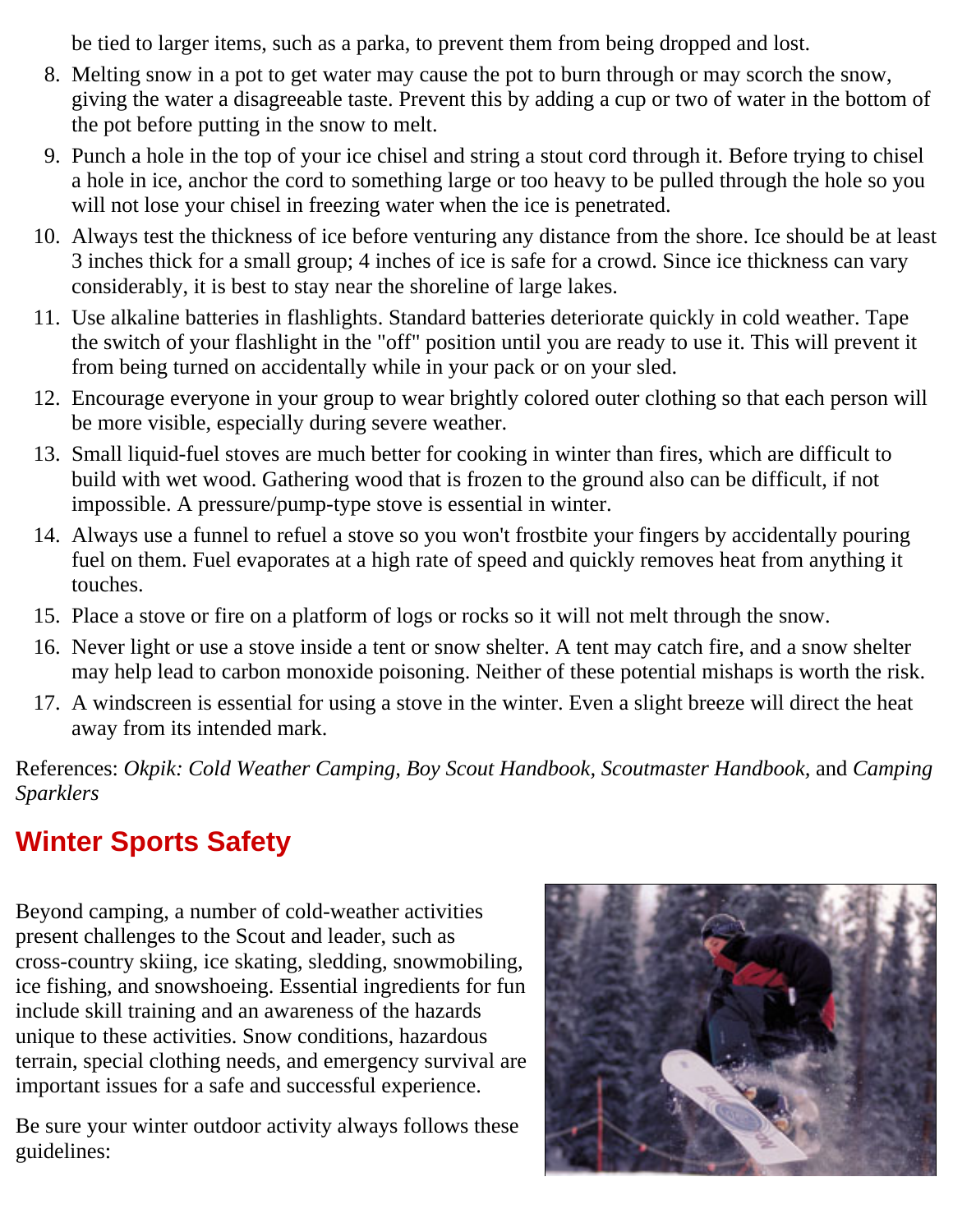All winter activities must be supervised by mature 1. and conscientious adults (at least one of whom must be age 21 or older) who understand and knowingly



accept responsibility for the well-being and safety of the youth in their care, who are experienced and qualified in the particular skills and equipment involved in the activity, and who are committed to compliance with the seven points of BSA Winter Sports Safety. Direct supervision should be maintained at all times by two or more adults when Scouts are "in the field." The appropriate number of supervisors will increase depending on the number of participants, the type of activity, and environmental conditions.

- 2. Winter sports activities embody intrinsic hazards that vary from sport to sport. Participants should be aware of the potential hazards of any winter sport before engaging in it. Leaders should emphasize preventing accidents through adherence to safety measures and proper technique.
- Suitable clothing for the activity and environment should be worn at all times, and equipment 3. should include gloves and helmets when appropriate.
- Winter sports activities often place greater demands on a participant's cardiopulmonary system, 4. and people with underlying medical conditions (especially if the heart or lungs are involved) should not participate without medical consultation and direction. For participants without underlying medical conditions, the annual health history and physical examination by a licensed health-care practitioner every three years are sufficient. The adult leader should be familiar with the physical circumstances of each youth participant and make appropriate adjustments in the activity or protection as warranted by individual health or physical conditions. Adults participating in strenuous outdoor winter activity should have an annual physical examination. It is recommended that the medical assessment be performed by a licensed health-care practitioner knowledgeable of the sport and the particular physical demands the activity will place on the individual.
- 5. For winter sports such as skiing, snowboarding, snowmobiling, etc. that utilize specialized equipment, it is essential that all equipment fit and function properly.
- When youth are engaging in downhill activities such as sledding, tobogganing, or snow tubing, 6. minimize the likelihood of collision with immobile obstacles. Use only designated areas where rocks, tree stumps, and other potential obstacles have been identified and marked, cleared away, shielded, or buffered in some way.
- All participants should know, understand, and respect the rules and procedures for safe winter 7. activity. The applicable rules should be presented and learned before the outing, and all participants should review them just before the activity begins. When Scouts know and understand the reasons for the rules, they will observe them. When fairly and impartially applied, rules do not interfere with fun. Rules for safety, plus common sense and good judgment, keep the fun from being interrupted by tragedy.

[Guide to Safe Scouting - Contents](#page-0-0)

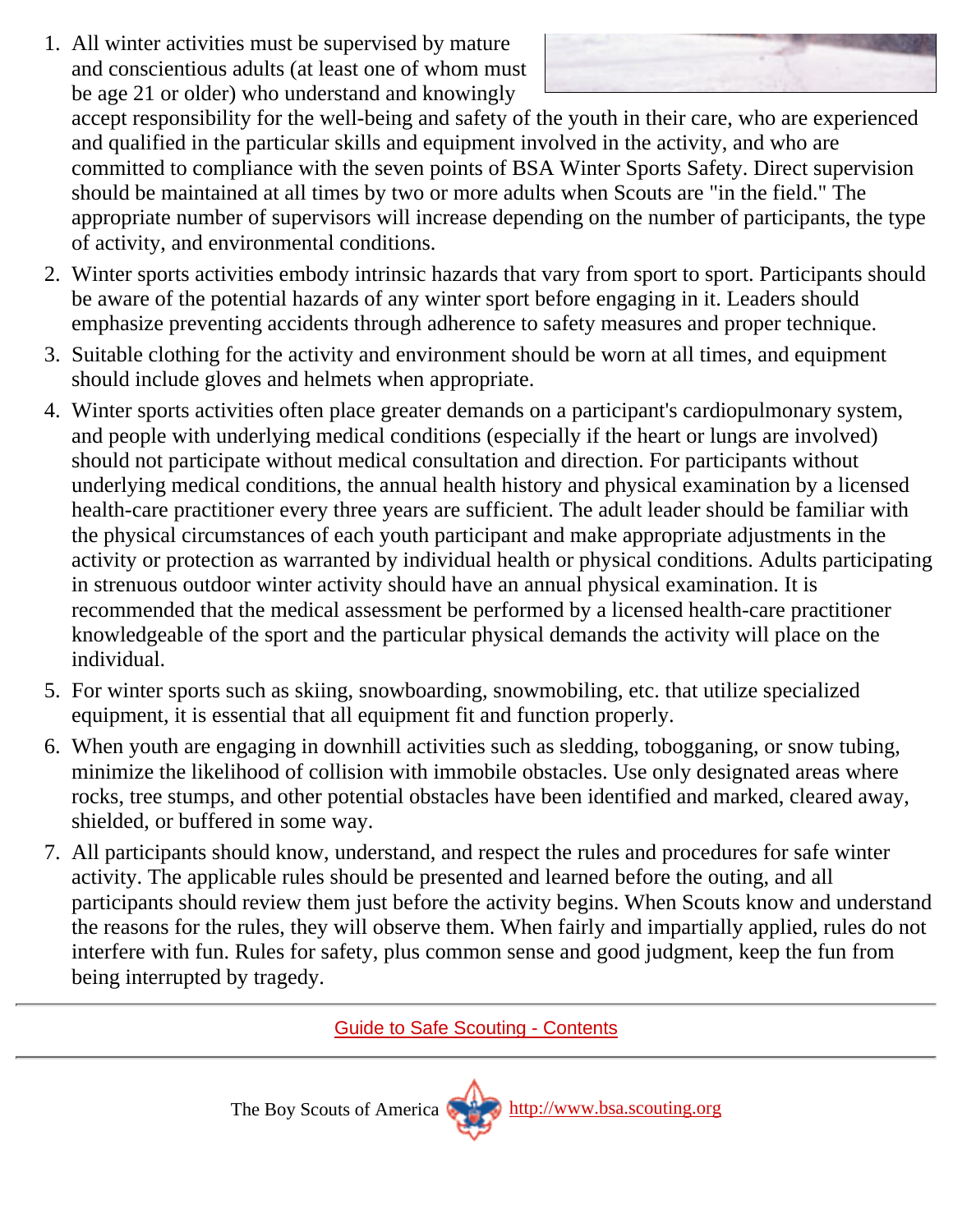# <span id="page-65-0"></span>**Guide to Safe Scouting XIV - Youth Protection** and Child Abuse

Because of the great concern the Boy Scouts of America has for the problem of child abuse in our society, the Youth Protection program has been developed to help safeguard both our youth and adult members. Published and videotaped materials have been prepared to give professionals and volunteers information on the resources available for educating our membership about child abuse - how to avoid it, how to identify it, and how to deal with it. These materials and local council training programs are designed to give parents and their children basic information that will increase their awareness and sense of personal power to assist in their own self-protection.

Unit leaders can learn more from these materials:

- *Youth Protection Training for Adult Leaders,* No. AV-09V001A. This is a comprehensive youth protection training program for all BSA professionals and volunteers. This 1994 updated videotape and supporting materials cover recognizing and reporting child abuse.
- Youth Protection: Boy Scout and Cub Scout Leader Training *Module,* No. AV-09V010. This is an abbreviated version of the 90-minute *Youth Protection Training* course released in 1988, with materials specifically tailored for leaders working with Cub Scout-age and Boy Scout-age youth.



- A Time to Tell, No. AV-09V004. This award-winning youth protection program dramatizes three abuse situations and what to do about them. It was designed to be viewed by 11- to 14-year-old boys and can be used by non-Scout groups and organizations.
- It Happened to Me, No. AV-09V011. This training program has been developed for the 6- to 9-year-old male audience. It is designed to educate this age group, through five scenarios, on the issue of sexual abuse and the "trickery" involved in luring young victims.
- Youth Protection: Personal Safety Awareness No. AV09V027. A presentation for any young person in the 14-20 age range. It is made up of vignettes dealing with the issues of acquaintance rape, Internet safety, stalking, and fraternization. Each scenario is followed by instruction for local group discussions and a teen panel with pertinent advice regarding each situation.
- Youth Protection Guidelines: Training for Adult Venturing Leaders No. AF-03V14. This training for Venturing leaders provides n overview pf the developmental transitions experienced by young people of Venturing age and how those transitions relate to the personal safety concerns of the Venturing program.

All persons responsible for youth safety must understand and appreciate Scouting's position of zero